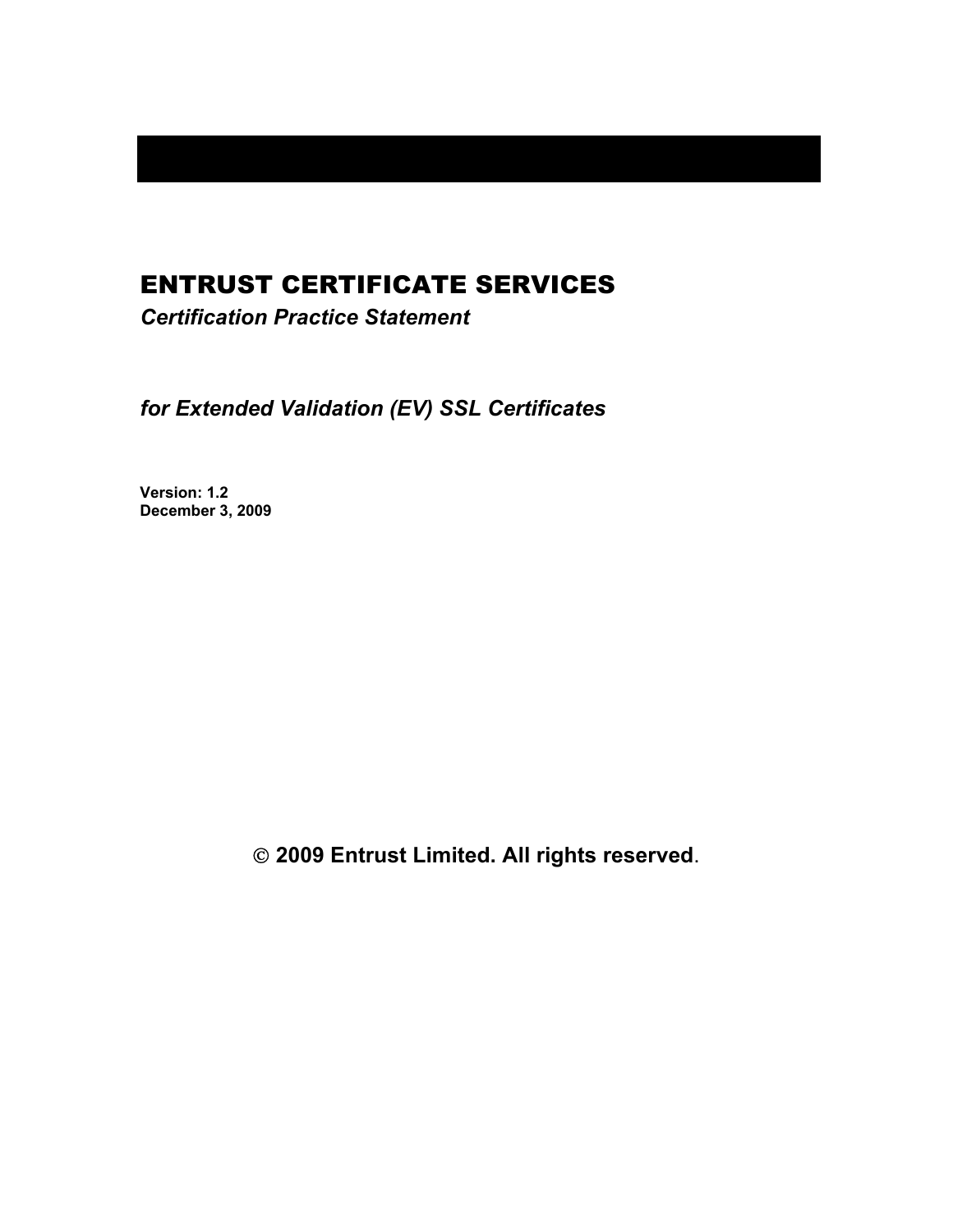# **Revision History**

| Issue | Date               | Changes in this Revision                                                                                                                                                                                                                                                                                |
|-------|--------------------|---------------------------------------------------------------------------------------------------------------------------------------------------------------------------------------------------------------------------------------------------------------------------------------------------------|
| 1.0   | November 30, 2006  | Initial version.                                                                                                                                                                                                                                                                                        |
| 1.01  | January 11, 2007   | <b>Initial Release</b>                                                                                                                                                                                                                                                                                  |
| 1.02  | August 1, 2007     | Update to implement EV Guidelines v1.0 and<br>OCSP data requirements                                                                                                                                                                                                                                    |
| 1.1   | September 24, 2008 | Revision to routine rekey and key changeover.<br>Other minor revisions having no substantive<br>impact.                                                                                                                                                                                                 |
| 1.2   | December 3, 2009   | Revisions to add additional application software<br>vendors and relying parties as third party<br>beneficiaries. Deleted Subscriber notice<br>requirements. Added Non-Commercial Entities to<br>end-entity types. Added Certificate Profiles.<br>Other minor revisions having no substantive<br>impact. |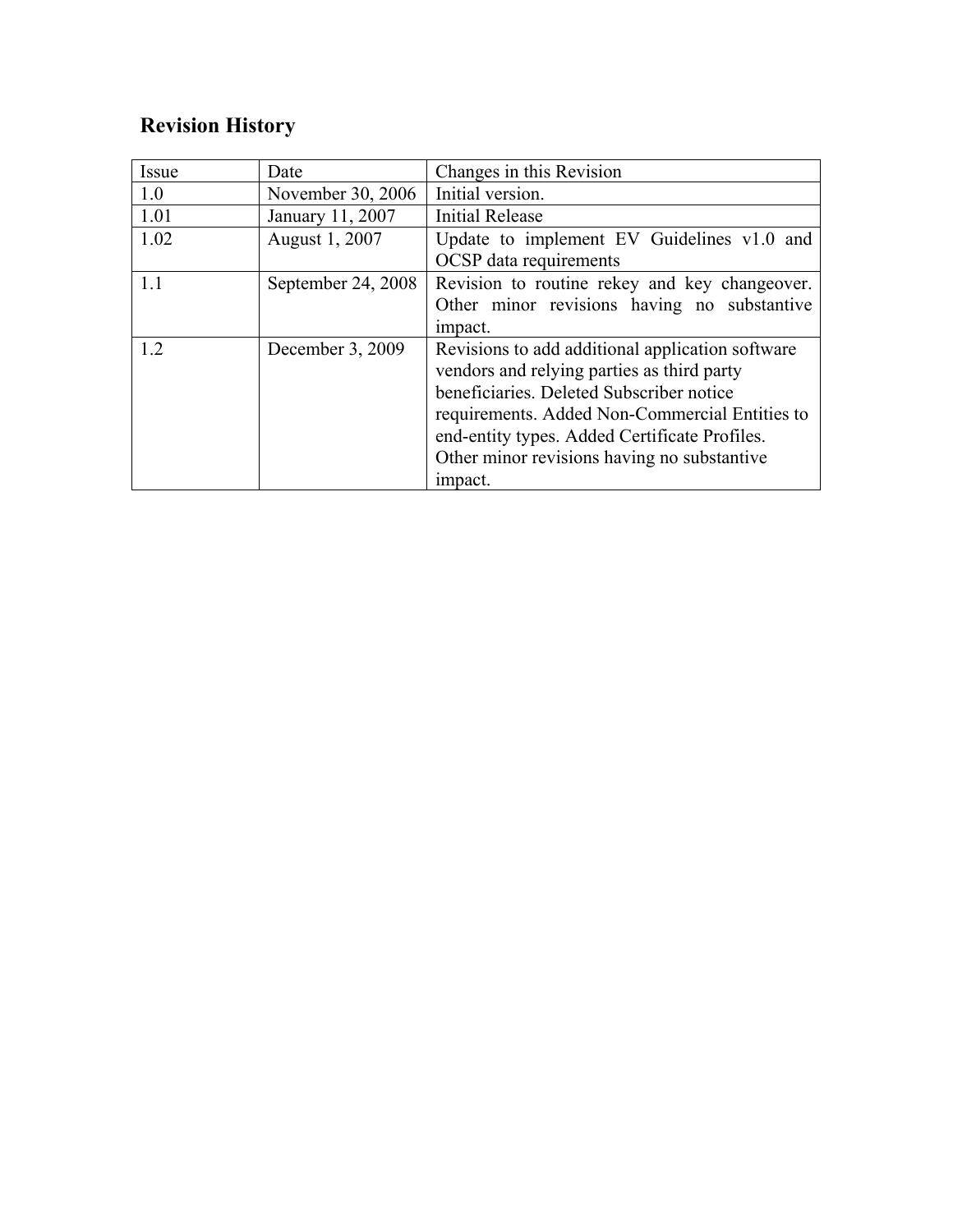# **TABLE OF CONTENTS**

|                  | 1.1                                              |  |
|------------------|--------------------------------------------------|--|
|                  | 1.2                                              |  |
|                  | 1.3<br>1.3.1<br>1.3.2<br>1.3.3<br>1.3.4          |  |
|                  | 1.4<br>1.4.1<br>1.4.2                            |  |
| $\overline{2}$ . |                                                  |  |
|                  | 2.1<br>2.1.1<br>2.1.2<br>2.1.3<br>2.1.4<br>2.1.5 |  |
|                  | 2.2                                              |  |
|                  | 2.2.1<br>2.2.2                                   |  |
|                  |                                                  |  |
|                  | 2.3<br>2.3.1                                     |  |
|                  | 2.3.2                                            |  |
|                  | 2.3.3                                            |  |
|                  | 2.4                                              |  |
|                  | 2.4.1                                            |  |
|                  | 2.4.2<br>2.4.3                                   |  |
|                  |                                                  |  |
|                  | $2.5^{\circ}$                                    |  |
|                  | 2.5.1<br>2.5.2                                   |  |
|                  | 2.5.3                                            |  |
|                  | 2.5.4                                            |  |
|                  | 2.5.5                                            |  |
|                  | 2.6                                              |  |
|                  | 2.6.1                                            |  |
|                  | 2.6.2                                            |  |
|                  | 2.6.3                                            |  |
|                  | 2.6.4                                            |  |
|                  | 2.7                                              |  |
|                  | 2.7.1                                            |  |
|                  | 2.7.2<br>2.7.3                                   |  |
|                  | 2.7.4                                            |  |
|                  |                                                  |  |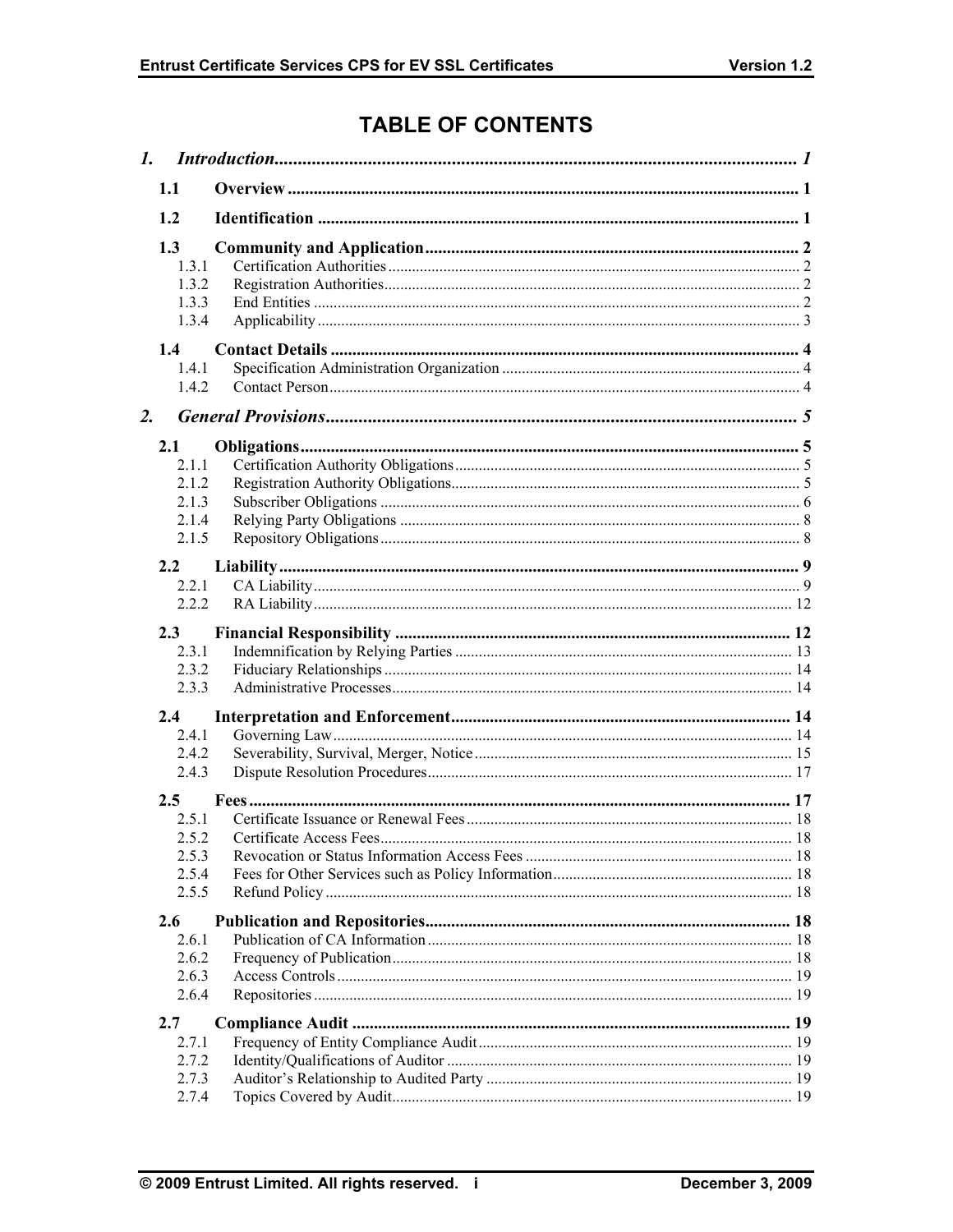|                      | 2.7.5<br>2.7.6 |  |
|----------------------|----------------|--|
|                      | 2.8            |  |
|                      | 2.8.1          |  |
|                      | 2.8.2          |  |
|                      | 2.8.3          |  |
|                      | 2.8.4          |  |
|                      | 2.8.5          |  |
|                      | 2.8.6          |  |
|                      | 2.8.7          |  |
|                      | 2.9            |  |
| $\boldsymbol{\beta}$ |                |  |
|                      | 3.1            |  |
|                      | 3.1.1          |  |
|                      | 3.1.2          |  |
|                      | 3.1.3          |  |
|                      | 3.1.4          |  |
|                      | 3.1.5          |  |
|                      | 3.1.6          |  |
|                      | 3.1.7          |  |
|                      | 3.1.8          |  |
|                      | 3.1.9          |  |
|                      | 3.2            |  |
|                      | 3.3            |  |
|                      | 3.4            |  |
| 4                    |                |  |
|                      | 4.1            |  |
|                      | 4.2            |  |
|                      | 4.3            |  |
|                      |                |  |
|                      | 4.4            |  |
|                      | 4.4.1          |  |
|                      | 4.4.2<br>4.4.3 |  |
|                      | 4.4.4          |  |
|                      | 4.4.5          |  |
|                      | 4.4.6          |  |
|                      | 4.4.7          |  |
|                      | 4.4.8          |  |
|                      | 4.4.9          |  |
|                      | 4.4.10         |  |
|                      | 4.4.11         |  |
|                      | 4.4.12         |  |
|                      | 4.4.13         |  |
|                      | 4.4.14         |  |
|                      | 4.4.15         |  |
|                      | 4.5            |  |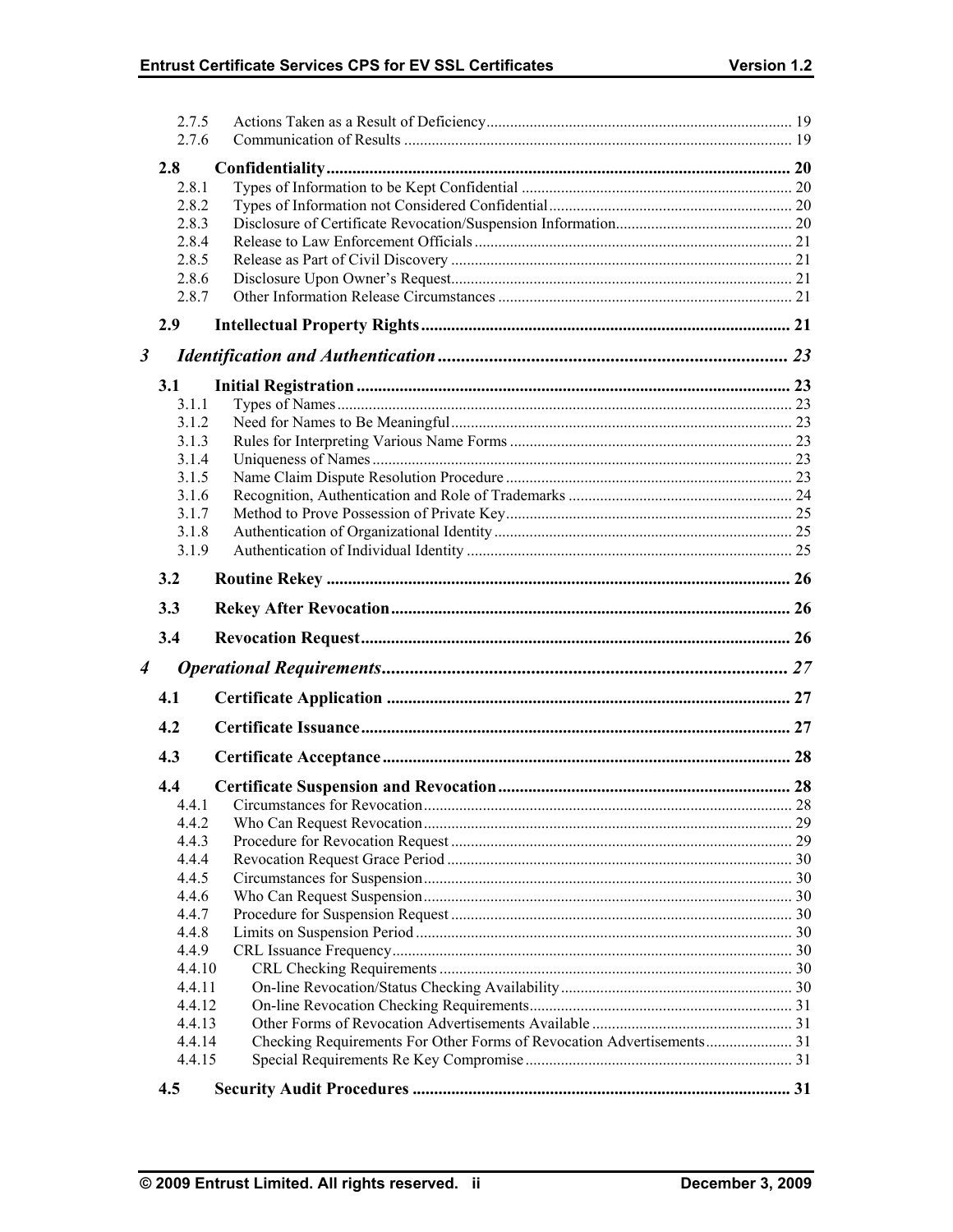# Entrust Certificate Services CPS for EV SSL Certificates

|   | 4.6            |  |
|---|----------------|--|
|   | 4.7            |  |
|   | 4.8            |  |
|   | 4.9            |  |
| 5 |                |  |
|   | 5.1            |  |
|   | 5.1.1          |  |
|   | 5.1.2          |  |
|   | 5.1.3          |  |
|   | 5.1.4          |  |
|   | 5.1.5          |  |
|   | 5.1.6<br>5.1.7 |  |
|   | 5.1.8          |  |
|   | 5.2            |  |
|   | 5.3            |  |
| 6 |                |  |
|   |                |  |
|   | 6.1<br>6 1 1   |  |
|   | 6.1.2          |  |
|   | 6.1.3          |  |
|   | 6.1.4          |  |
|   | 6.1.5          |  |
|   | 6.1.6          |  |
|   | 6.1.7<br>6.1.8 |  |
|   | 6.1.9          |  |
|   | 6.2            |  |
|   | 6.3            |  |
|   |                |  |
|   | 6.4            |  |
|   | 6.5            |  |
|   | 6.6            |  |
|   | 6.6.1          |  |
|   | 6.6.2<br>6.6.3 |  |
|   | 6.7            |  |
|   |                |  |
|   | 6.8            |  |
| 7 |                |  |
|   | 7.1            |  |
|   | 7.2            |  |
|   | 7.3            |  |
| 8 |                |  |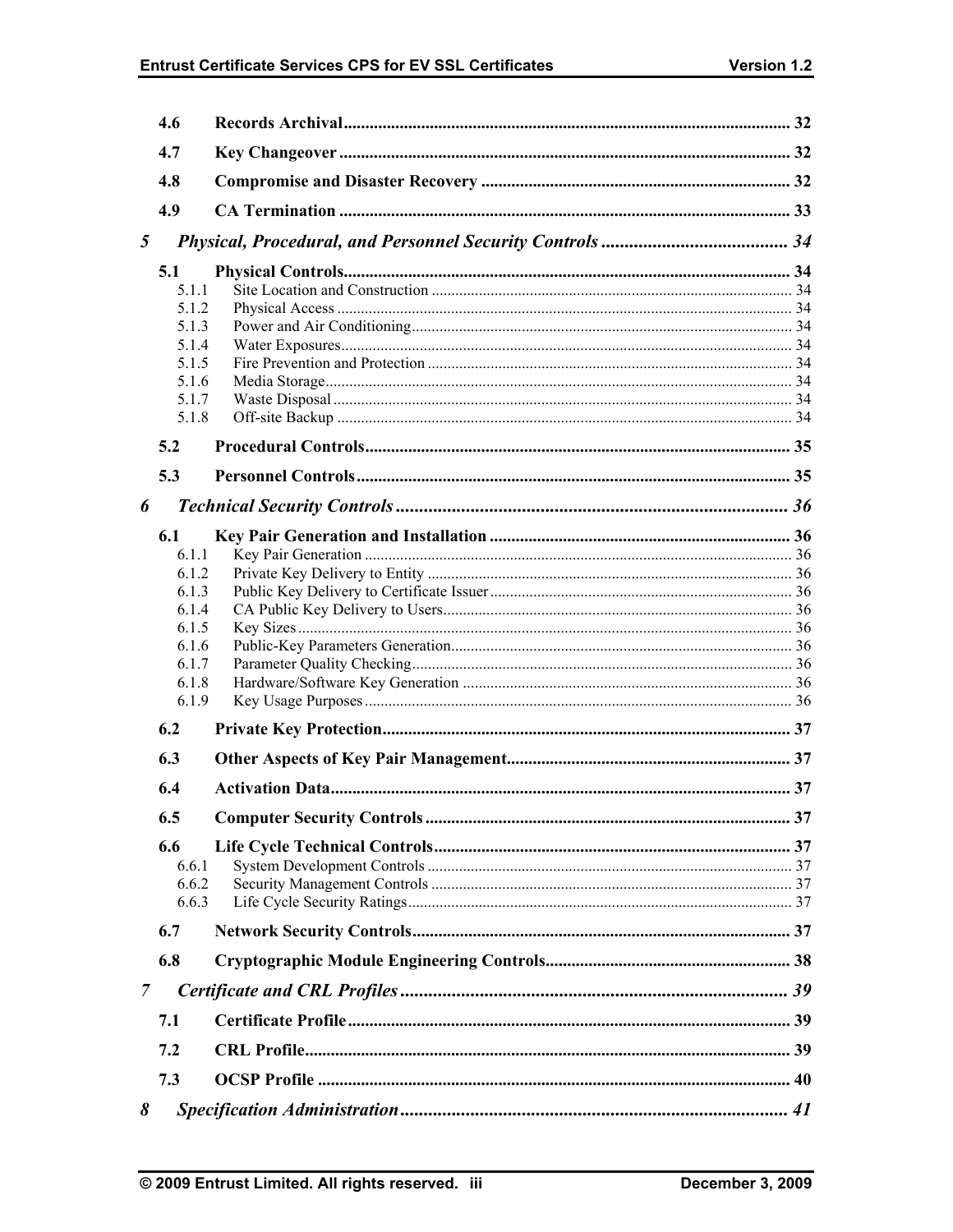| 8.1 |  |  |  |
|-----|--|--|--|
| 8.2 |  |  |  |
|     |  |  |  |
|     |  |  |  |
|     |  |  |  |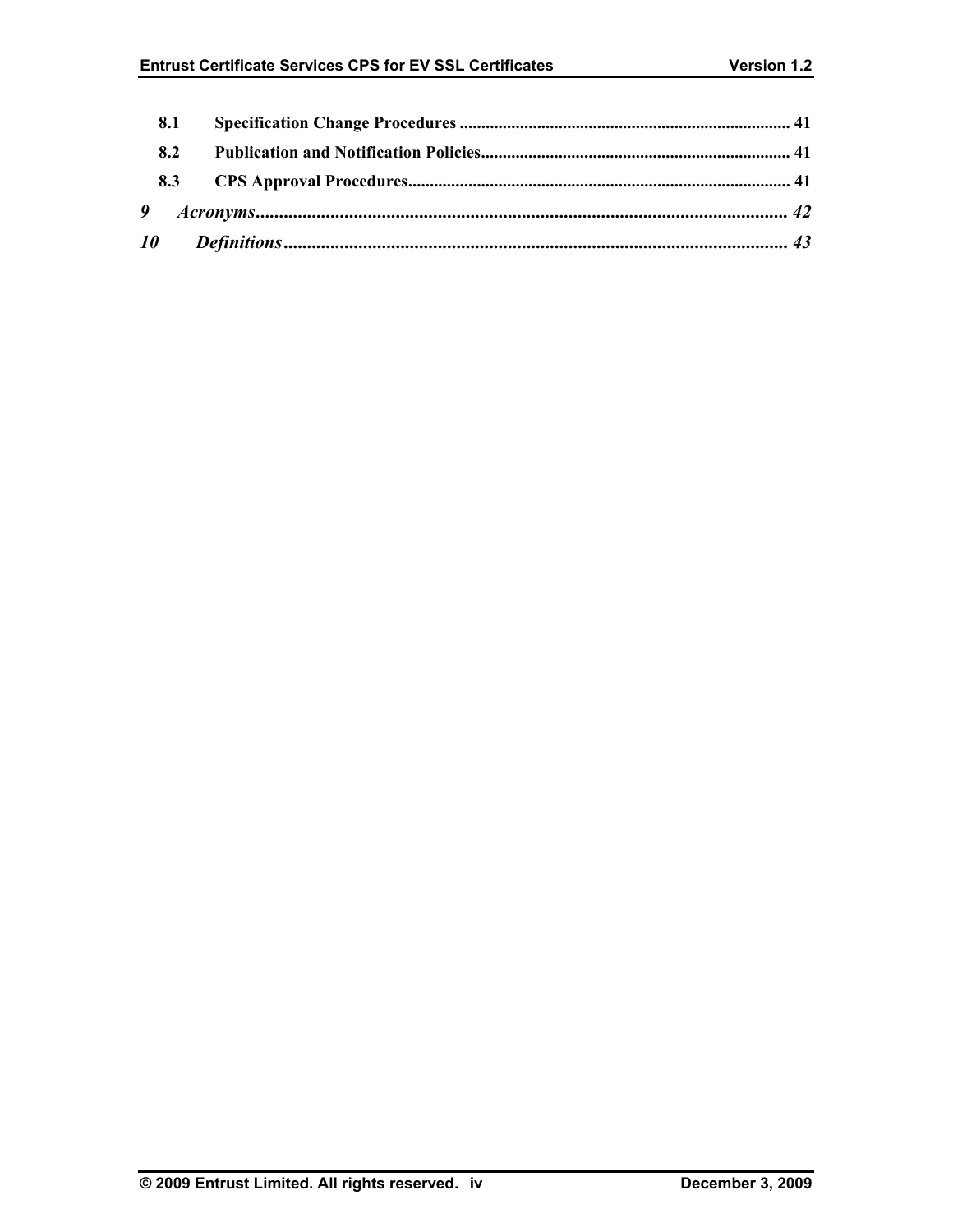#### **1. Introduction**

The Entrust Certificate Services Extended Validation (EV) Secure Sockets Layer (SSL) Certification Authorities issue Entrust EV SSL Certificates to support more secure communications between World Wide Web servers and browsers using the Secure Sockets Layer protocol. Entrust Limited ("Entrust") uses Entrust's award winning Entrust Authority<sup>™</sup> family of software products to provide standardscompliant digital certificates that enable more secure on-line communications.

The Entrust Certificate Services Certification Practice Statement for EV SSL Certificates ("CPS") conforms to the current version of the CA/Browser Forum Guidelines for the Issuance and Management of Extended Validation Certificates ("Guidelines") published at http://www.cabforum.org. The Guidelines describe certain of the minimum requirements that a Certification Authority (CA) must meet in order to issue Extended Validation SSL Certificates ("EV SSL Certificates"). Subject Organization information from valid EV SSL Certificates may be displayed in a special manner by certain relying-party software applications (e.g., browser software) in order to provide users with a trustworthy confirmation of the identity of the entity that controls the website they are accessing. In the event of any inconsistency between this CPS and the Guidelines, the Guidelines take precedence over this CPS.

## **1.1 Overview**

This CPS describes the practices and procedures of (i) the Entrust EV SSL Certification Authorities, and (ii) Registration Authorities operating under the Entrust EV SSL Certification Authorities. This CPS also describes the terms and conditions under which Entrust makes Certification Authority and Registration Authority services available in respect to Entrust EV SSL Certificates. This CPS is applicable to all persons, entities, and organizations, including, without limitation, all Applicants, Subscribers, Relying Parties, Resellers, Co-marketers and any other persons, entities, or organizations that have a relationship with (i) Entrust in respect to Entrust EV SSL Certificates and/or any services provided by Entrust in respect to Entrust EV SSL Certificates, or (ii) any Registration Authorities operating under an Entrust EV SSL Certification Authorities, or any Resellers or Co-marketers providing any services in respect to Entrust EV SSL Certificates. This CPS is incorporated by reference into all Entrust EV SSL Certificates issued by an Entrust EV SSL Certification Authorities. This CPS provides Applicants, Subscribers, Relying Parties, Resellers, Co-marketers and other persons, entities, and organizations with a statement of the practices and policies of the Entrust EV SSL Certification Authorities and also of the Registration Authorities operating under the Entrust EV SSL Certification Authorities. This CPS also provides a statement of the rights and obligations of Entrust, any third parties that are operating Registration Authorities under the Entrust EV SSL Certification Authorities, Applicants, Subscribers, Relying Parties, Resellers, Co-marketers and any other persons, entities, or organizations that may use or rely on Entrust EV SSL Certificates or have a relationship with an Entrust EV SSL Certification Authority or a Registration Authority operating under an Entrust EV SSL Certification Authority in respect to Entrust EV SSL Certificates and/or any services in respect to Entrust EV SSL Certificates.

#### **1.2 Identification**

This document is called the Entrust Certificate Services Certification Practice Statement for Extended Validation SSL Certificates.

Each EV SSL Certificate issued by the Entrust EV SSL CA to a Subscriber contains an Object Identifier (OID) defined by the Entrust EV SSL CA in the certificate's certificatePolicies extension that:

- 1. indicates which Entrust EV SSL CA policy statement (i.e. this CPS) relates to that certificate,
- 2. asserts the Entrust EV SSL CA's adherence to and compliance with this CPS and the Guidelines, and which
- 3. by pre-agreement with Application Software Vendors, marks the certificate as being an EV SSL Certificate.

The following OID has been registered by the Entrust EV SSL CA for inclusion in EV SSL Certificates: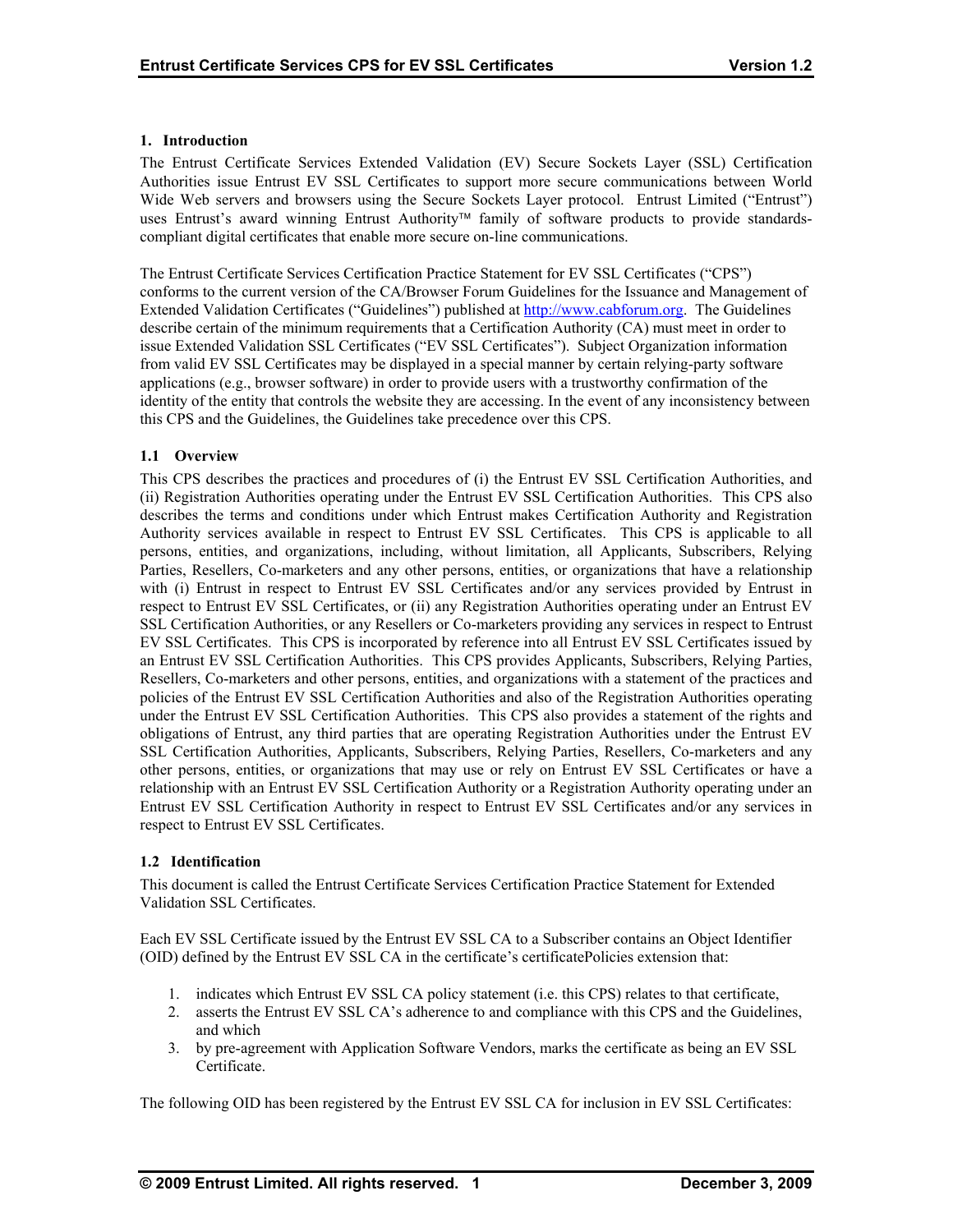#### **2.16.840.1.114028.10.1.2**

#### **1.3 Community and Application**

## **1.3.1 Certification Authorities**

In the Entrust EV SSL public-key infrastructure, Certification Authorities may accept Certificate Signing Requests (CSRs) and Public Keys from Applicants whose identity has been verified as provided herein by an Entrust-operated Registration Authority or by an independent third-party Registration Authority operating under an Entrust EV SSL Certification Authority. If an Entrust EV SSL Certificate Application is verified, the verifying Registration Authority will send a request to an Entrust EV SSL Certification Authority for the issuance of an Entrust EV SSL Certificate. The Entrust EV SSL Certification Authority will create an Entrust EV SSL Certificate containing the Public Key and identification information contained in the request sent by the Registration Authority to that Entrust EV SSL Certification Authority. The Entrust EV SSL Certificate created in response to the request will be digitally signed by the Entrust EV SSL Certification Authority.

The Entrust EV Certificate Authority Hierarchy consists of Roots and Issuing Certification Authorities:

## Root CA: Common Name: Entrust Root Certification Authority Subject Key Identifier: 68 90 e4 67 a4 a6 53 80 c7 86 66 a4 f1 f7 4b 43 fb 84 bd 6d Thumbprint (SHA-1): b3 1e b1 b7 40 e3 6c 84 02 da dc 37 d4 4d f5 d4 67 49 52 f9

#### Issuing CA:

Common Name: Entrust Certification Authority - L1A Subject Key Identifier: 7e b7 fc 4c 26 e6 b0 7a fb 54 e2 3c 45 73 c6 43 90 5e 28 04 Thumbprint (SHA-1): 82 39 a6 35 43 38 5f d4 18 fa 86 3c e2 f8 b3 bb 0f 21 34 e7

Only Certification Authorities authorized by Entrust are permitted to issue Entrust EV SSL Certificates. In the event that more than one Certification Authority is authorized to issue Entrust EV SSL Certificates, Entrust will post a list of authorized Certification Authorities in the Entrust Repository.

#### **1.3.2 Registration Authorities**

In the Entrust EV SSL public-key infrastructure, Registration Authorities under the Entrust EV SSL Certification Authorities may accept Entrust EV SSL Certificate Applications from Applicants and perform a verification of the information contained in such Entrust EV SSL Certificate Applications. information provided is verified according to the procedures established by the Entrust Policy Authority, which conform to the Guidelines published by the CA/Browser Forum. Upon successful verification a Registration Authority operating under an Entrust EV SSL Certification Authority may send a request to such Entrust EV SSL Certification Authority to issue an Entrust EV SSL Certificate to the Applicant.

Only Registration Authorities authorized by Entrust are permitted to submit requests to an Entrust EV SSL Certification Authority for the issuance of Entrust EV SSL Certificates.

## **1.3.3 End Entities**

End entities for the Entrust SSL web server public-key infrastructure consist of:

- 1. **Applicants** An Applicant is a Private Organization, Government Entity, Business Entity, or Non-Commercial Entity that has applied for, but has not yet been issued, an Entrust EV SSL Certificate. Eligible Private Organizations, Government Entities, Business Entities and Non-Commercial Entities are stipulated in the Guidelines.
- 2. **Subscribers**  A Subscriber is a Private Organization, Government Entity, Business Entity, or Non-Commercial Entity that has been issued an Entrust EV SSL Certificate.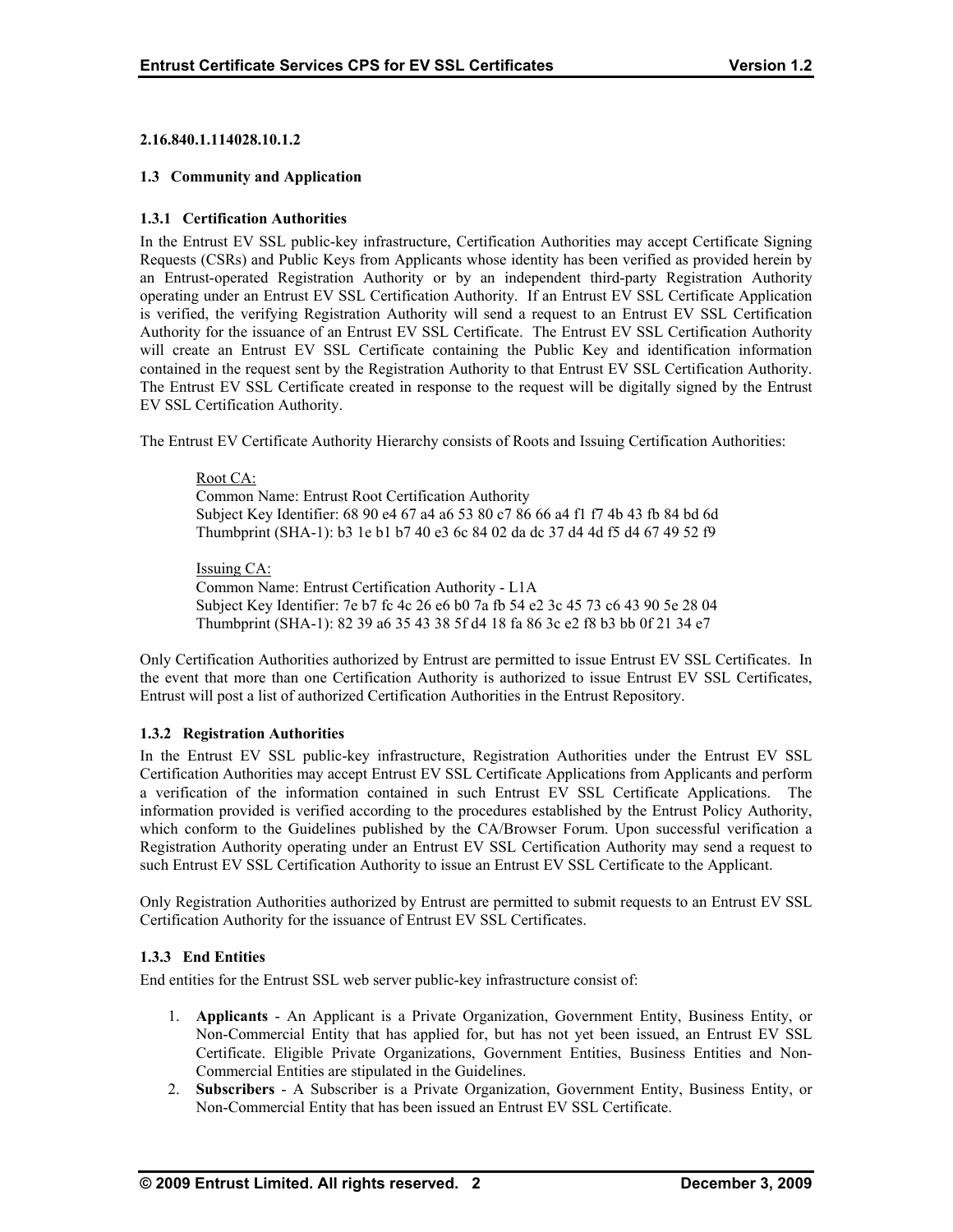3. **Relying Parties** – A Relying Party is a person, entity, or organization that relies on or uses a Entrust EV SSL Certificate and/or any other information provided in an Entrust Repository to verify the identity and Public Key of a Subscriber and/or use such Public Key to send or receive encrypted communications to or from a Subscriber.

Additionally, Certificate Beneficiaries are express third party beneficiaries of this CPS and all agreements into which it is incorporated.

## **1.3.4 Applicability**

This CPS is applicable to Entrust EV SSL Certificates issued by Entrust EV SSL Certification Authorities. EV SSL Certificates are intended for use in establishing Web-based data communication conduits via TLS/SSL protocols. Entrust EV SSL Certificates conform to the requirements of the Guidelines, which are based on the ITU-T X.509 v3 standard with SSL extensions.

## **1.3.4.1 Primary Purposes**

The primary purposes of an EV Certificate are to:

- 1. Identify the legal entity that controls a website: Provide a reasonable assurance to the user of an Internet browser that the website the user is accessing is controlled by a specific legal entity identified in the EV SSL Certificate by name, address of Place of Business, Jurisdiction of Incorporation or Registration and Registration Number or other disambiguating information; and
- 2. Enable encrypted communications with a website: Facilitate the exchange of encryption keys in order to enable the encrypted communication of information over the Internet between the user of an Internet browser and a website.

## **1.3.4.2 Secondary Purposes**

The secondary purposes of an EV SSL Certificate are to help establish the legitimacy of a business claiming to operate a website and to provide a vehicle that can be used to assist in addressing problems related to phishing and other forms of online identity fraud. By providing more reliable third-party verified identity and address information regarding the owner of a website, EV SSL Certificates may help to:

- 1. Make it more difficult to mount phishing and other online identity fraud attacks using SSL certificates;
- 2. Assist companies that may be the target of phishing attacks or online identity fraud by providing them with a tool to better identify themselves and their legitimate websites to users; and
- 3. Assist law enforcement in investigations of phishing and other online identity fraud, including where appropriate, contacting, investigating, or taking legal action against the Subject.

## **1.3.4.3 Excluded Purposes**

EV SSL Certificates focus only on the identity of the Subject named in the Certificate, and not on the behavior of the Subject. As such, an EV SSL Certificate is not intended to provide any assurances, or otherwise represent or warrant:

- 1. That the Subject named in the EV SSL Certificate is actively engaged in doing business;
- 2. That the Subject named in the EV SSL Certificate complies with applicable laws;
- 3. That the Subject named in the EV SSL Certificate is trustworthy, honest, or reputable in its business dealings; or
- 4. That it is "safe" to do business with the Subject named in the EV SSL Certificate.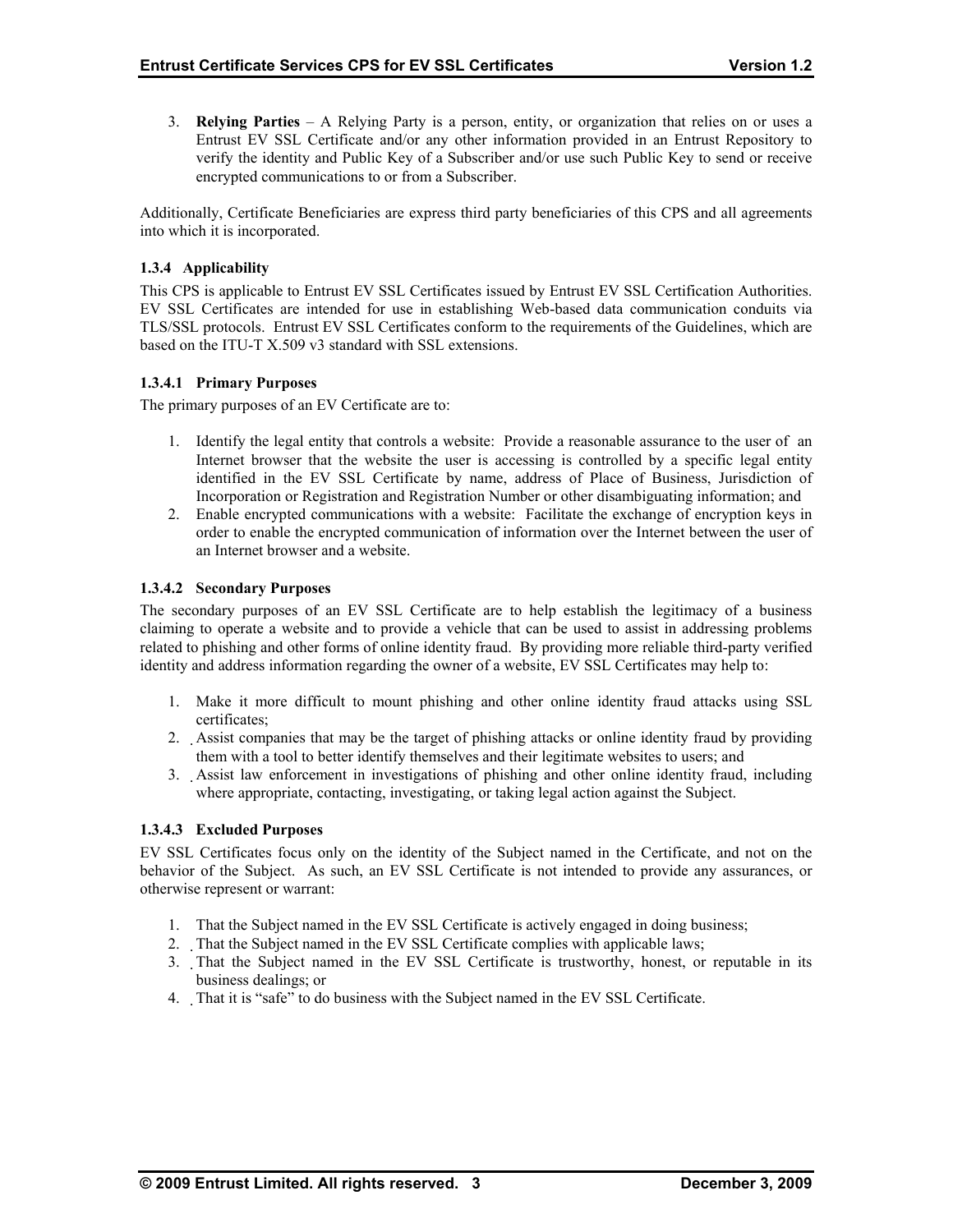## **1.4 Contact Details**

## **1.4.1 Specification Administration Organization**

The CPS is administered by the Entrust Policy Authority; it is based on the policies established by Entrust Limited and the Guidelines published by the CA/Browser Forum.

## **1.4.2 Contact Person**

The contact information for questions about Entrust EV SSL Certificates is:

 Entrust Limited 1000 Innovation Drive Ottawa, Ontario Canada K2K 3E7 Attn: Entrust Certificate Services

Tel: 1-866-267-9297 or 1-613-270-2680 Fax: 1-877-839-3538 or 1-613-270-3260

Email: ssl@Entrust.com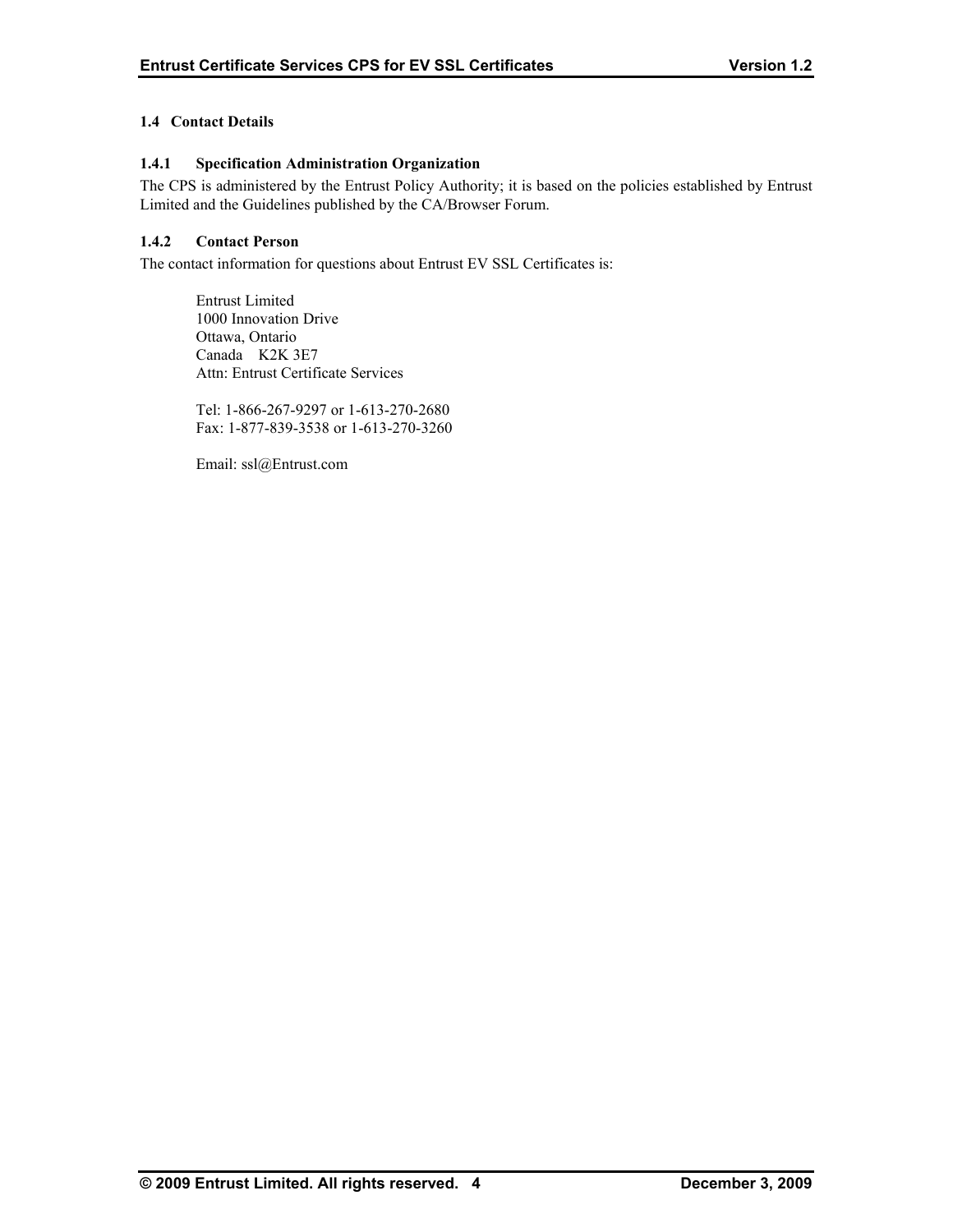## **2. General Provisions**

#### **2.1 Obligations**

## **2.1.1 Certification Authority Obligations**

An Entrust EV SSL Certification Authority shall:

- (i) provide Certification Authority services in accordance with the terms and conditions of the CPS;
- (ii) upon receipt of a request from a Registration Authority operating under such Entrust EV SSL Certification Authority, issue an Entrust EV SSL Certificate in accordance with the terms and conditions of the CPS;
- (iii) make available Entrust EV SSL Certificate revocation information by issuing Entrust EV SSL Certificates and by issuing and making available Entrust EV SSL Certificate CRLs in an Entrust Repository in accordance with the terms and conditions of the CPS;
- (iv) issue and publish Entrust EV SSL Certificate CRLs on a regular schedule in accordance with the terms and conditions of the CPS; and
- (v) upon receipt of a revocation request from a Registration Authority operating under such Entrust EV SSL Certification Authority, revoke the specified Entrust EV SSL Certificate in accordance with the terms and conditions of the CPS.

In operating the Entrust EV SSL Certification Authorities, Entrust may use one or more representatives or agents to perform its obligations under the CPS, any Subscription Agreements, or any Relying Party Agreements, provided that Entrust shall remain responsible for its performance.

## **2.1.2 Registration Authority Obligations**

A Registration Authority operating under an Entrust EV SSL Certification Authority shall:

- (i) receive Entrust EV SSL Certificate Applications in accordance with the terms and conditions of the CPS;
- (ii) perform verification of information submitted by Applicants when applying for Entrust EV SSL Certificates, and if such verification is successful, submit a request to an Entrust EV SSL Certification Authority for the issuance of an Entrust EV SSL Certificate, all in accordance with the terms and conditions of the CPS, which conform to the Guidelines published by the CA/Browser Forum;
- (iii) receive and verify requests from Subscribers for the revocation of Entrust EV SSL Certificates, and if the verification of a revocation request is successful, submit a request to an Entrust EV SSL Certification Authority for the revocation of such Entrust EV SSL Certificate, all in accordance with the terms and conditions of the CPS;
- (iv) notify Subscribers, in accordance with the terms and conditions of the CPS, that an Entrust EV SSL Certificate has been issued to them; and
- (v) notify Subscribers, in accordance with the terms and conditions of the CPS, that an Entrust EV SSL Certificate issued to them has been revoked or will soon expire.

Entrust may use one or more representatives or agents to perform its obligations in respect of an Entrustoperated Registration Authority under the CPS, any Subscription Agreements, or any Relying Party Agreements, provided that Entrust shall remain responsible for the performance of such representatives or agents under the CPS, any Subscription Agreements, or any Relying Party Agreements. Entrust may appoint independent third parties to act as Registration Authorities under an Entrust EV SSL Certification Authority. Such independent third-party Registration Authorities shall be responsible for their performance under the CPS, any Subscription Agreements, or any Relying Party Agreements. Independent third-party Registration Authorities may use one or more representatives or agents to perform their obligations when acting as a Registration Authority under an Entrust EV SSL Certification Authority.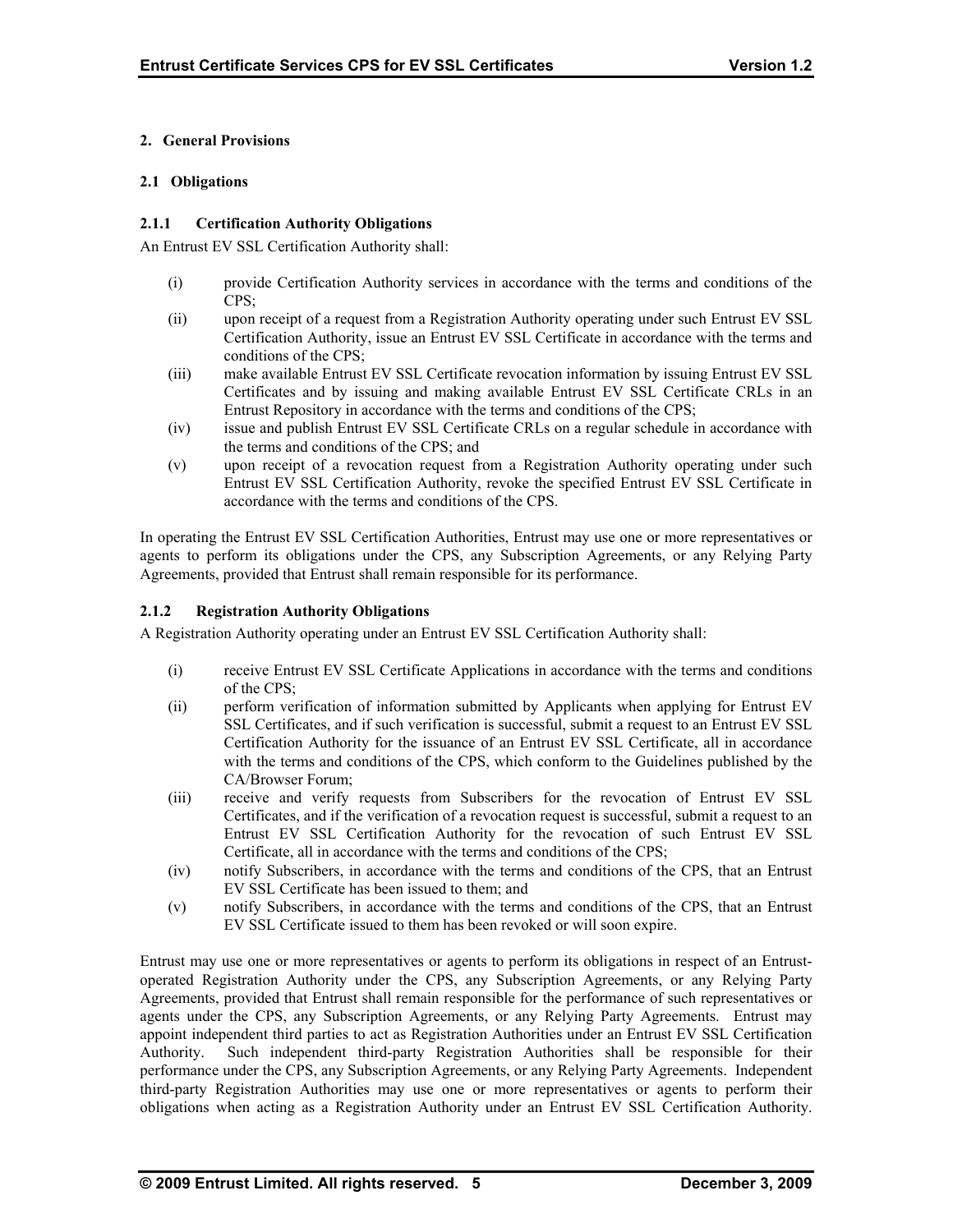Independent third-party Registration Authorities shall remain responsible for the performance of such representatives or agents under the CPS, any Subscription Agreements, or any Relying Party Agreements. Entrust may appoint Resellers and Co-marketers for (i) Entrust EV SSL Certificates, and (ii) services provided in respect to Entrust EV SSL Certificates. Such Resellers and Co-marketers shall be responsible for their performance under the CPS, any Subscription Agreements, or any Relying Party Agreements. Resellers and Co-marketers may use one or more representatives or agents to perform their obligations under the CPS, any Subscription Agreements, or any Relying Party Agreements. Resellers and Comarketers shall remain responsible for the performance of such representatives or agents under the CPS, any Subscription Agreements, or any Relying Party Agreements. Independent third-party Registration Authorities, Resellers, and Co-marketers shall be entitled to receive all of the benefit of all (i) disclaimers of representations, warranties, and conditions, (ii) limitations of liability, (iii) representations and warranties from Applicants, Subscribers, and Relying Parties, and (iv) indemnities from Applicants, Subscribers, and Relying Parties, set forth in this CPS, any Subscription Agreements, and any Relying Party Agreements.

## **2.1.3 Subscriber Obligations**

Subscribers and Applicants shall:

- (i) understand and, if necessary, receive proper education in the use of Public-Key cryptography and Certificates including Entrust EV SSL Certificates;
- (ii) provide, in any communications with Entrust or an independent third-party Registration Authority, correct information with no errors, misrepresentations, or omissions;
- (iii) generate a new, secure, and cryptographically sound Key Pair to be used in association with the Subscriber's Entrust EV SSL Certificate or Applicant's Entrust EV SSL Certificate Application;
- (iv) read and agree to all terms and conditions of the CPS and Subscription Agreement;
- (v) refrain from modifying the contents of an Entrust EV SSL Certificate;
- (vi) use Entrust EV SSL Certificates exclusively for legal and authorized purposes in accordance with the terms and conditions of the CPS and applicable laws;
- (vii) only use an Entrust EV SSL Certificate on behalf of the organization listed as the Subject in such Entrust EV SSL Certificate;
- (viii) keep confidential and properly protect the Subscriber's or Applicant's Private Keys;
- (ix) notify Entrust as soon as reasonably practicable of any change to any information included in the Applicant's Entrust EV SSL Certificate Application or any change in any circumstances that would make the information in the Applicant's Entrust EV SSL Certificate Application misleading or inaccurate;
- (x) notify Entrust as soon as reasonably practicable of any change to any information included in the Subscriber's Entrust EV SSL Certificate or any change in any circumstances that would make the information in the Subscriber's Entrust EV SSL Certificate misleading or inaccurate;
- (xi) immediately cease to use an Entrust EV SSL Certificate if any information included in the Subscriber's Entrust EV SSL Certificate or if any change in any circumstances would make the information in the Subscriber's Entrust EV SSL Certificate misleading or inaccurate;
- (xii) notify Entrust immediately of any suspected or actual Compromise of the Subscriber's or Applicant's Private Keys and request the revocation of such Entrust EV SSL Certificate;
- (xiii) immediately cease to use the Subscriber's Entrust EV SSL Certificate upon (a) expiration or revocation of such Entrust EV SSL Certificate, or (b) any suspected or actual Compromise of the Private Key corresponding to the Public Key in such Entrust EV SSL Certificate, and remove such Entrust EV SSL Certificate from the devices and/or software in which it has been installed;
- (xiv) only install the Subscriber's Entrust EV SSL Certificate on one (1) of Subscriber's devices and only use such Entrust EV SSL Certificate in connection with such device unless, otherwise expressly permitted by Entrust in writing;
- (xv) refrain from using the Subscriber's Private Key corresponding to the Public Key in the Subscriber's Entrust EV SSL Certificate to sign other Certificates; and
- (xvi) use the Subscriber's or Applicant's own judgment about whether it is appropriate, given the level of security and trust provided by an Entrust EV SSL Certificate, to use an Entrust EV SSL Certificate in any given circumstance.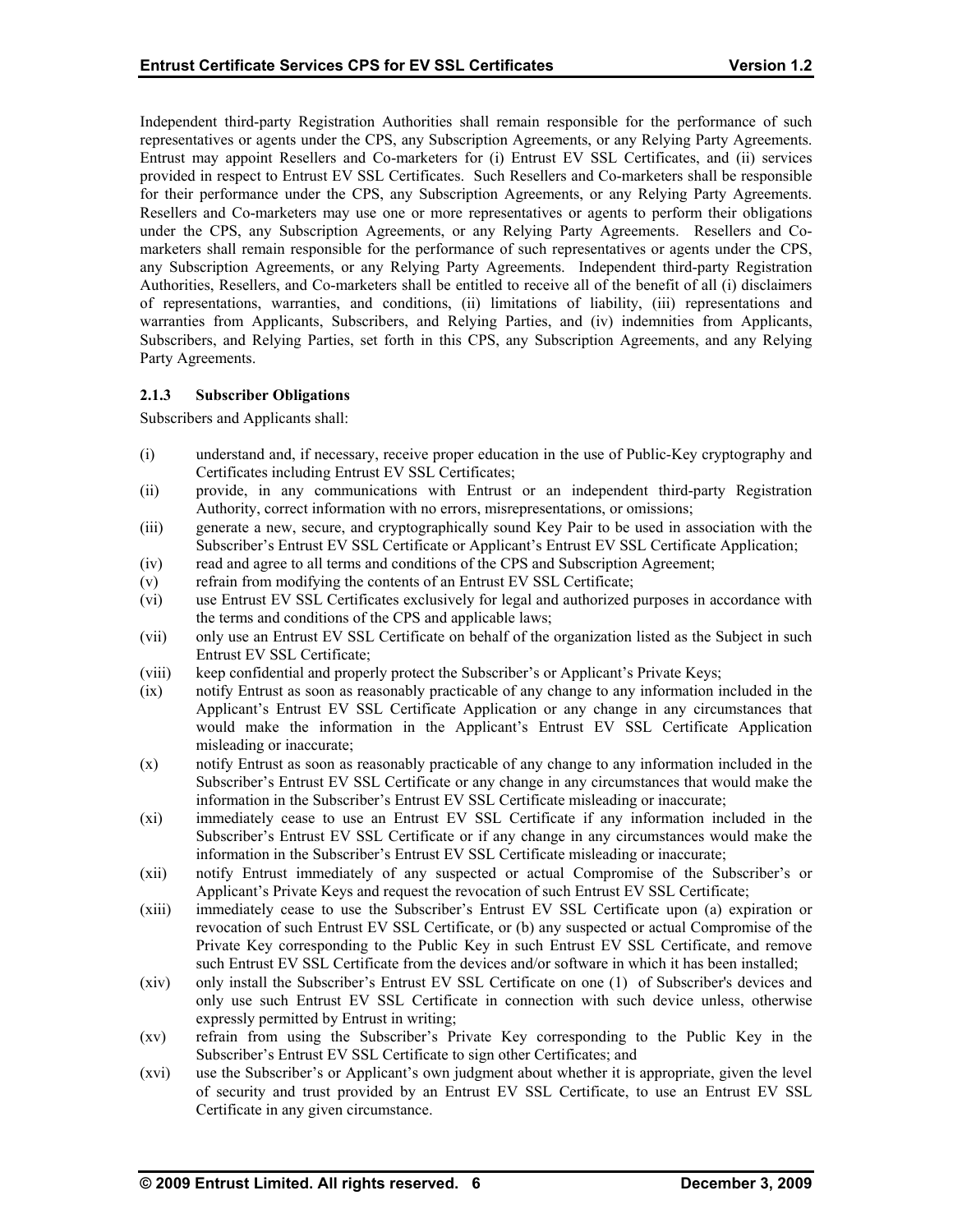Entrust EV SSL Certificates and related information may be subject to export, import, and/or use restrictions. Subscribers shall comply with all laws and regulations applicable to a Subscriber's right to export, import, and/or use Entrust EV SSL Certificates or related information, including, without limitation, all laws and regulations in respect to nuclear, chemical or biological weapons proliferation. Subscribers shall be responsible for procuring all required licenses and permissions for any export, import, and/or use of Entrust EV SSL Certificates or related information. Certain cryptographic techniques, software, hardware, and firmware ("Technology") that may be used in processing or in conjunction with Entrust EV SSL Certificates may be subject to export, import, and/or use restrictions. Subscribers shall comply with all laws and regulations applicable to a Subscriber's right to export, import, and/or use such Technology or related information. Subscribers shall be responsible for procuring all required licenses and permissions for any export, import, and/or use of such Technology or related information.

## **2.1.3.1 Subscriber and Applicant Representations and Warranties**

Subscribers and Applicants represent and warrant to Entrust and to all Certificate Beneficiaries that:

- (i) all information provided, and all representations made, by Subscriber in relation to any Entrust EV SSL Certificates are and will be complete and accurate (and Subscriber will promptly update such information and representations from time to time as necessary to maintain such completeness and accuracy);
- (ii) the Private Key corresponding to the Public Key submitted to Entrust in connection with an Entrust EV SSL Certificate Application was created using sound cryptographic techniques and all measures necessary have been taken to maintain sole control of, keep confidential, and properly protect the Private Key (and any associated access information or device  $-$  e.g., password or token) at all times;
- (iii) any information provided to Entrust or to any independent third-party Registration Authorities in connection with an Entrust EV SSL Certificate Application does not infringe, misappropriate, dilute, unfairly compete with, or otherwise violate the intellectual property, or other rights of any person, entity, or organization in any jurisdiction;
- (iv) the Entrust EV SSL Certificate(s) shall not be installed or used until it has reviewed and verified the accuracy of the data in each Entrust EV SSL Certificate;
- (v) the Entrust EV SSL Certificate shall be installed only on the server accessible at the domain name listed on the Entrust EV SSL Certificate, and will only be used in compliance with all applicable laws, solely for authorized company business, and solely in accordance with the Subscription Agreement and the CPS;
- (vi) Entrust shall be immediately notified if any information included in the Entrust EV SSL Certificate Application changes or if any change in any circumstances would make the information in the Entrust EV SSL Certificate Application misleading or inaccurate;
- (vii) all use of the Entrust EV SSL Certificate and its associated Private Key shall cease immediately, and the Subscriber will promptly notify Entrust and request the revocation of the Entrust EV SSL Certificate, if (1) any information included in the Entrust EV SSL Certificate changes, is or becomes incorrect or inaccurate, or if any change in any circumstances would make the information in the Entrust EV SSL Certificate incorrect, misleading or inaccurate; or (2) there is any actual or suspected misuse or compromise of the Private Key associated with the Public Key in the Entrust EV SSL Certificate;
- (viii) all use of the (1) Entrust EV SSL Certificate and (2) Private Key associated with the Public Key in such Entrust EV SSL Certificate shall cease upon expiration or revocation of such Entrust EV SSL Certificate, and such Entrust EV SSL Certificate shall be removed from the devices and/or software in which it has been installed;
- (ix) the Entrust EV SSL Certificates will not be used for any hazardous or unlawful (including tortious) activities;
- (x) the subject named in the Entrust EV SSL Certificate corresponds to the Subscriber, and that it legally exists as a valid entity in the Jurisdiction of Incorporation or Registration specified in the Entrust EV SSL Certificates; and
- (xi) the Subscriber has the exclusive right to use the domain name listed in the Entrust EV SSL Certificate; and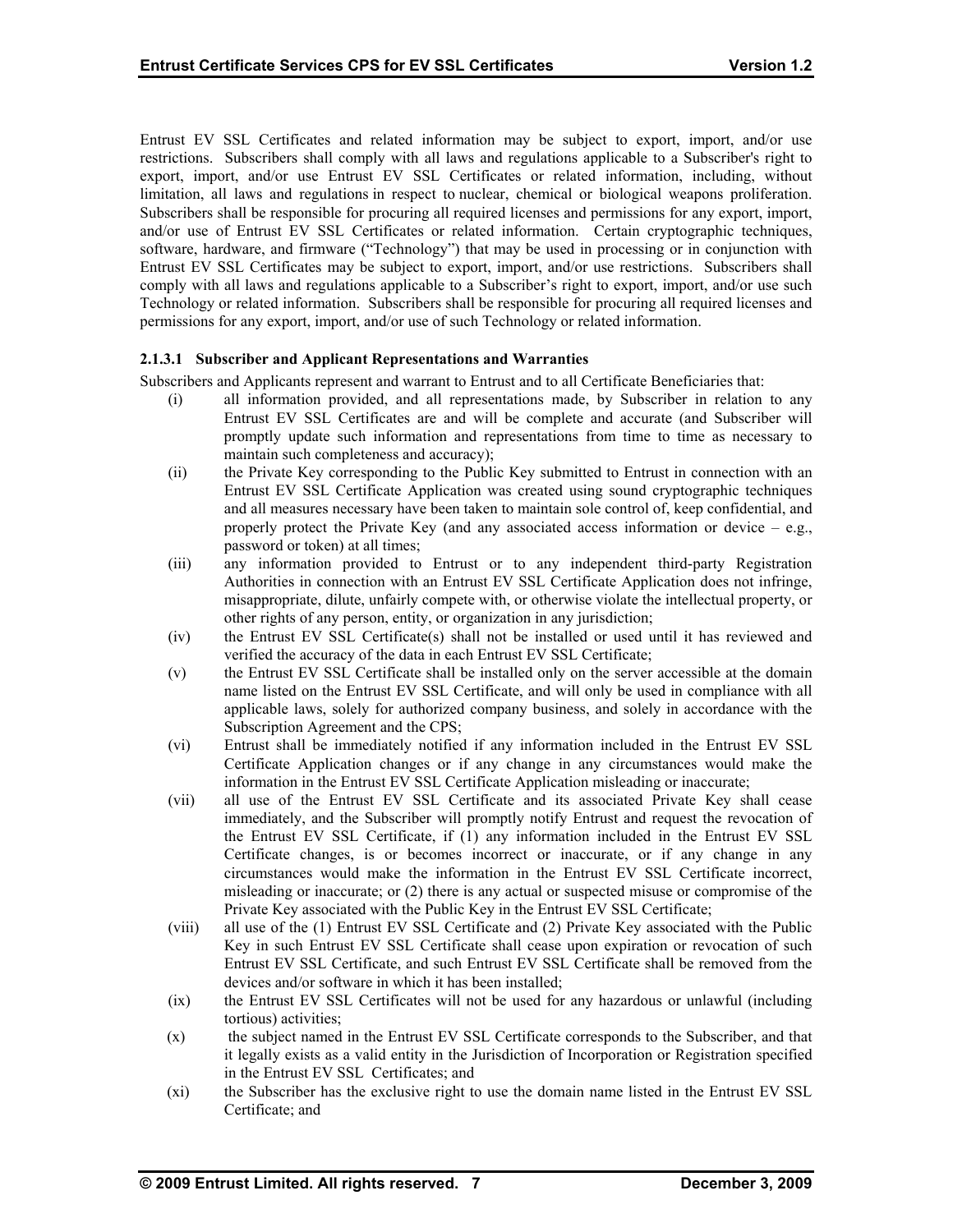(xii) the Certificate will not be used to digitally sign hostile code, including spyware or other malicious software (malware), downloaded without user consent.

## **2.1.3.2 Subscriber Notice Requirements**

No stipulation

## **2.1.4 Relying Party Obligations**

Relying Parties shall:

- (i) understand and, if necessary, receive proper education in the use of Public-Key cryptography and Certificates including Entrust EV SSL Certificates;
- (ii) read and agree to all terms and conditions of the CPS and the Relying Party Agreement;
- (iii) verify Entrust EV SSL Certificates, including use of CRLs, in accordance with the certification path validation procedure specified in ITU-T Rec. X.509:2005 | ISO/IEC 9594-8 (2005), taking into account any critical extensions and approved technical corrigenda as appropriate;
- (iv) trust and make use of an Entrust EV SSL Certificate only if the Entrust EV SSL Certificate has not expired or been revoked and if a proper chain of trust can be established to a trustworthy root; and
- (v) make their own judgment and rely on an Entrust EV SSL Certificate only if such reliance is reasonable in the circumstances, including determining whether such reliance is reasonable given the nature of the security and trust provided by an Entrust EV SSL Certificate and the value of any transaction that may involve the use of an Entrust EV SSL Certificate.

Entrust EV SSL Certificates and related information may be subject to export, import, and/or use restrictions. Relying Parties shall comply with all laws and regulations applicable to a Relying Party's right to use Entrust EV SSL Certificates and/or related information, including, without limitation, all laws and regulations in respect to nuclear, chemical or biological weapons proliferation. Relying Parties shall be responsible for procuring all required licenses and permissions for any export, import, and/or use of Entrust EV SSL Certificates and/or related information. Certain cryptographic techniques, software, hardware, and firmware ("Technology") that may be used in processing or in conjunction with Entrust EV SSL Certificates may be subject to export, import, and/or use restrictions. Relying Parties shall comply with all laws and regulations applicable to a Relying Party's right to export, import, and/or use such Technology or related information. Relying Parties shall be responsible for procuring all required licenses and permissions for any export, import, and/or use of such Technology or related information.

#### **2.1.4.1 Relying Party Representations and Warranties**

Relying Parties represent and warrant to Entrust that:

- (i) the Relying Party shall properly validate an Entrust EV SSL Certificate before making a determination about whether to rely on such Entrust EV SSL Certificate, including confirmation that the Entrust EV SSL Certificate has not expired or been revoked and that a proper chain of trust can be established to a trustworthy root;
- (ii) the Relying Party shall not rely on a revoked or expired Entrust EV SSL Certificate;
- (iii) the Relying Party shall not rely on an Entrust EV SSL Certificate that cannot be validated back to a trustworthy root;
- (iv) the Relying Party shall exercise its own judgment in determining whether it is reasonable under the circumstances to rely on an Entrust EV SSL Certificate, including determining whether such reliance is reasonable given the nature of the security and trust provided by an Entrust EV SSL Certificate and the value of any transaction that may involve the use of an Entrust EV SSL Certificate; and
- (v) the Relying Party shall not use an Entrust EV SSL Certificate for any hazardous or unlawful (including tortious) activities.

## **2.1.5 Repository Obligations**

An Entrust Repository shall: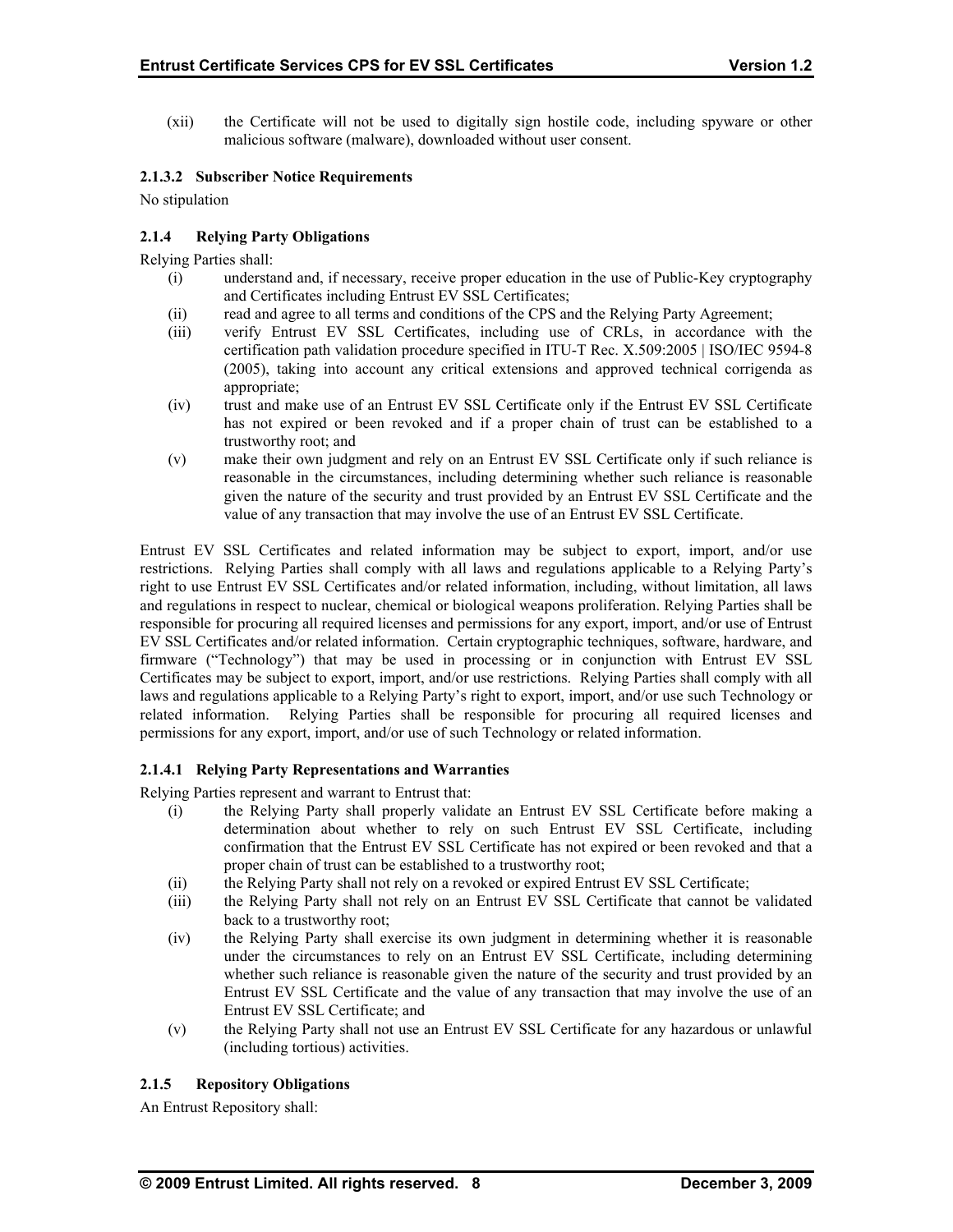- (i) make available, in accordance with the terms and conditions of the CPS, Entrust EV SSL Certificate revocation information published by an Entrust EV SSL Certification Authority; and
- (ii) make available a copy of the CPS and other information related to the products and services provided by Entrust EV SSL Certification Authorities and any Registration Authorities operating under the Entrust EV SSL Certification Authorities.

## **2.2 Liability**

**THE MAXIMUM CUMULATIVE LIABILITY OF ENTRUST, ANY INDEPENDENT THIRD-PARTY REGISTRATION AUTHORITIES OPERATING UNDER AN ENTRUST EV SSL CERTIFICATION AUTHORITY, RESELLERS, CO-MARKETERS OR ANY SUBCONTRACTORS, DISTRIBUTORS, AGENTS, SUPPLIERS, EMPLOYEES OR DIRECTORS OF ANY OF THE FOREGOING TO ANY APPLICANTS, SUBSCRIBERS, RELYING PARTIES OR ANY OTHER PERSONS, ENTITIES, OR ORGANIZATIONS FOR ANY LOSSES, COSTS, EXPENSES, LIABILITIES, DAMAGES, CLAIMS, OR SETTLEMENT AMOUNTS ARISING OUT OF OR RELATING TO USE OF AN ENTRUST EV SSL CERTIFICATE OR ANY SERVICES PROVIDED IN RESPECT TO ANY ENTRUST EV SSL CERTIFICATES IS LIMITED BY THIS CPS. THIS CPS ALSO CONTAINS LIMITED WARRANTIES, LIMITATIONS ON LIABILITY, AND DISCLAIMERS OF REPRESENTATIONS, WARRANTIES AND CONDITIONS.** 

## **2.2.1 CA Liability**

## **2.2.1.1 Warranties and Limitations on Warranties**

Entrust makes the following limited warranties with respect to the operation of Entrust EV SSL Certification Authorities:

- (i) Entrust EV SSL Certification Authorities shall provide Repository services consistent with the practices and procedures set forth in this CPS;
- (ii) Entrust EV SSL Certification Authorities shall perform Entrust EV SSL Certificate issuance consistent with the procedures set forth in this CPS which conform to the Guidelines published by the CA/Browser Forum; and
- (iii) Entrust EV SSL Certification Authorities shall provide revocation services consistent with the procedures set forth in this CPS.

Notwithstanding the foregoing, in no event does Entrust, any independent third-party Registration Authority operating under an Entrust EV SSL Certification Authority, or any Resellers, Co-marketers, or any subcontractors, distributors, agents, suppliers, employees, or directors of any of the foregoing make any representations, or provide any warranties, or conditions to any Applicants, Subscribers, Relying Parties, or any other persons, entities, or organizations with respect to (i) the techniques used in the generation and storage of the Private Key corresponding to the Public Key in an Entrust EV SSL Certificate, including, whether such Private Key has been Compromised or was generated using sound cryptographic techniques, (ii) the reliability of any cryptographic techniques or methods used in conducting any act, transaction, or process involving or utilizing an Entrust EV SSL Certificate, (iii) any software whatsoever, or (iv) non-repudiation of any Entrust EV SSL Certificate or any transaction facilitated through the use of an Entrust EV SSL Certificate, since such determination is a matter of applicable law.

Applicants, Subscribers, and Relying Parties acknowledge and agree that operations in relation to Entrust EV SSL Certificates and Entrust EV SSL Certificate Applications are dependent on the transmission of information over communication infrastructures such as, without limitation, the Internet, telephone and telecommunications lines and networks, servers, firewalls, proxies, routers, switches, and bridges ("Telecommunication Equipment") and that this Telecommunication Equipment is not under the control of Entrust or any independent third-party Registration Authority operating under an Entrust EV SSL Certification Authority, or any Resellers, Co-marketers, or any subcontractors, distributors, agents, suppliers, employees, or directors of any of the foregoing. Neither Entrust nor any independent third-party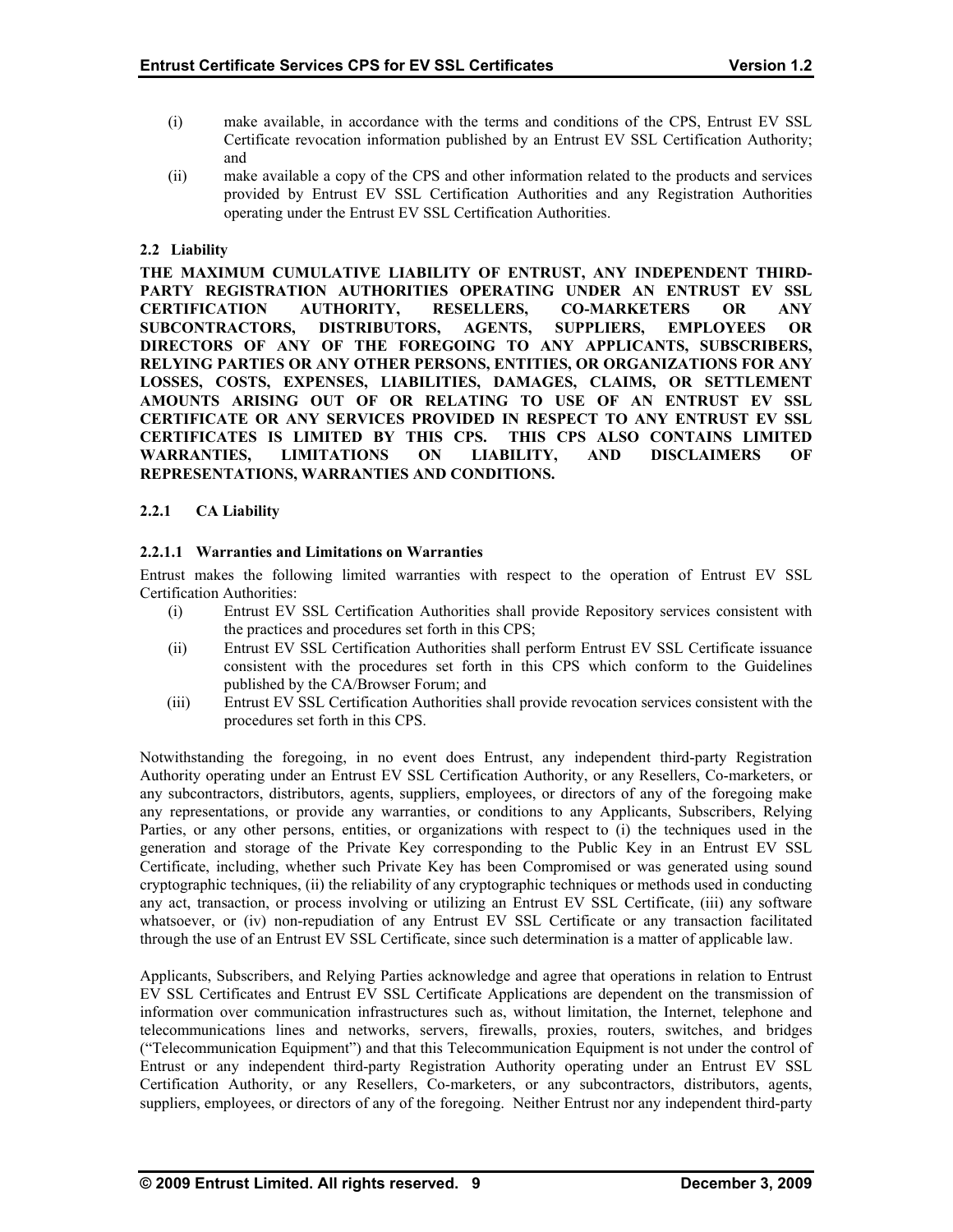Registration Authority operating under an Entrust EV SSL Certification Authority, or any Resellers, Comarketers, or any subcontractors, distributors, agents, suppliers, employees, or directors of any of the foregoing shall be liable for any error, failure, delay, interruption, defect, or corruption in relation to an Entrust EV SSL Certificate, an Entrust EV SSL CRL, Entrust EV SSL OCSP message, or an Entrust EV SSL Certificate Application to the extent that such error, failure, delay, interruption, defect, or corruption is caused by such Telecommunication Equipment.

## **2.2.1.2 Disclaimers**

**EXCEPT AS SPECIFICALLY PROVIDED IN §2.2.1.1, NEITHER ENTRUST NOR ANY INDEPENDENT THIRD-PARTY REGISTRATION AUTHORITY OPERATING UNDER AN ENTRUST EV SSL CERTIFICATION AUTHORITY, NOR ANY RESELLERS, CO-MARKETERS, OR ANY SUBCONTRACTORS, DISTRIBUTORS, AGENTS, SUPPLIERS, EMPLOYEES, OR DIRECTORS OF ANY OF THE FOREGOING MAKE ANY REPRESENTATIONS OR GIVE ANY WARRANTIES OR CONDITIONS, WHETHER EXPRESS, IMPLIED, STATUTORY, BY USAGE OF TRADE, OR OTHERWISE, AND ENTRUST AND ALL INDEPENDENT THIRD-PARTY REGISTRATION AUTHORITIES OPERATING UNDER AN ENTRUST EV SSL CERTIFICATION AUTHORITY, AND ALL RESELLERS, CO-MARKETERS, AND ALL SUBCONTRACTORS, DISTRIBUTORS, AGENTS, SUPPLIERS, EMPLOYEES, AND DIRECTORS OF ANY OF THE FOREGOING SPECIFICALLY DISCLAIM ANY AND ALL REPRESENTATIONS, WARRANTIES, AND CONDITIONS OF MERCHANTABILITY, NON-INFRINGEMENT, TITLE, SATISFACTORY QUALITY, AND/OR FITNESS FOR A PARTICULAR PURPOSE.** 

## **2.2.1.3 Loss Limitations**

**IN NO EVENT SHALL THE TOTAL CUMULATIVE LIABILITY OF ENTRUST, ANY INDEPENDENT THIRD-PARTY REGISTRATION AUTHORITY OPERATING UNDER AN ENTRUST EV SSL CERTIFICATION AUTHORITY, ANY RESELLERS, OR CO-MARKETERS, OR ANY SUBCONTRACTORS, DISTRIBUTORS, AGENTS, SUPPLIERS, EMPLOYEES, OR DIRECTORS OF ANY OF THE FOREGOING TO ANY APPLICANT, SUBSCRIBER, RELYING PARTY OR ANY OTHER PERSON, ENTITY, OR ORGANIZATION ARISING OUT OF OR RELATING TO ANY ENTRUST EV SSL CERTIFICATE OR ANY SERVICES PROVIDED IN RESPECT TO ENTRUST EV SSL CERTIFICATES, INCLUDING ANY USE OR RELIANCE ON ANY ENTRUST EV SSL CERTIFICATE, EXCEED THE GREATER OF (1) TEN THOUSAND UNITED STATES DOLLARS (\$10,000.00 U.S.); AND (2) TEN TIMES THE FEES PAID BY THE APPLICABLE SUBSCRIBER TO ENTRUST DURING THE TWELVE MONTHS PRIOR TO THE INITIATION OF THE CLAIM TO A MAXIMUM OF ONE MILLION DOLLARS (\$1,000,000) (SUCH GREATER NUMBER REFERRED TO AS THE "CUMULATIVE DAMAGE CAP"). THE FOREGOING LIMITATIONS SHALL APPLY TO ANY LIABILITY WHETHER BASED IN CONTRACT (INCLUDING FUNDAMENTAL BREACH), TORT (INCLUDING NEGLIGENCE), LEGISLATION OR ANY OTHER THEORY OF LIABILITY, INCLUDING ANY DIRECT, INDIRECT, SPECIAL, STATUTORY, PUNITIVE, EXEMPLARY, CONSEQUENTIAL, RELIANCE, OR INCIDENTAL DAMAGES.** 

**IN NO EVENT SHALL ENTRUST OR ANY INDEPENDENT THIRD-PARTY REGISTRATION AUTHORITY OPERATING UNDER AN ENTRUST EV SSL CERTIFICATION AUTHORITY, OR ANY RESELLERS, CO-MARKETERS, OR ANY SUBCONTRACTORS, DISTRIBUTORS, AGENTS, SUPPLIERS, EMPLOYEES, OR DIRECTORS OF ANY OF THE FOREGOING BE LIABLE FOR ANY INCIDENTAL, SPECIAL, STATUTORY, PUNITIVE, EXEMPLARY, INDIRECT, RELIANCE, OR CONSEQUENTIAL DAMAGES (INCLUDING, WITHOUT LIMITATION, DAMAGES FOR LOSS OF BUSINESS, LOSS OF BUSINESS OPPORTUNITIES, LOSS OF GOODWILL, LOSS OF PROFITS, BUSINESS INTERRUPTION, LOSS OF DATA, LOST SAVINGS OR OTHER SIMILAR PECUNIARY LOSS) WHETHER ARISING FROM CONTRACT (INCLUDING FUNDAMENTAL BREACH), TORT (INCLUDING NEGLIGENCE), LEGISLATION OR ANY OTHER THEORY OF LIABILITY.**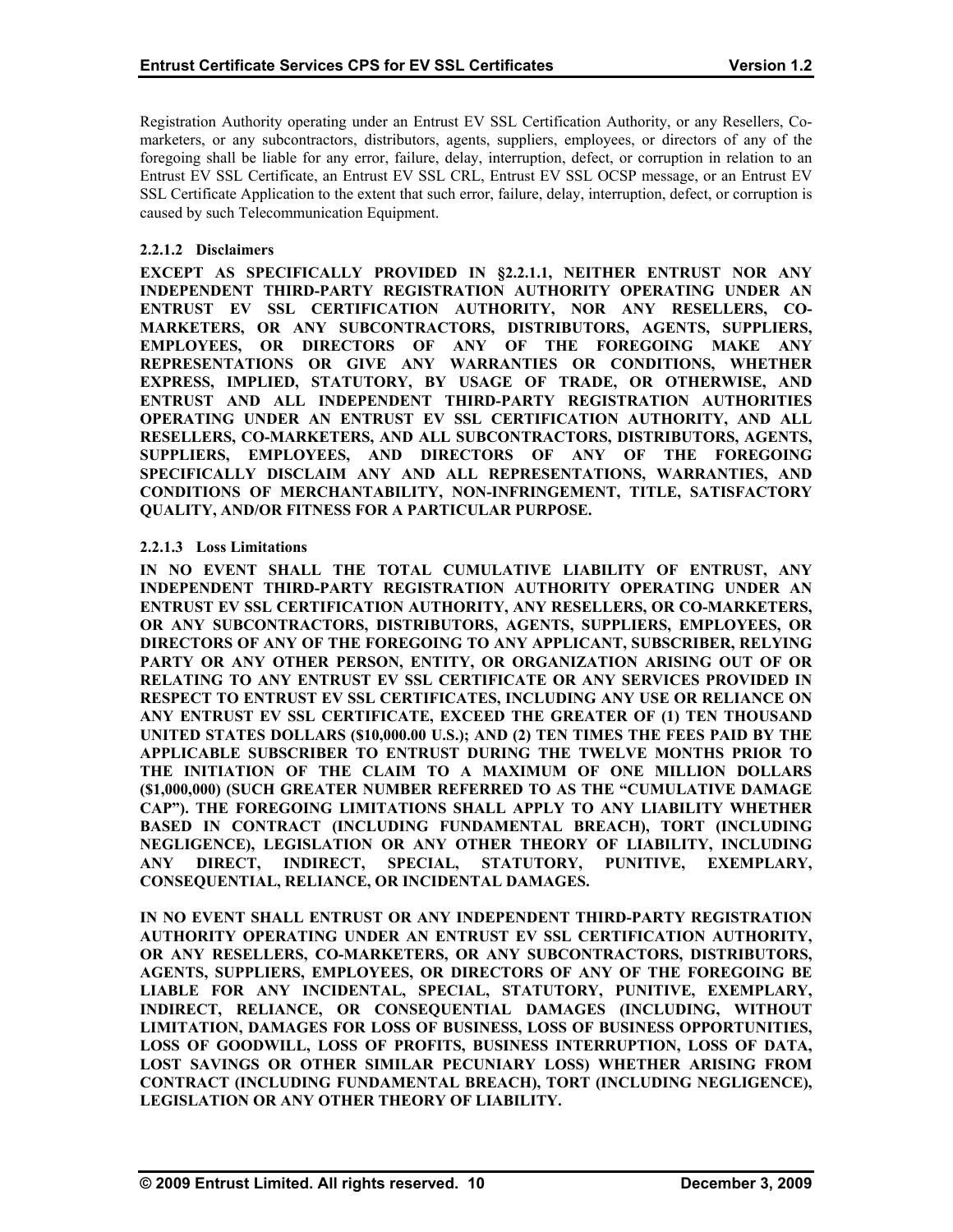**THE FOREGOING LIMITATIONS SHALL APPLY NOTWITHSTANDING THE FAILURE OF ESSENTIAL PURPOSE OF ANY LIMITED REMEDY STATED HEREIN AND EVEN IF ENTRUST OR ANY INDEPENDENT THIRD-PARTY REGISTRATION AUTHORITY OPERATING UNDER AN ENTRUST EV SSL CERTIFICATION AUTHORITY, OR ANY RESELLERS, CO-MARKETERS, OR ANY SUBCONTRACTORS, DISTRIBUTORS, AGENTS, SUPPLIERS, EMPLOYEES, OR DIRECTORS OF ANY OF THE FOREGOING HAVE BEEN ADVISED OF THE POSSIBILITY OF THOSE DAMAGES.** 

**SOME JURISDICTIONS DO NOT ALLOW THE EXCLUSION OR LIMITATION OF LIABILITY FOR CONSEQUENTIAL OR INCIDENTAL DAMAGES, SO THESE LIMITATIONS SET FORTH ABOVE MAY NOT APPLY TO CERTAIN APPLICANTS, SUBSCRIBERS,**  RELYING PARTIES, OR OTHER PERSONS, ENTITIES, OR ORGANIZATIONS. **DISCLAIMERS OF REPRESENTATIONS, WARRANTIES, AND CONDITIONS AND THE LIMITATIONS OF LIABILITY IN THIS CPS CONSTITUTE AN ESSENTIAL PART OF THE CPS, ANY SUBSCRIPTION AGREEMENTS, AND ANY RELYING PARTY AGREEMENTS. ALL APPLICANTS, SUBSCRIBERS, RELYING PARTIES, AND OTHER PERSONS, ENTITIES, AND ORGANIZATIONS ACKNOWLEDGE THAT BUT FOR THESE DISCLAIMERS OF REPRESENTATIONS, WARRANTIES, AND CONDITIONS AND LIMITATIONS OF LIABILITY, ENTRUST WOULD NOT ISSUE ENTRUST EV SSL CERTIFICATES TO SUBSCRIBERS AND NEITHER ENTRUST NOR ANY ANY INDEPENDENT THIRD-PARTY REGISTRATION AUTHORITIES OPERATING UNDER AN ENTRUST EV SSL CERTIFICATION AUTHORITY, NOR ANY RESELLERS, CO-MARKETERS, OR ANY SUBCONTRACTORS, DISTRIBUTORS, AGENTS, SUPPLIERS, EMPLOYEES, OR DIRECTORS OF ANY OF THE FOREGOING WOULD PROVIDE SERVICES IN RESPECT TO ENTRUST EV SSL CERTIFICATES AND THAT THESE PROVISIONS PROVIDE FOR A REASONABLE ALLOCATION OF RISK.** 

## **2.2.1.4 Other Exclusions**

Without limitation, neither Entrust nor any independent third-party Registration Authorities operating under an Entrust EV SSL Certification Authority, nor any Resellers or Co-marketers, or any subcontractors, distributors, agents, suppliers, employees, or directors of any of the foregoing shall be liable to any Applicants, Subscribers, Relying Parties or any other person, entity, or organization for any losses, costs, expenses, liabilities, damages, claims, or settlement amounts arising out of or relating to use of an Entrust EV SSL Certificate or any services provided in respect to an Entrust EV SSL Certificate if:

- (i) the Entrust EV SSL Certificate was issued as a result of errors, misrepresentations, or other acts or omissions of a Subscriber or of any other person, entity, or organization;
- (ii) the Entrust EV SSL Certificate has expired or has been revoked;
- (iii) the Entrust EV SSL Certificate has been modified or otherwise altered;
- (iv) the Subscriber failed to stop using an Entrust EV SSL Certificate after the information contain in such Entrust EV SSL Certificate changed or after circumstances changed so that the information contained in such Entrust EV SSL Certificate became misleading or inaccurate;
- (v) a Subscriber breached the CPS or the Subscriber's Subscription Agreement, or a Relying Party breached the CPS or the Relying Party's Relying Party Agreement;
- (vi) the Private Key associated with the Entrust EV SSL Certificate has been Compromised; or
- (vii) the Entrust EV SSL Certificate is used other than as permitted by the CPS or is used in contravention of applicable law.

In no event shall Entrust or any independent third-party Registration Authority operating under an Entrust EV SSL Certification Authority, or any Resellers, Co-marketers, or any subcontractors, distributors, agents, suppliers, employees, or directors of any of the foregoing be liable to any Applicant, Subscriber, or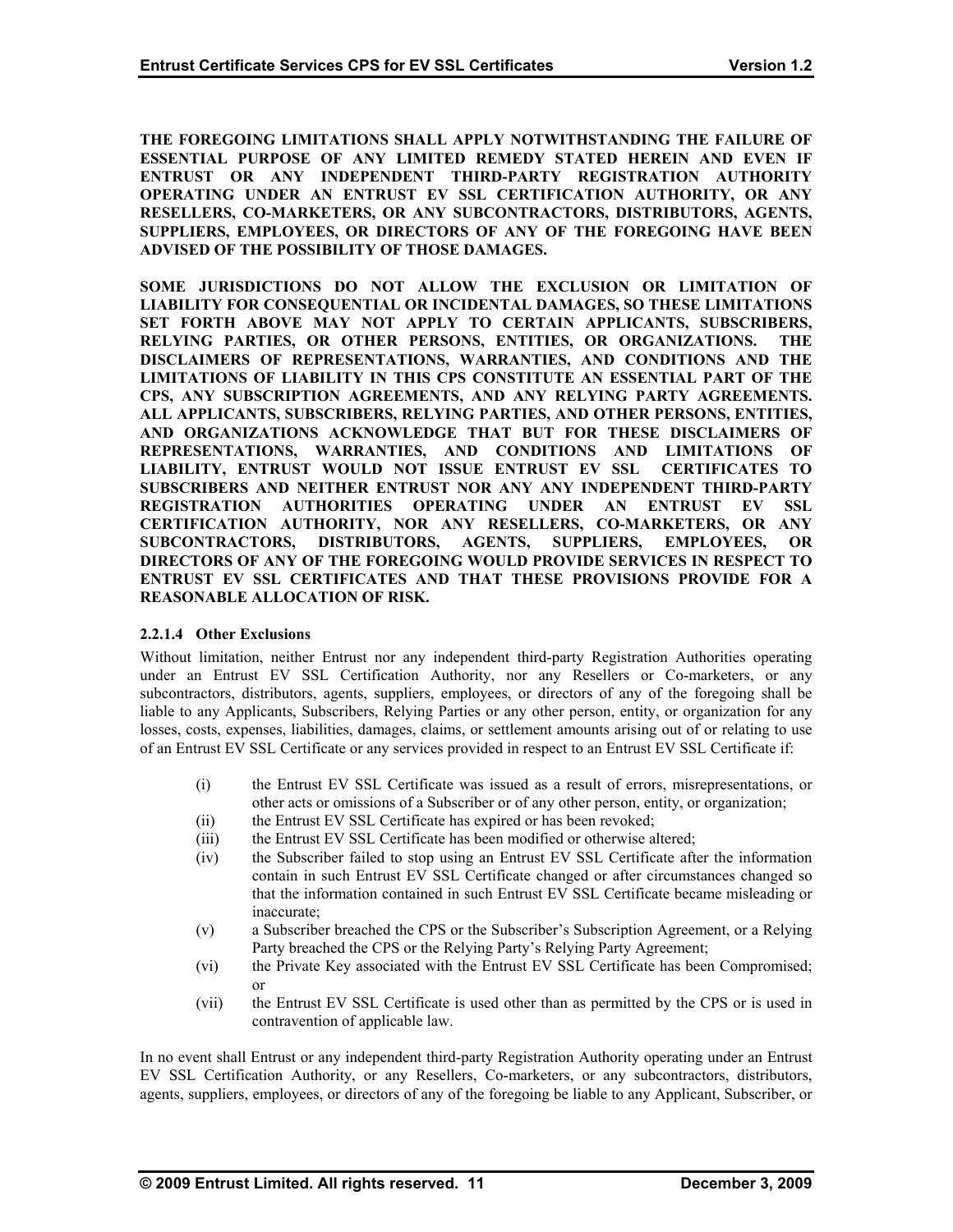any other person, entity, or organization for any losses, costs, liabilities, expenses, damages, claims, or settlement amounts arising out of or relating to the refusal by Entrust or any independent third-party Registration Authority operating under an Entrust EV SSL Certification Authority, or any Resellers, Comarketers, or any subcontractors, distributors, agents, suppliers, employees, or directors of any of the foregoing to issue or request the issuance of an Entrust EV SSL Certificate. In no event shall Entrust or any independent third-party Registration Authority operating under an Entrust EV SSL Certification Authority, or any Resellers, Co-marketers, or any subcontractors, distributors, agents, suppliers, employees, or directors of any of the foregoing be liable to any Applicant, Subscriber, or any other person, entity, or organization for any losses, costs, liabilities, expenses, damages, claims, or settlement amounts arising out of or relating to any delay by Entrust or any independent third-party Registration Authority operating under an Entrust EV SSL Certification Authority, or any Resellers, Co-marketers, or any subcontractors, distributors, agents, suppliers, employees, or directors of any of the foregoing, in issuing or in requesting the issuance of an Entrust EV SSL Certificate.

In no event shall Entrust or any independent third-party Registration Authority operating under an Entrust EV SSL Certification Authority, or any Resellers, Co-marketers, or any subcontractors, distributors, agents, suppliers, employees, or directors of any of the foregoing be liable to any Subscriber, Relying Party, or any other person, entity, or organization for any losses, costs, expenses, liabilities, damages, claims, or settlement amounts arising out of or relating to any proceeding or allegation that an Entrust EV SSL Certificate or any information contained in an Entrust EV SSL Certificate infringes, misappropriates, dilutes, unfairly competes with, or otherwise violates any patent, trademark, copyright, trade secret, or any other intellectual property right or other right of any person, entity, or organization in any jurisdiction.

## **2.2.1.5 Hazardous Activities**

Entrust EV SSL Certificates and the services provided by Entrust in respect to Entrust EV SSL Certificates are not designed, manufactured, or intended for use in or in conjunction with hazardous activities or uses requiring fail-safe performance, including the operation of nuclear facilities, aircraft navigation or communications systems, air traffic control, medical devices or direct life support machines. Entrust and any independent third-party Registration Authority operating under an Entrust EV SSL Certification Authority, and any Resellers, Co-marketers, and any subcontractors, distributors, agents, suppliers, employees, or directors of any of the foregoing specifically disclaim any and all representations, warranties, and conditions with respect to such uses, whether express, implied, statutory, by usage of trade, or otherwise.

## **2.2.2 RA Liability**

The same liability provisions that apply in §2.2.1 with respect to Entrust EV SSL Certification Authorities shall apply with respect to Entrust-operated Registration Authorities and independent third-party Registration Authorities operating under Entrust EV SSL Certification Authorities and all Resellers, Comarketers and all subcontractors, distributors, agents, suppliers, employees, and directors of any of the foregoing.

#### **2.3 Financial Responsibility**

Subscribers and Relying Parties shall be responsible for the financial consequences to such Subscribers, Relying Parties, and to any other persons, entities, or organizations for any transactions in which such Subscribers or Relying Parties participate and which use Entrust EV SSL Certificates or any services provided in respect to Entrust EV SSL Certificates. Entrust makes no representations and gives no warranties or conditions regarding the financial efficacy of any transaction completed utilizing an Entrust EV SSL Certificate or any services provided in respect to Entrust EV SSL Certificates and neither Entrust nor any independent third-party Registration Authority operating under an Entrust EV SSL Certification Authority, nor any Resellers, Co-marketers, nor any subcontractors, distributors, agents, suppliers, employees, or directors of any of the foregoing shall have any liability except as explicitly set forth herein in respect to the use of or reliance on an Entrust EV SSL Certificate or any services provided in respect to Entrust EV SSL Certificates.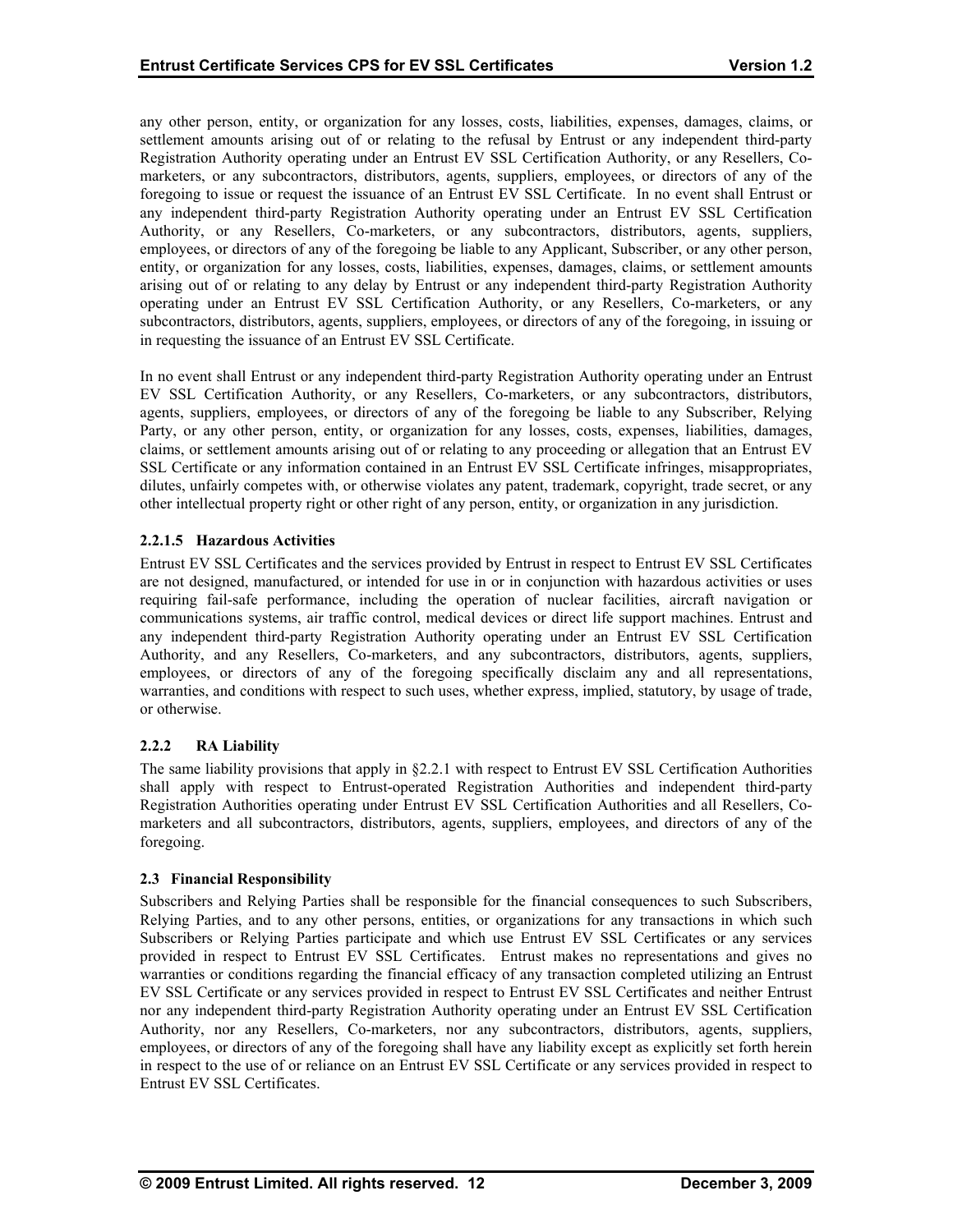## **2.3.1 Indemnification by Relying Parties**

RELYING PARTIES SHALL INDEMNIFY AND HOLD ENTRUST AND ALL INDEPENDENT THIRD-PARTY REGISTRATION AUTHORITIES OPERATING UNDER AN ENTRUST EV SSL CERTIFICATION AUTHORITY, AND ALL RESELLERS, CO-MARKETERS, AND ALL SUBCONTRACTORS, DISTRIBUTORS, AGENTS, SUPPLIERS, EMPLOYEES, AND DIRECTORS OF ANY OF THE FOREGOING (COLLECTIVELY, THE "INDEMNIFIED PARTIES") HARMLESS FROM AND AGAINST ANY AND ALL LIABILITIES, LOSSES, COSTS, EXPENSES, DAMAGES, CLAIMS, AND SETTLEMENT AMOUNTS (INCLUDING REASONABLE ATTORNEY'S FEES, COURT COSTS, AND EXPERT'S FEES) ARISING OUT OF OR RELATING TO ANY USE OR RELIANCE BY A RELYING PARTY ON ANY ENTRUST EV SSL CERTIFICATE OR ANY SERVICE PROVIDED IN RESPECT TO ENTRUST EV SSL CERTIFICATES, INCLUDING (I) LACK OF PROPER VALIDATION OF AN ENTRUST EV SSL CERTIFICATE BY A RELYING PARTY, (II) RELIANCE BY THE RELYING PARTY ON AN EXPIRED OR REVOKED ENTRUST EV SSL CERTIFICATE, (III) USE OF AN ENTRUST EV SSL CERTIFICATE OTHER THAN AS PERMITTED BY THE CPS, THE SUBSCRIPTION AGREEMENT, ANY RELYING PARTY AGREEMENT, AND APPLICABLE LAW, (IV) FAILURE BY A RELYING PARTY TO EXERCISE REASONABLE JUDGMENT IN THE CIRCUMSTANCES IN RELYING ON AN ENTRUST EV SSL CERTIFICATE, OR (V) ANY CLAIM OR ALLEGATION THAT THE RELIANCE BY A RELYING PARTY ON AN ENTRUST EV SSL CERTIFICATE OR THE INFORMATION CONTAINED IN AN ENTRUST EV SSL CERTIFICATE INFRINGES, MISAPPROPRIATES, DILUTES, UNFAIRLY COMPETES WITH, OR OTHERWISE VIOLATES THE RIGHTS INCLUDING INTELLECTUAL PROPERTY RIGHTS OR ANY OTHER RIGHTS OF ANYONE IN ANY JURISDICTION. NOTWITHSTANDING THE FOREGOING, RELYING PARTIES SHALL NOT BE OBLIGATED TO PROVIDE ANY INDEMNIFICATION TO AN INDEMNIFIED PARTY IN RESPECT TO ANY LIABILITIES, LOSSES, COSTS, EXPENSES, DAMAGES, CLAIMS, AND SETTLEMENT AMOUNTS (INCLUDING REASONABLE ATTORNEY'S FEES, COURT COSTS AND EXPERT'S FEES) TO THE EXTENT THAT SUCH LIABILITIES, LOSSES, COSTS, EXPENSES, DAMAGES, CLAIMS, AND SETTLEMENT AMOUNTS (INCLUDING REASONABLE ATTORNEY'S FEES, COURT COSTS, AND EXPERT'S FEES) ARISE OUT OF OR RELATE TO ANY WILLFUL MISCONDUCT BY SUCH INDEMNIFIED PARTY.

## **2.3.1.1 Indemnification by Subscribers**

SUBSCRIBERS SHALL INDEMNIFY AND HOLD ENTRUST AND ALL INDEPENDENT THIRD-PARTY REGISTRATION AUTHORITIES OPERATING UNDER AN ENTRUST EV SSL CERTIFICATION AUTHORITY, AND ALL RESELLERS, CO-MARKETERS, AND ALL SUBCONTRACTORS, DISTRIBUTORS, AGENTS, SUPPLIERS, EMPLOYEES, OR DIRECTORS OF ANY OF THE FOREGOING (COLLECTIVELY, THE "INDEMNIFIED PARTIES") HARMLESS FROM AND AGAINST ANY AND ALL LIABILITIES, LOSSES, COSTS, EXPENSES, DAMAGES, CLAIMS, AND SETTLEMENT AMOUNTS (INCLUDING REASONABLE ATTORNEY'S FEES, COURT COSTS, AND EXPERT'S FEES) ARISING OUT OF OR RELATING TO ANY RELIANCE BY A RELYING PARTY ON ANY ENTRUST EV SSL CERTIFICATE OR ANY SERVICE PROVIDED IN RESPECT TO ENTRUST EV SSL CERTIFICATES, INCLUDING ANY (I) ERROR, MISREPRESENTATION OR OMISSION MADE BY A SUBSCRIBER IN USING OR APPLYING FOR AN ENTRUST EV SSL CERTIFICATE, (II) MODIFICATION MADE BY A SUBSCRIBER TO THE INFORMATION CONTAINED IN AN ENTRUST EV SSL CERTIFICATE, (III) USE OF AN ENTRUST EV SSL CERTIFICATE OTHER THAN AS PERMITTED BY THE CPS, THE SUBSCRIPTION AGREEMENT, ANY RELYING PARTY AGREEMENT, AND APPLICABLE LAW, (IV) FAILURE BY A SUBSCRIBER TO TAKE THE NECESSARY PRECAUTIONS TO PREVENT LOSS, DISCLOSURE, COMPROMISE OR UNAUTHORIZED USE OF THE PRIVATE KEY CORRESPONDING TO THE PUBLIC KEY IN SUCH SUBSCRIBER'S ENTRUST EV SSL CERTIFICATE, OR (V) ALLEGATION THAT THE USE OF A SUBSCRIBER'S ENTRUST EV SSL CERTIFICATE OR THE INFORMATION CONTAINED IN A SUBSCRIBER'S ENTRUST EV SSL CERTIFICATE INFRINGES, MISAPPROPRIATES, DILUTES, UNFAIRLY COMPETES WITH, OR OTHERWISE VIOLATES THE RIGHTS INCLUDING INTELLECTUAL PROPERTY RIGHTS OR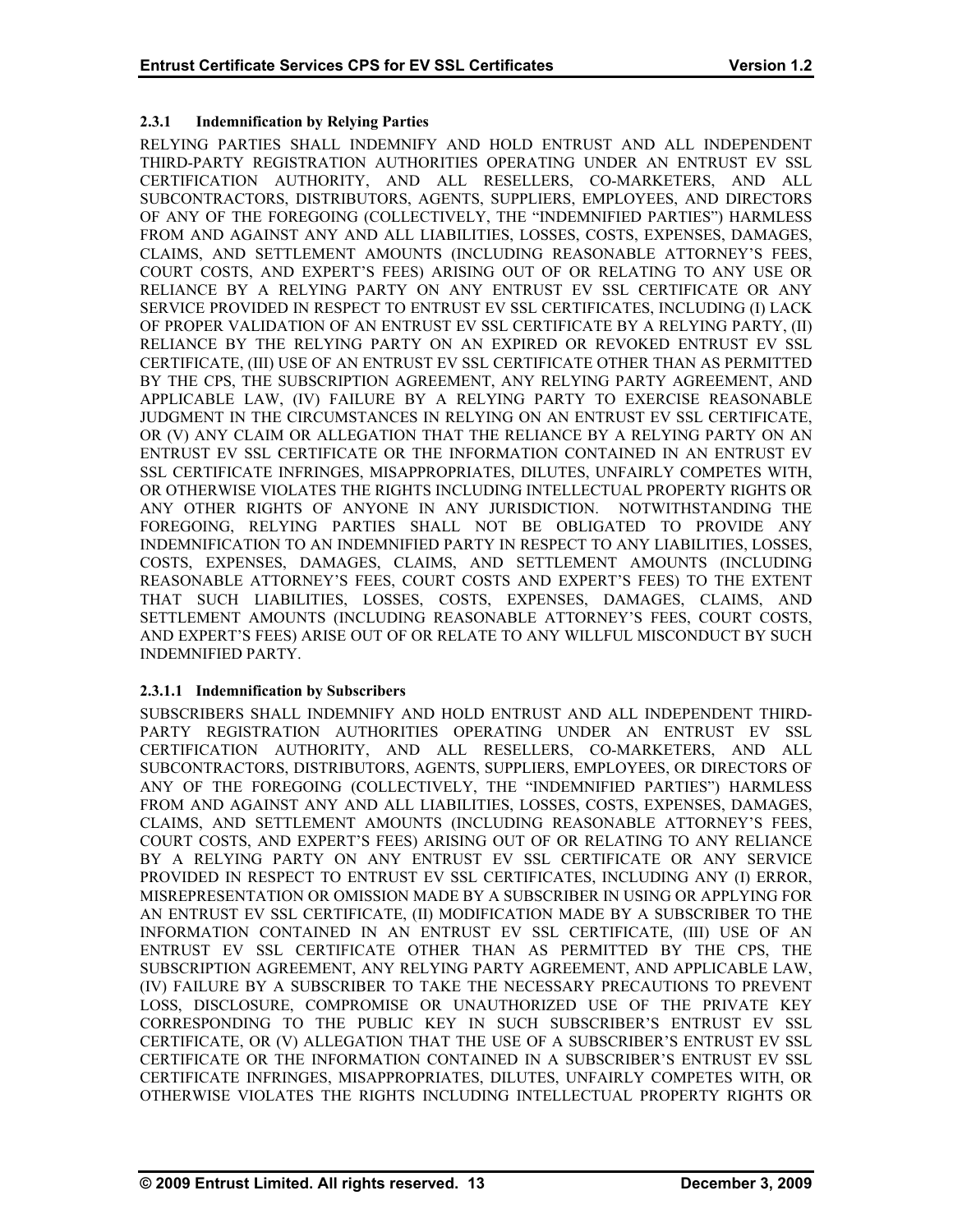ANY OTHER RIGHTS OF ANYONE IN ANY JURISDICTION. NOTWITHSTANDING THE FOREGOING, A SUBSCRIBER SHALL NOT BE OBLIGATED TO PROVIDE ANY INDEMNIFICATION TO AN INDEMNIFIED PARTY IN RESPECT TO ANY LIABILITIES, LOSSES, COSTS, EXPENSES, DAMAGES, CLAIMS, AND SETTLEMENT AMOUNTS (INCLUDING REASONABLE ATTORNEY'S FEES, COURT COSTS AND EXPERTS FEES) TO THE EXTENT THAT SUCH LIABILITIES, LOSSES, COSTS, EXPENSES, DAMAGES, CLAIMS, AND SETTLEMENT AMOUNTS (INCLUDING REASONABLE ATTORNEY'S FEES, COURT COSTS, AND EXPERT'S FEES) ARISE OUT OF OR RELATE TO ANY WILLFUL MISCONDUCT BY SUCH INDEMNIFIED PARTY.

## **2.3.2 Fiduciary Relationships**

Nothing contained in this CPS, or in any Subscription Agreement, or any Relying Party Agreement shall be deemed to constitute either Entrust or any independent third-party Registration Authority operating under an Entrust EV SSL Certification Authority, or any Resellers, Co-marketers, or any subcontractors, distributors, agents, suppliers, employees, or directors of any of the foregoing, the fiduciary, partner, agent, trustee, or legal representative of any Applicant, Subscriber, Relying Party or any other person, entity, or organization or to create any fiduciary relationship between either Entrust or any independent third-party Registration Authority operating under an Entrust EV SSL Certification Authority, or any Resellers, Comarketers, or any subcontractors, distributors, agents, suppliers, employees, or directors of any of the foregoing and any Subscriber, Applicant, Relying Party or any other person, entity, or organization, for any purpose whatsoever. Nothing in the CPS, or in any Subscription Agreement or any Relying Party Agreement shall confer on any Subscriber, Applicant, Relying Party, or any other third party, any authority to act for, bind, or create or assume any obligation or responsibility, or make any representation on behalf of Entrust or any independent third-party Registration Authority operating under an Entrust EV SSL Certification Authority, or any Resellers, Co-marketers, or any subcontractors, distributors, agents, suppliers, employees, or directors of any of the foregoing.

## **2.3.3 Administrative Processes**

No Stipulation.

#### **2.4 Interpretation and Enforcement**

#### **2.4.1 Governing Law**

The laws of the Province of Ontario, Canada, excluding its conflict of laws rules, shall govern the construction, validity, interpretation, enforceability and performance of the CPS, all Subscription Agreements and all Relying Party Agreements. The application of the United Nations Convention on Contracts for the International Sale of Goods to the CPS, any Subscription Agreements, and any Relying Party Agreements is expressly excluded. Any dispute arising out of or in respect to the CPS, any Subscription Agreement, any Relying Party Agreement, or in respect to any Entrust EV SSL Certificates or any services provided in respect to any Entrust EV SSL Certificates that is not resolved by alternative dispute resolution, shall be brought in the provincial or federal courts sitting in Ottawa, Ontario, and each person, entity, or organization hereby agrees that such courts shall have personal and exclusive jurisdiction over such disputes. In the event that any matter is brought in a provincial or federal court, Applicants, Subscribers, and Relying Parties waive any right that such Applicants, Subscribers, and Relying Parties may have to a jury trial.

## **2.4.1.1 Force Majeure**

Neither Entrust nor any independent third-party Registration Authority operating under an Entrust EV SSL Certification Authority, nor any Resellers, Co-marketers, nor any subcontractors, distributors, agents, suppliers, employees, or directors of any of the foregoing shall be in default hereunder or liable for any losses, costs, expenses, liabilities, damages, claims, or settlement amounts arising out of or related to delays in performance or from failure to perform or comply with the terms of the CPS, any Subscription Agreement, or any Relying Party Agreement due to any causes beyond its reasonable control, which causes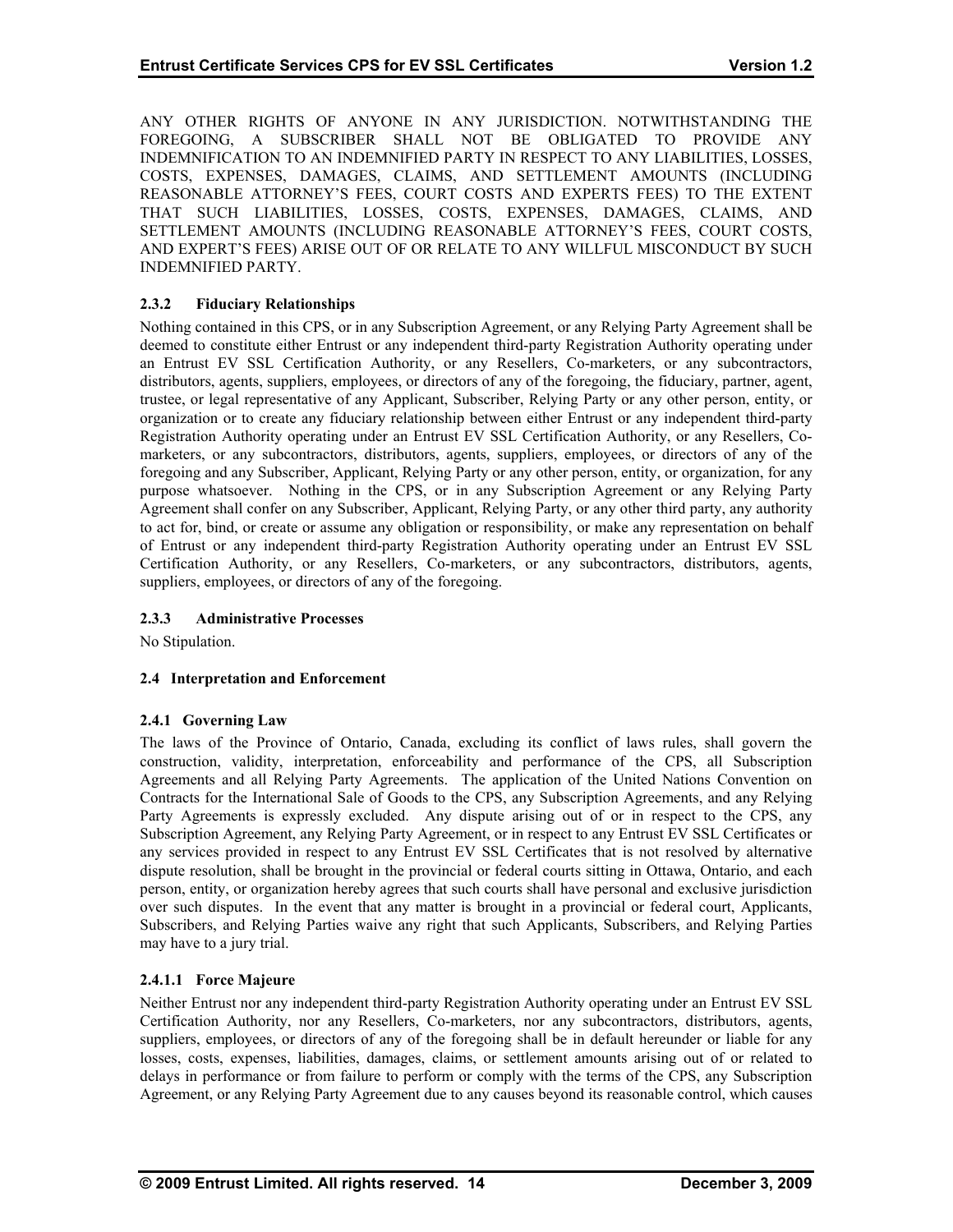include acts of God or the public enemy, riots and insurrections, war, accidents, fire, strikes and other labor difficulties (whether or not Entrust is in a position to concede to such demands), embargoes, judicial action, failure or default of any superior certification authority, lack of or inability to obtain export permits or approvals, necessary labor, materials, energy, utilities, components or machinery, acts of civil or military authorities.

## **2.4.1.2 Interpretation**

All references in this CPS to "Sections" refer to the sections of this CPS. As used in this CPS, neutral pronouns and any variations thereof shall be deemed to include the feminine and masculine and all terms used in the singular shall be deemed to include the plural, and vice versa, as the context may require. The words "hereof", "herein", and "hereunder" and other words of similar import refer to this CPS as a whole, as the same may from time to time be amended or supplemented, and not to any subdivision contained in this CPS. The word "including" when used herein is not intended to be exclusive and means "including, without limitation."

## **2.4.2 Severability, Survival, Merger, Notice**

## **2.4.2.1 Severability**

Whenever possible, each provision of the CPS, any Subscription Agreements, and any Relying Party Agreements shall be interpreted in such a manner as to be effective and valid under applicable law. If the application of any provision of the CPS, any Subscription Agreements, or any Relying Party Agreements or any portion thereof to any particular facts or circumstances shall be held to be invalid or unenforceable by an arbitrator or court of competent jurisdiction, then (i) the validity and enforceability of such provision as applied to any other particular facts or circumstances and the validity of other provisions of the CPS, any Subscription Agreements, or any Relying Party Agreements shall not in any way be affected or impaired thereby, and (ii) such provision shall be enforced to the maximum extent possible so as to effect its intent and it shall be reformed without further action to the extent necessary to make such provision valid and enforceable.

**FOR GREATER CERTAINTY, IT IS EXPRESSLY UNDERSTOOD AND AGREED THAT EVERY PROVISION OF THE CPS, ANY SUBSCRIPTION AGREEMENTS, OR ANY RELYING PARTY AGREEMENTS THAT DEAL WITH (I) LIMITATION OF LIABILITY OR DAMAGES, (II) DISCLAIMERS OF REPRESENTATIONS, WARRANTIES, CONDITIONS, OR LIABILITIES, OR (III) INDEMNIFICATION, IS EXPRESSLY INTENDED TO BE SEVERABLE FROM ANY OTHER PROVISIONS OF THE CPS, ANY SUBSCRIPTION AGREEMENTS, OR ANY RELYING PARTY AGREEMENTS AND SHALL BE SO INTERPRETED AND ENFORCED.** 

## **2.4.2.2 Survival**

The provisions of the section entitled "Definitions" and sections 2.1.3.1, 2.1.4.1, 2.2, 2.3, 2.4, 2.8, 2.9, 3.1.5, 3.1.6, 4.6 and 8.2 shall survive termination or expiration of the CPS, any Subscription Agreements, and any Relying Party Agreements. All references to sections that survive termination of the CPS, any Subscription Agreements, and any Relying Party Agreements, shall include all sub-sections of such sections. All payment obligations shall survive any termination or expiration of the CPS, any Subscription Agreements, and any Relying Party Agreements.

## **2.4.2.3 Merger**

The CPS, the Subscription Agreements, and the Relying Party Agreements state all of the rights and obligations of Entrust, any independent third-party Registration Authorities operating under an Entrust EV SSL Certification Authority, any Resellers, Co-marketers, and any subcontractors, distributors, agents, suppliers, employees, or directors of any of the foregoing, and any Applicant, Subscriber, or Relying Party and any other persons, entities, or organizations in respect to the subject matter hereof and thereof and such rights and obligations shall not be augmented or derogated by any prior agreements, communications, or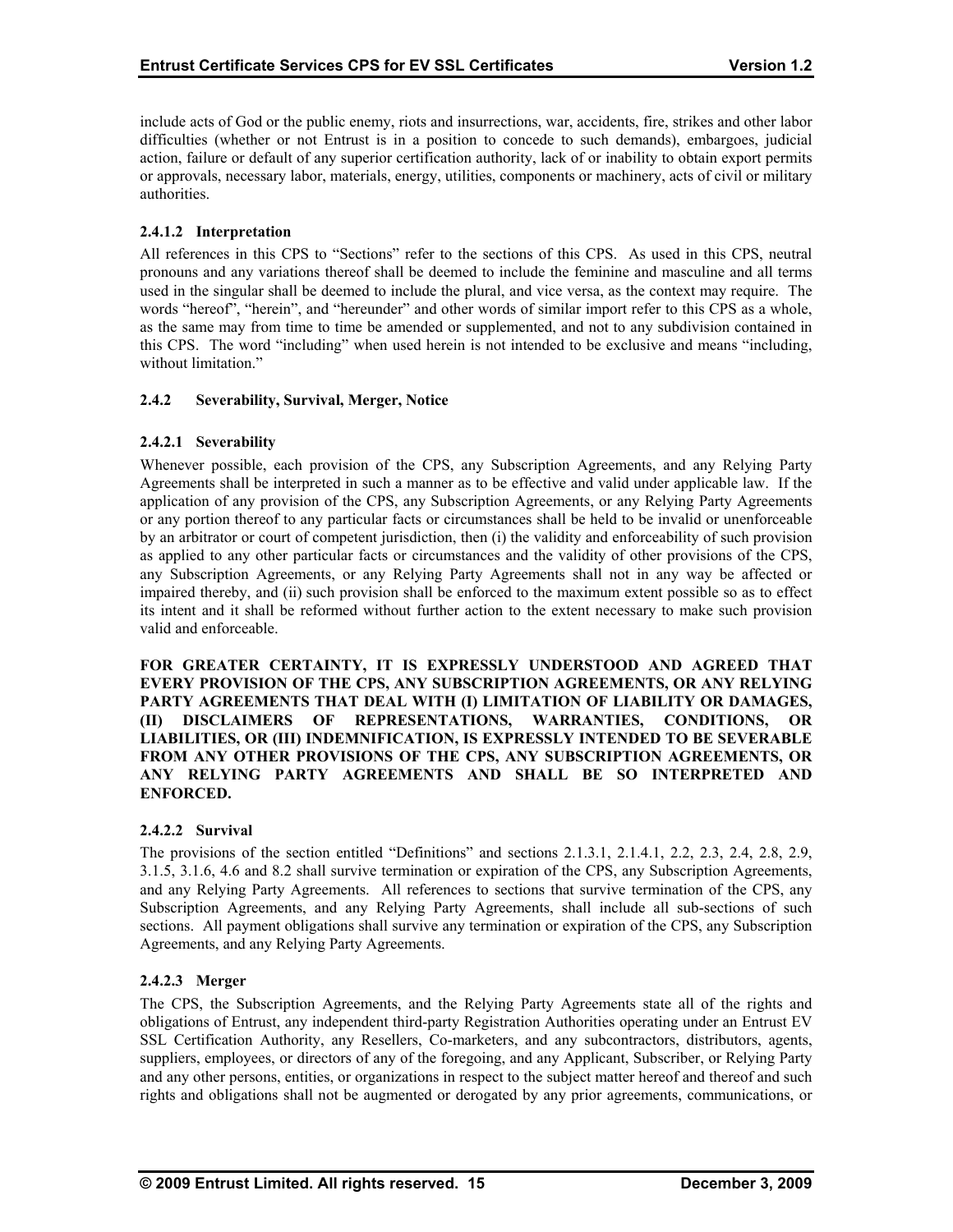understandings of any nature whatsoever whether oral or written. The rights and obligations of Entrust, any independent third-party Registration Authorities operating under an Entrust EV SSL Certification Authority, any Resellers, Co-marketers, and any subcontractors, distributors, agents, suppliers, employees, and directors of any of the foregoing may not be modified or waived orally and may be modified only in a writing signed or authenticated by a duly authorized representative of Entrust.

## **2.4.2.4 Conflict of Provisions**

In the event of a conflict between the provisions of the CPS and any express written agreement between Entrust or an independent third-party Registration Authority operating under an Entrust EV SSL Certification Authority and a Subscriber or Relying Party, with respect to Entrust EV SSL Certificates or any services provided in respect to Entrust EV SSL Certificates, such other express written agreement shall take precedence. In the event of any inconsistency between the provisions of this CPS and the provisions of any Subscription Agreement or any Relying Party Agreement, the terms and conditions of this CPS shall govern.

## **2.4.2.5 Waiver**

The failure of Entrust to enforce, at any time, any of the provisions of this CPS, a Subscription Agreement with Entrust, or a Relying Party Agreement with Entrust or the failure of Entrust to require, at any time, performance by any Applicant, Subscriber, Relying Party or any other person, entity, or organization of any of the provisions of this CPS, a Subscription Agreement with Entrust, or a Relying Party Agreement with Entrust, shall in no way be construed to be a present or future waiver of such provisions, nor in any way affect the ability of Entrust to enforce each and every such provision thereafter. The express waiver by Entrust of any provision, condition, or requirement of this CPS, a Subscription Agreement with Entrust, or a Relying Party Agreement with Entrust shall not constitute a waiver of any future obligation to comply with such provision, condition, or requirement. The failure of an independent third-party Registration Authority or Reseller operating under an Entrust EV SSL Certification Authority ("Registration Authority") to enforce, at any time, any of the provisions of a this CPS, any Subscription Agreement with such Registration Authority, or any Relying Party Agreement with such Registration Authority or the failure to require by such Registration Authority, at any time, performance by any Applicant, Subscriber, Relying Party or any other person, entity, or organization of this CPS, any Subscription Agreement with such Registration Authority, or any Relying Party Agreement with such Registration Authority shall in no way be construed to be a present or future waiver of such provisions, nor in any way affect the ability of such Registration Authority to enforce each and every such provision thereafter. The express waiver by a Registration Authority of any provision, condition, or requirement of a Subscription Agreement with such Registration Authority or a Relying Party Agreement with such Registration Authority shall not constitute a waiver of any future obligation to comply with such provision, condition, or requirement.

#### **2.4.2.6 Notice**

Any notice to be given by a Subscriber, Applicant, or Relying Party to Entrust under this CPS, a Subscription Agreement, or a Relying Party Agreement shall be given in writing to the address specified in §1.4 by prepaid receipted mail, facsimile, or overnight courier, and shall be effective as follows (i) in the case of facsimile or courier, on the next Business Day, and (ii) in the case of receipted mail, five (5) Business Days following the date of deposit in the mail. Any notice to be given by Entrust under the CPS, any Subscription Agreement, or any Relying Party Agreement shall be given by email or by facsimile or courier to the last address, email address or facsimile number for the Subscriber on file with Entrust. In the event of notice by email, the notice shall become effective on the next Business Day. In the event of notice by prepaid receipted mail, facsimile, or overnight courier, notice shall become effective as specified in (i) or (ii), depending on the means of notice utilized.

## **2.4.2.7 Assignment**

Entrust EV SSL Certificates and the rights granted under the CPS, any Subscription Agreement, or any Relying Party Agreement are personal to the Applicant, Subscriber, or Relying Party that entered into the Subscription Agreement or Relying Party Agreement and cannot be assigned, sold, transferred, or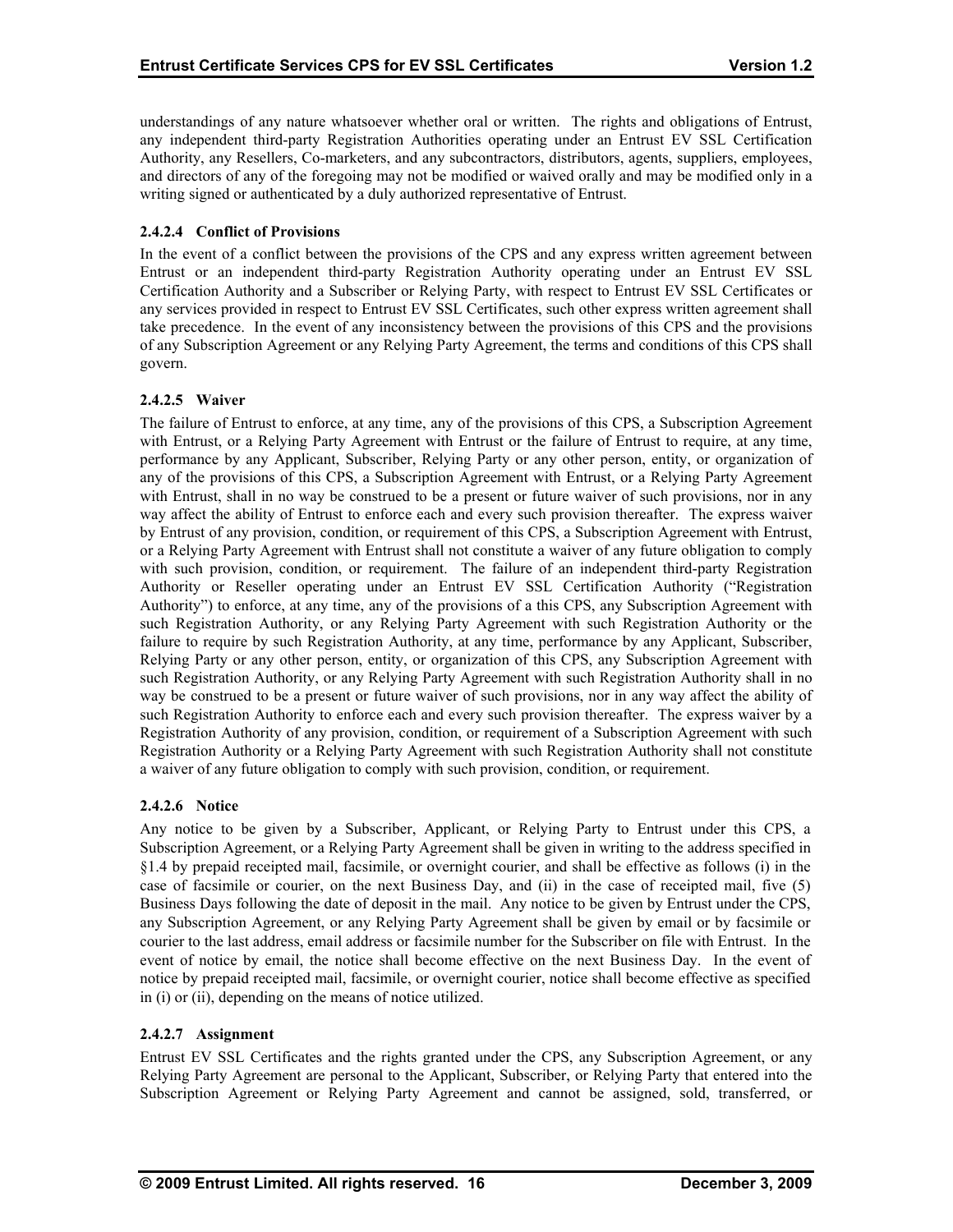otherwise disposed of, whether voluntarily, involuntarily, by operation of law, or otherwise, without the prior written consent of Entrust or the Registration Authority under an Entrust EV SSL Certification Authority with which such Applicant, Subscriber, or Relying Party has contracted. Any attempted assignment or transfer without such consent shall be void and shall automatically terminate such Applicant's, Subscriber's or Relying Party's rights under the CPS, any Subscription Agreement, or any Relying Party Agreement. Entrust may assign, sell, transfer, or otherwise dispose of the CPS, any Subscription Agreements, or any Relying Party Agreements together with all of its rights and obligations under the CPS, any Subscription Agreements, and any Relying Party Agreements (i) to an Affiliate, or (ii) as part of a sale, merger, or other transfer of all or substantially all the assets or stock of the business of Entrust to which the CPS, the Subscription Agreements, and Relying Party Agreements relate. Subject to the foregoing limits, this Agreement shall be binding upon and shall inure to the benefit of permitted successors and assigns of Entrust, any third-party Registration Authorities operating under the Entrust Certification Authorities, Applicants, Subscribers, and Relying Parties, as the case may be.

## **2.4.3 Dispute Resolution Procedures**

Any disputes between a Subscriber or an Applicant and Entrust or any third-party Registration Authorities operating under the Entrust Certification Authorities, or a Relying Party and Entrust or any third-party Registration Authorities operating under the Entrust Certification Authorities, shall be submitted to mediation in accordance with the Commercial Mediation Rules of the American Arbitration Association which shall take place in English in Ottawa, Ontario. In the event that a resolution to such dispute cannot be achieved through mediation within thirty (30) days, the dispute shall be submitted to binding arbitration. The arbitrator shall have the right to decide all questions of arbitrability. The dispute shall be finally settled by arbitration in accordance with the rules of the American Arbitration Association, as modified by this provision. Such arbitration shall take place in English in Ottawa, Ontario, before a sole arbitrator appointed by the American Arbitration Association (AAA) who shall be appointed by the AAA from its Technology Panel and shall be reasonably knowledgeable in electronic commerce disputes. The arbitrator shall apply the laws of the Province of Ontario, without regard to its conflict of laws provisions, and shall render a written decision within thirty (30) days from the date of close of the arbitration hearing, but no more than one (1) year from the date that the matter was submitted for arbitration. The decision of the arbitrator shall be binding and conclusive and may be entered in any court of competent jurisdiction. In each arbitration, the prevailing party shall be entitled to an award of all or a portion of its costs in such arbitration, including reasonable attorney's fees actually incurred. Nothing in the CPS, or in any Subscription Agreement, or any Relying Party Agreement shall preclude Entrust or any third-party Registration Authorities operating under the Entrust Certification Authorities from applying to any court of competent jurisdiction for temporary or permanent injunctive relief, without breach of this §2.4.3 and without any abridgment of the powers of the arbitrator, with respect to any (i) alleged Compromise that affects the integrity of an Entrust EV SSL Certificate, or (ii) alleged breach of the terms and conditions of the CPS, any Subscription Agreement, or any Relying Party Agreement. The institution of any arbitration or any action shall not relieve an Applicant, Subscriber or Relying Party of its obligations under the CPS, any Subscription Agreement, or any Relying Party Agreement.

## **2.4.3.1 Limitation Period on Arbitrations and Actions**

Any and all arbitrations or legal actions in respect to a dispute that is related to an Entrust EV SSL Certificate or any services provided in respect to an Entrust EV SSL Certificate shall be commenced prior to the end of one (1) year after (i) the expiration or revocation of the Entrust EV SSL Certificate in dispute, or (ii) the date of provision of the disputed service or services in respect to the Entrust EV SSL Certificate in dispute, whichever is sooner. If any arbitration or action in respect to a dispute that is related to an Entrust EV SSL Certificate or any service or services provided in respect to an Entrust EV SSL Certificate is not commenced prior to such time, any party seeking to institute such an arbitration or action shall be barred from commencing or proceeding with such arbitration or action.

## **2.5 Fees**

The fees for services provided by Entrust in respect to Entrust EV SSL Certificates are set forth in the Entrust Repository. These fees are subject to change, and any such changes shall become effective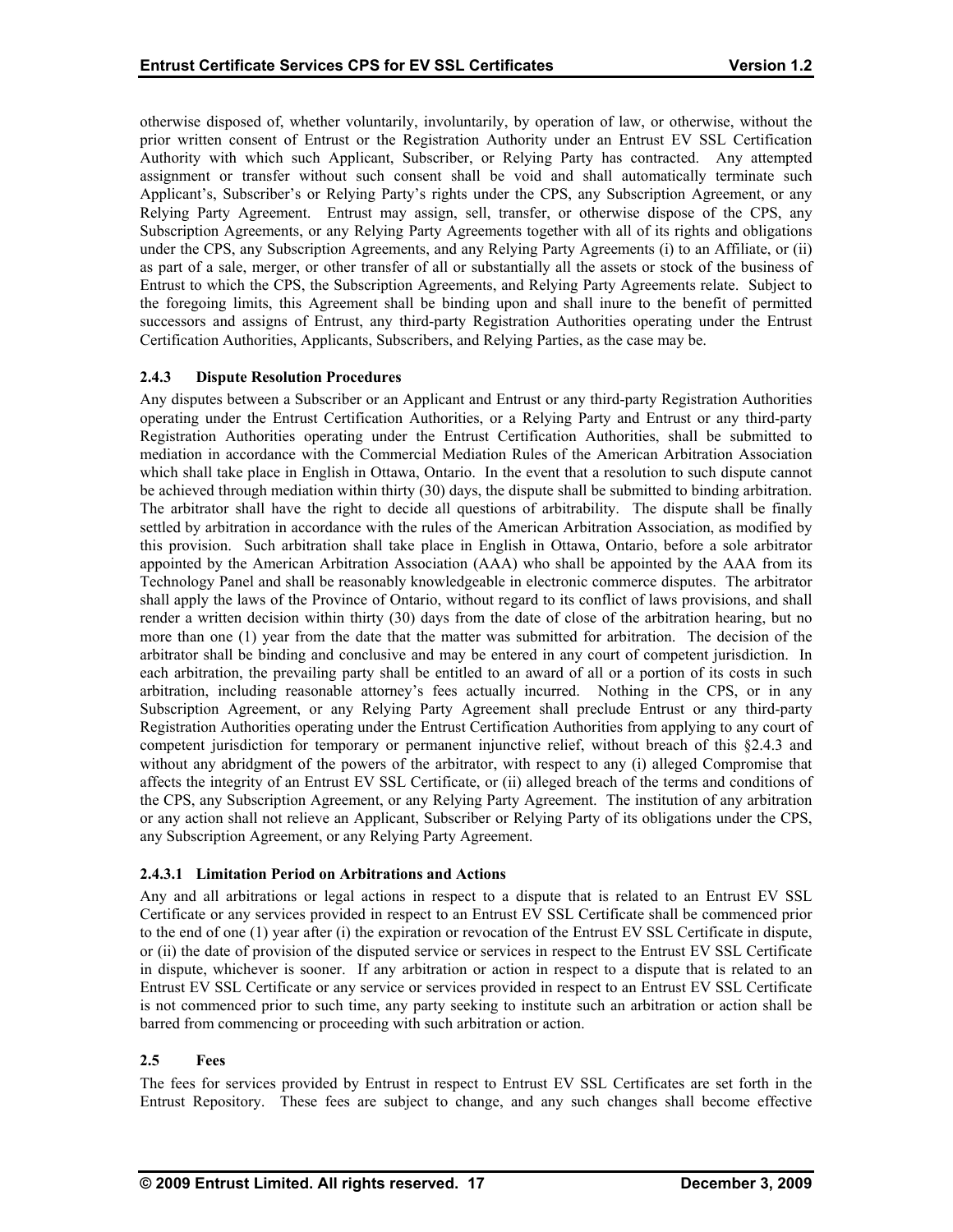immediately after posting in the Entrust Repository. The fees for services provided by independent thirdparty Registration Authorities, Resellers and Co-marketers in respect to Entrust EV SSL Certificates are set forth on the web sites operated by such Registration Authorities, Resellers and Co-marketers. These fees are subject to change, and any such changes shall become effective immediately after posting in such web sites.

## **2.5.1 Certificate Issuance or Renewal Fees**

See the Entrust Repository for the fees charged by Entrust. See the web sites operated by Registration Authorities operating under the Entrust Certification Authorities, Resellers, and Co-marketers for the fees charged by such Registration Authorities, Resellers, and Co-marketers.

## **2.5.2 Certificate Access Fees**

See the Entrust Repository for the fees charged by Entrust. See the web sites operated by Registration Authorities operating under the Entrust Certification Authorities, Resellers, and Co-marketers for the fees charged by such Registration Authorities, Resellers, and Co-marketers.

## **2.5.3 Revocation or Status Information Access Fees**

See the Entrust Repository for the fees charged by Entrust. See the web sites operated by Registration Authorities operating under the Entrust Certification Authorities, Resellers, and Co-marketers for the fees charged by such Registration Authorities, Resellers, and Co-marketers.

#### **2.5.4 Fees for Other Services such as Policy Information**

See the Entrust Repository for the fees charged by Entrust. See the web sites operated by Registration Authorities operating under the Entrust Certification Authorities, Resellers, and Co-marketers for the fees charged by such Registration Authorities, Resellers, and Co-marketers.

#### **2.5.5 Refund Policy**

Neither Entrust nor any Registration Authorities operating under the Entrust Certification Authorities nor any Resellers or Co-Marketers provide any refunds for Entrust EV SSL Certificates or services provided in respect to Entrust EV SSL Certificates.

#### **2.6 Publication and Repositories**

Entrust maintains the Entrust Repository to store various information related to Entrust EV SSL Certificates and the operation of Entrust EV SSL Certification Authorities, Entrust Registration Authorities, and third-party Registration Authorities operating under the Entrust EV SSL Certification Authorities. The CPS and various other related information is published in the Entrust Repository. The CPS is also available from Entrust in hard copy upon request.

#### **2.6.1 Publication of CA Information**

The following Entrust EV SSL Certificate information is published in the Entrust Repository:

- (i) the CPS;
- (ii) information and agreements regarding the subscription for and reliance on Entrust EV SSL Certificates; and
- (iii) revocations of Entrust EV SSL Certificates performed by an Entrust EV SSL Certification Authority, published in a Certificate Revocation List (CRL).

The data formats used for Entrust EV SSL Certificates and for Certificate Revocation Lists in the Entrust Repository are in accordance with the associated definitions in §7.

## **2.6.2 Frequency of Publication**

The CPS may be re-issued and published in accordance with the policy set forth in §8.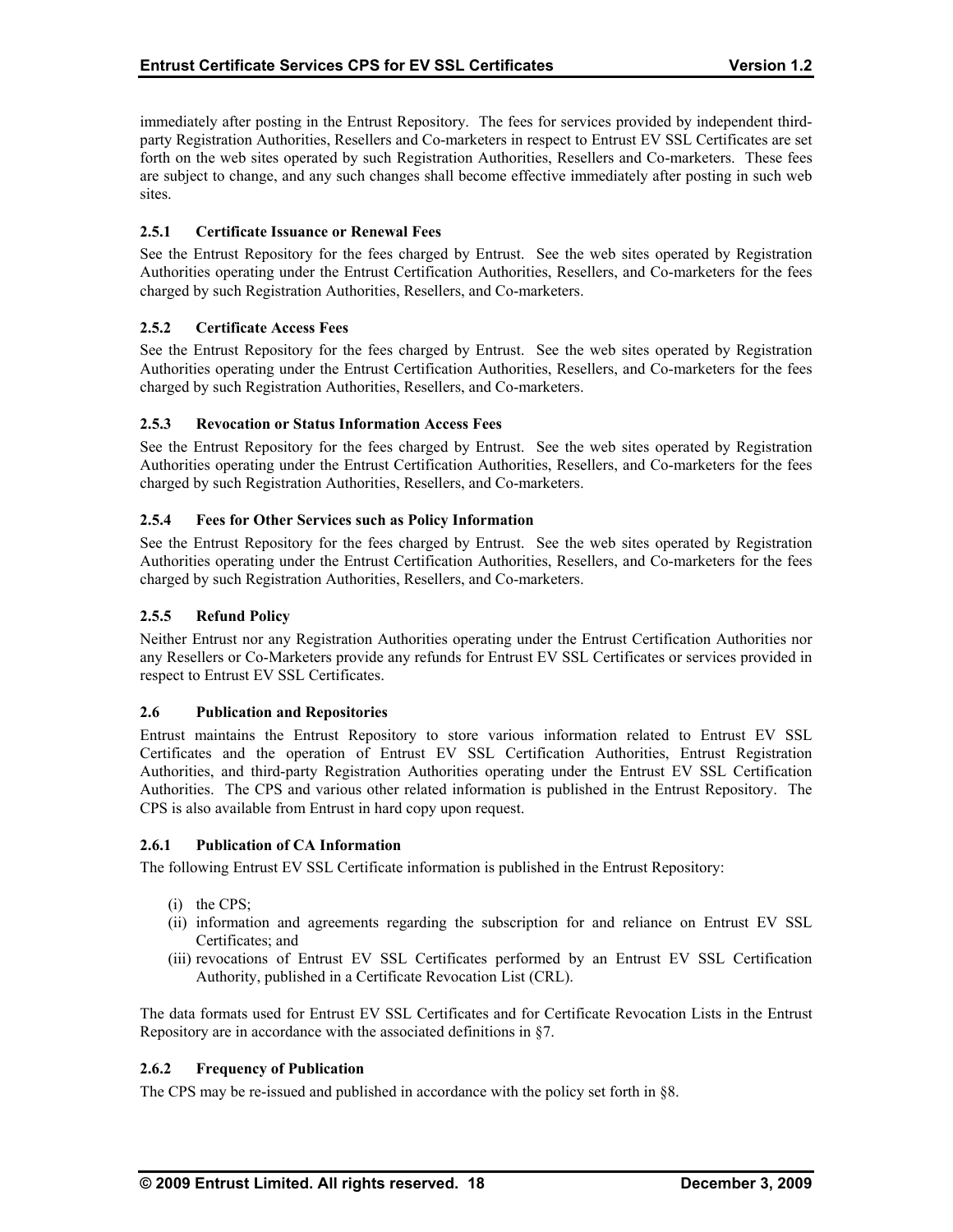## **2.6.3 Access Controls**

The CPS is published in the Entrust Repository. The CPS will be available to all Applicants, Subscribers and Relying Parties, but may only be modified by the Entrust Policy Authority.

## **2.6.4 Repositories**

The Entrust EV SSL Certification Authorities maintain the Entrust Repositories to allow access to Entrust EV SSL Certificate-related and CRL information. The information in the Entrust Repositories is accessible through a web interface and is periodically updated as set forth in this CPS. The Entrust Repositories are the only approved source for CRL and other information about Entrust EV SSL Certificates.

## **2.7 Compliance Audit**

This sub-section describes the stipulations with respect to audit by an independent third party. In addition to these audits, the Entrust EV SSL Certification Authorities strictly control service quality by performing ongoing self audits as prescribed in the Guidelines.

## **2.7.1 Frequency of Entity Compliance Audit**

Entrust EV SSL Certification Authorities, Entrust-operated Registration Authorities, and independent third-party Registration Authorities operating under the Entrust EV SSL Certification Authorities shall be audited once per calendar year for compliance with the practices and procedures set forth in the CPS. If the results of an audit report recommend remedial action, Entrust or the applicable independent third-party Registration Authority shall initiate corrective action within thirty (30) days of receipt of such audit report.

## **2.7.2 Identity/Qualifications of Auditor**

The compliance audit of Entrust Certification Authorities shall be performed by a certified public accounting firm with a demonstrated competency in the evaluation of Certification Authorities and Registration Authorities and that meets the requirements of the Guidelines.

#### **2.7.3 Auditor's Relationship to Audited Party**

The certified public accounting firm selected to perform the compliance audit for the Entrust EV SSL Certification Authorities, Entrust-operated Registration Authorities, or independent third-party operated Registration Authorities under the Entrust Certification Authorities shall be independent from the entity being audited.

#### **2.7.4 Topics Covered by Audit**

The compliance audit shall test compliance of Entrust EV SSL Certification Authorities, Entrust-operated Registration Authorities, or independent third-party operated Registration Authorities under the Entrust Certification Authorities against the policies and procedures set forth in:

- i. the CPS;
- ii. the WebTrust Program for CAs; and
- iii. the WebTrust EV Program.

#### **2.7.5 Actions Taken as a Result of Deficiency**

Upon receipt of a compliance audit that identifies any deficiencies, the audited Entrust EV SSL Certification Authority, Entrust-operated Registration Authority, or independent third-party operated Registration Authority under an Entrust EV SSL Certification Authority shall use commercially reasonable efforts to correct any such deficiencies in an expeditious manner.

#### **2.7.6 Communication of Results**

The results of all compliance audits shall be communicated, in the case of Entrust EV SSL Certification Authorities, to the Entrust Policy Authority, and, in the case of any Entrust-operated Registration Authorities under an Entrust EV SSL Certification Authorities, to the Entrust Policy Authority, and in the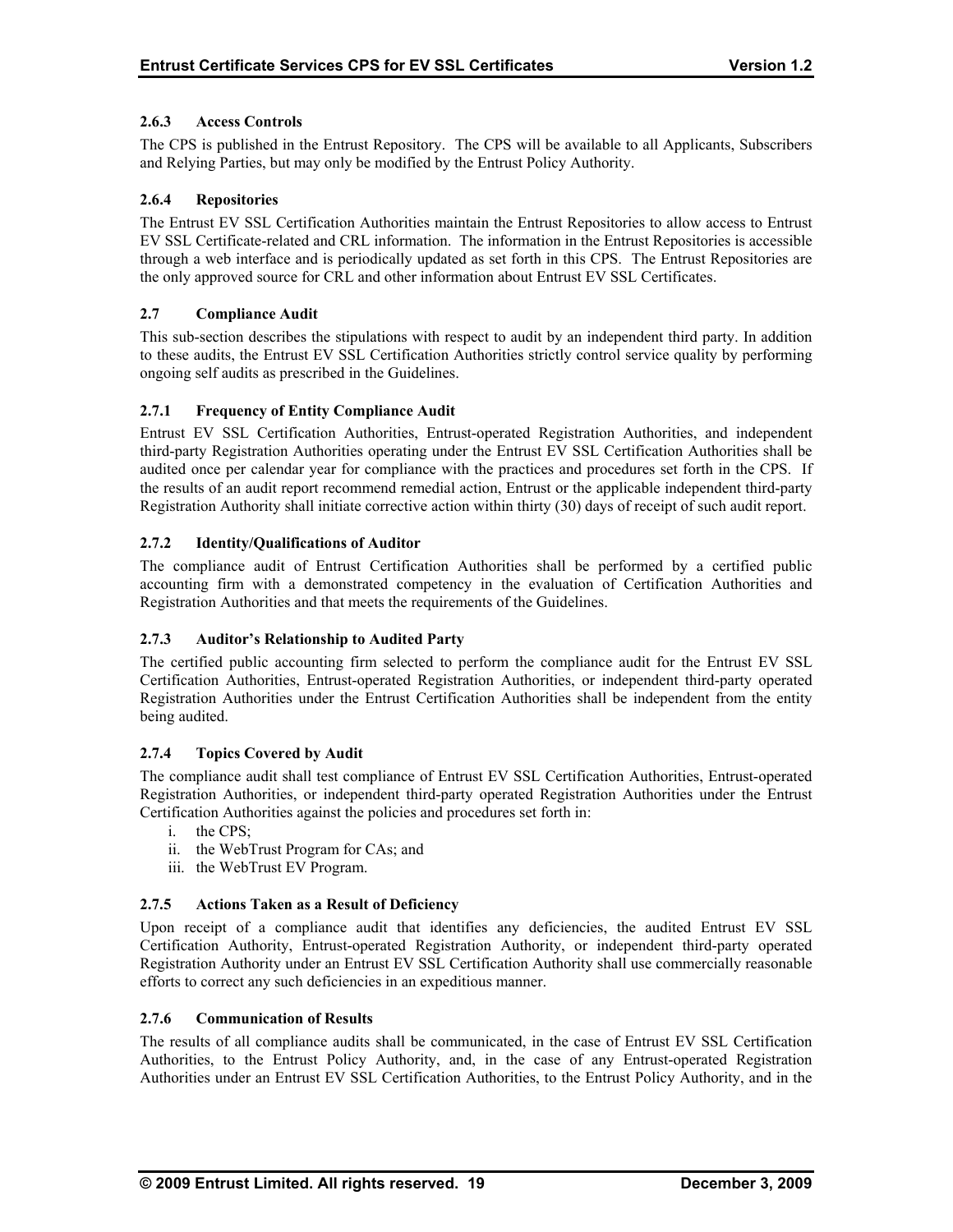case of third-party Registration Authorities operating under an Entrust EV SSL Certification Authority, to the operational authority for such Registration Authority.

The results of the most recent compliance audit will be posted to the Repository.

## **2.8 Confidentiality**

Neither Entrust nor any independent third-party Registration Authorities operating under the Entrust Certification Authorities, nor any Resellers or Co-Marketers shall disclose or sell Applicant or Subscriber names (or other information submitted by an Applicant or Subscriber when applying for an Entrust EV SSL Certificate), except in accordance with this CPS, a Subscription Agreement, or a Relying Party Agreement. Entrust and all independent third-party Registration Authorities operating under the Entrust Certification Authorities, and all Resellers and Co-Marketers shall use a commercially reasonable degree of care to prevent such information from being used or disclosed for purposes other than those set forth in the CPS, a Subscription Agreement, or a Relying Party Agreement. Notwithstanding the foregoing, Applicants and Subscribers acknowledge that some of the information supplied with an Entrust EV SSL Certificate Application is incorporated into Entrust EV SSL Certificates and that Entrust and all independent third-party Registration Authorities operating under the Entrust Certification Authorities, and all Resellers and Co-Marketers shall be entitled to make such information publicly available.

## **2.8.1 Types of Information to be Kept Confidential**

Information that is supplied by Applicants, Subscribers, or Relying Parties for the subscription for, use of, or reliance upon an Entrust EV SSL Certificate, and which is not included in the information described in §2.8.2 below, shall be considered to be confidential. Entrust and independent third-party Registration Authorities under the Entrust Certification Authorities shall be entitled to disclose such information to any subcontractors or agents that are assisting Entrust in the verification of information supplied in Entrust EV SSL Certificate Applications or that are assisting Entrust in the operation of the Entrust EV SSL Certification Authorities or Entrust-operated Registration Authorities. Information considered to be confidential shall not be disclosed unless compelled pursuant to legal, judicial, or administrative proceedings, or otherwise required by law. Entrust and independent third-party Registration Authorities under the Entrust Certification Authorities shall be entitled to disclose information that is considered to be confidential to legal and financial advisors assisting in connection with any such legal, judicial, administrative, or other proceedings required by law, and to potential acquirors, legal counsel, accountants, banks and financing sources and their advisors in connection with mergers, acquisitions, or reorganizations.

## **2.8.2 Types of Information not Considered Confidential**

Information that is included in an Entrust EV SSL Certificate or a Certificate Revocation List shall not be considered confidential. Information contained in the CPS shall not be considered confidential. Without limiting the foregoing, information that (i) was or becomes known through no fault of Entrust, an independent third-party Registration Authority under an Entrust EV SSL Certification Authority, a Reseller, or a Co-marketer, (ii) was rightfully known or becomes rightfully known to Entrust, an independent third-party Registration Authority under the Entrust EV SSL Certification Authority, a Reseller, or a Co-marketer without confidential or proprietary restriction from a source other than the Subscriber, (iii) is independently developed by Entrust, an independent third-party Registration Authority under an Entrust EV SSL Certification Authority, a Reseller, or a Co-marketer, or (iv) is approved by a Subscriber for disclosure, shall not be considered confidential.

## **2.8.3 Disclosure of Certificate Revocation/Suspension Information**

If an Entrust EV SSL Certificate is revoked by an Entrust EV SSL Certification Authority, a serial number will be included in the Certificate Revocation List entry for the revoked Entrust EV SSL Certificate.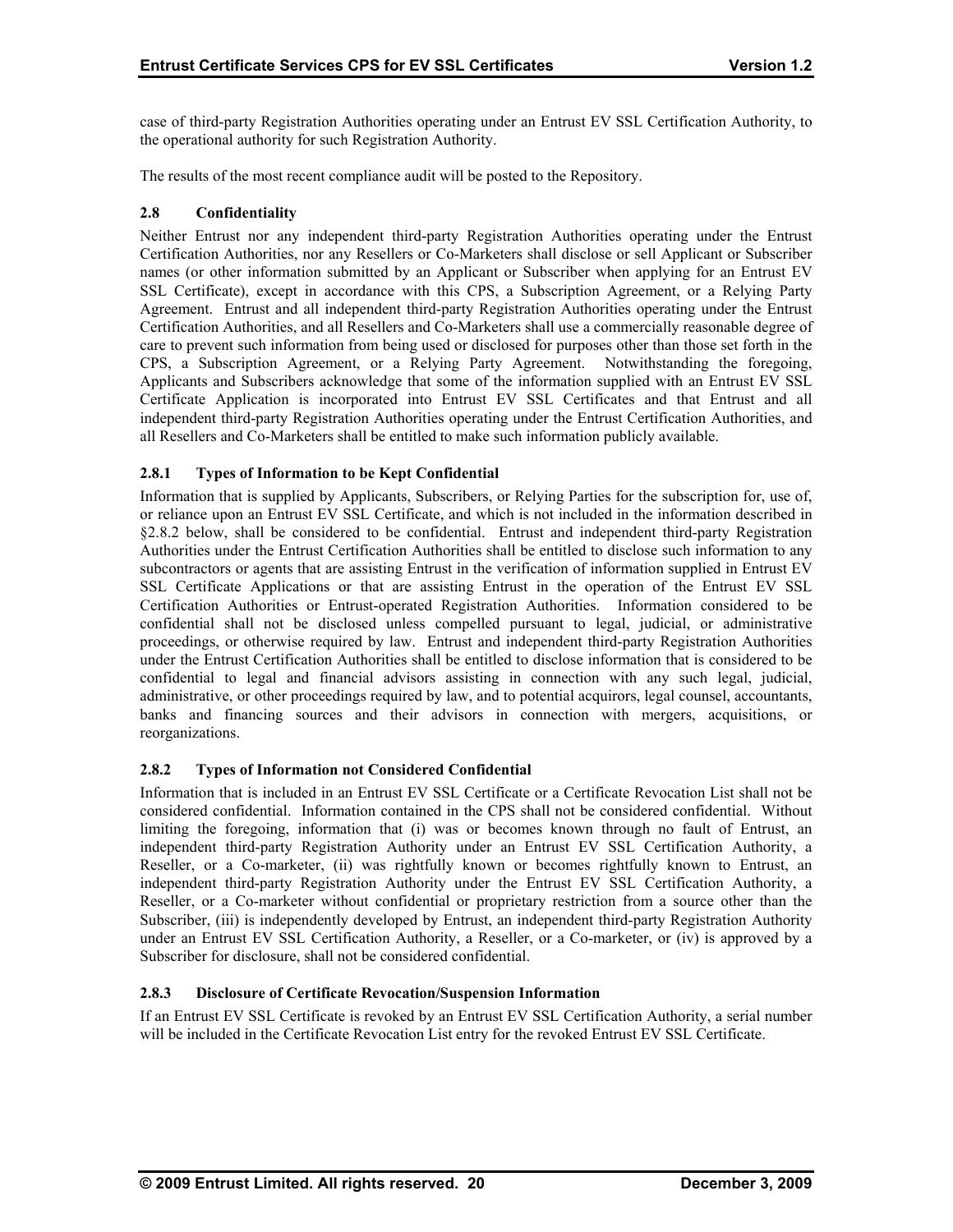## **2.8.4 Release to Law Enforcement Officials**

Entrust, independent third-party Registration Authorities under an Entrust EV SSL Certification Authority, Resellers, and Co-marketers shall have the right to release information that is considered to be confidential to law enforcement officials in compliance with applicable law.

## **2.8.5 Release as Part of Civil Discovery**

Entrust, independent third-party Registration Authorities under an Entrust EV SSL Certification Authority, Resellers, and Co-marketers may disclose information that is considered confidential during the course of any arbitration, litigation, or any other legal, judicial, or administrative proceeding relating to such information. Any such disclosures shall be permissible provided that Entrust, the independent third-party Registration Authority, Reseller, or Co-marketer uses commercially reasonable efforts to obtain a courtentered protective order restricting the use and disclosure of any such information to the extent reasonably required for the purposes of such arbitration, litigation, or any other legal, judicial, or administrative proceeding.

## **2.8.6 Disclosure Upon Owner's Request**

Entrust, independent third-party Registration Authorities under an Entrust EV SSL Certification Authority, Resellers, and Co-marketers may disclose information provided to Entrust, such Registration Authority, Reseller or Co-marketer, by an Applicant, a Subscriber, or a Relying Party upon request of such Applicant, Subscriber, or Relying Party.

## **2.8.7 Other Information Release Circumstances**

No stipulation.

## **2.9 Intellectual Property Rights**

Entrust retains all right, title, and interest (including all intellectual property rights), in, to and under all Entrust EV SSL Certificates, except for any information that is supplied by an Applicant or a Subscriber and that is included in an Entrust EV SSL Certificate, which information shall remain the property of the Applicant or Subscriber. All Applicants and Subscribers grant to Entrust and any Registration Authorities operating under the Entrust Certification Authorities a non-exclusive, worldwide, paid-up, royalty-free license to use, copy, modify, publicly display, and distribute such information, by any and all means and through any and all media whether now known or hereafter devised for the purposes contemplated under the CPS, the Subscriber's Subscription Agreement, and any Relying Party Agreements. Entrust and any Registration Authorities operating under the Entrust Certification Authorities shall be entitled to transfer, convey, or assign this license in conjunction with any transfer, conveyance, or assignment as contemplated in §2.4.2.7. Entrust grants to Subscribers and Relying Parties a non-exclusive, non-transferable license to use, copy, and distribute Entrust EV SSL Certificates, subject to such Entrust EV SSL Certificates being used as contemplated under the CPS, the Subscriber's Subscription Agreement, and any Relying Party Agreements, and further provided that such Entrust EV SSL Certificates are reproduced fully and accurately and are not published in any publicly available database, repository, or directory without the express written permission of Entrust. Except as expressly set forth herein, no other right is or shall be deemed to be granted, whether by implication, estoppel, inference or otherwise. Subject to availability, Entrust may in its discretion make copies of one or more Cross Certificate(s) available to Subscribers for use solely with the Entrust EV SSL Certificate issued to such Subscribers . Entrust retains all right, title, and interest (including all intellectual property rights), in, to and under the Cross Certificate(s).

Entrust grants permission to reproduce the CPS provided that (i) the copyright notice on the first page of this CPS is retained on any copies of the CPS, and (ii) the CPS is reproduced fully and accurately. Entrust retains all right, title, and interest (including all intellectual property rights), in, to and under the CPS.

In no event shall Entrust or any independent third-party Registration Authority operating under an Entrust EV SSL Certification Authority, or any Resellers or Co-marketers, or any subcontractors, distributors, agents, suppliers, employees, or directors of any of the foregoing be liable to any Applicants, Subscribers,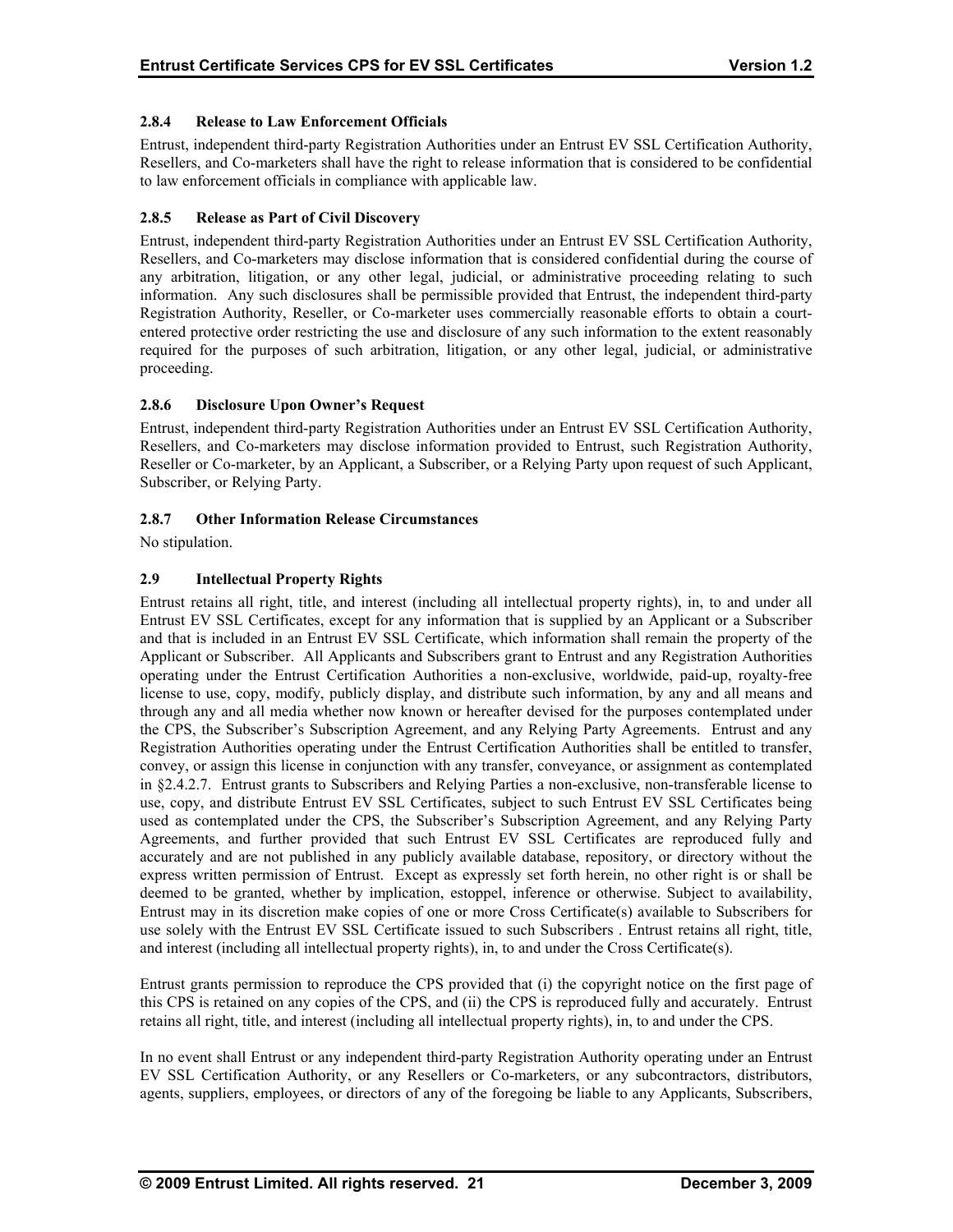or Relying Parties or any other third parties for any losses, costs, liabilities, expenses, damages, claims, or settlement amounts arising from or relating to claims of infringement, misappropriation, dilution, unfair competition, or any other violation of any patent, trademark, copyright, trade secret, or any other intellectual property or any other right of person, entity, or organization in any jurisdiction arising from or relating to any Entrust EV SSL Certificate or arising from or relating to any services provided in relation to any Entrust EV SSL Certificate.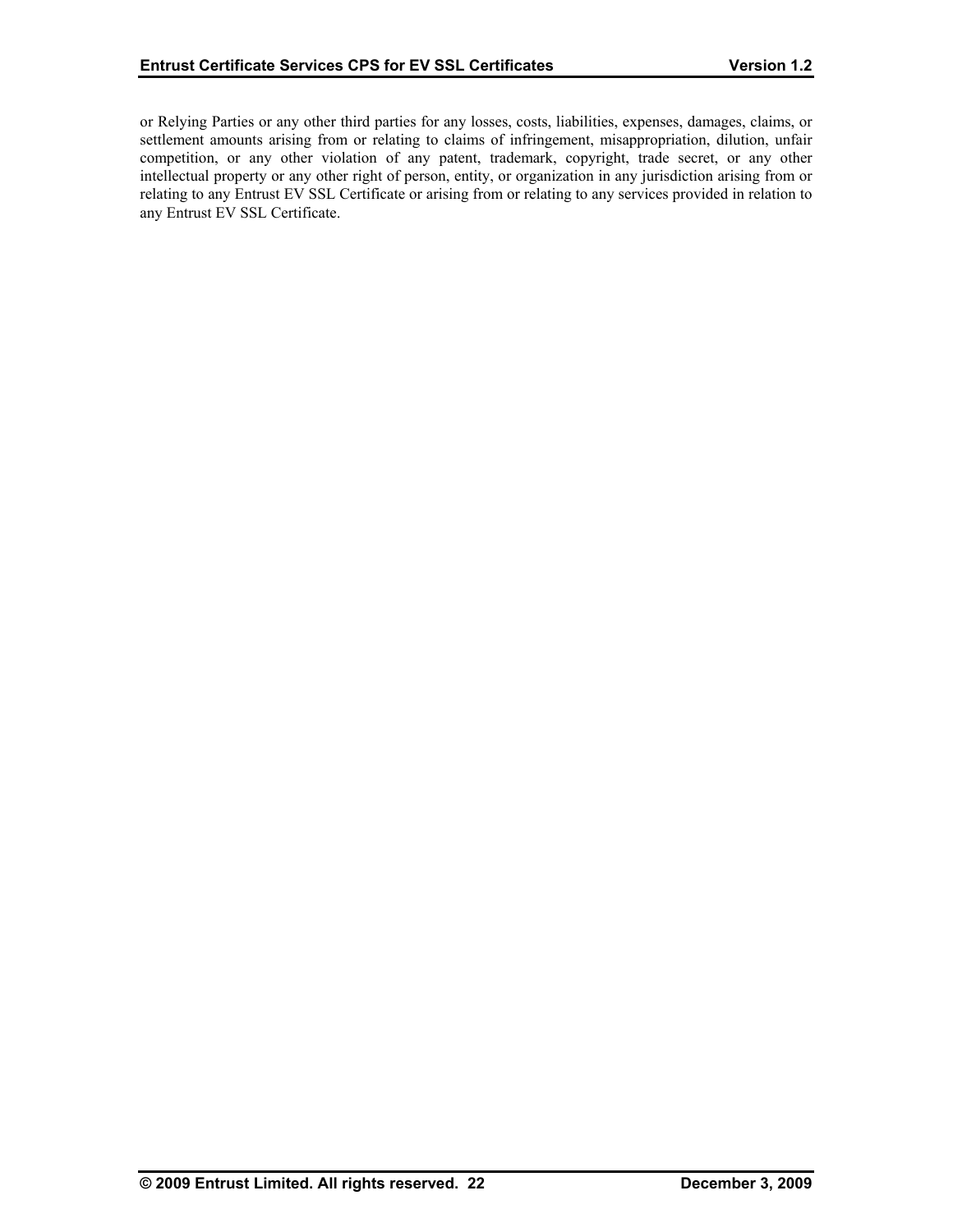## **3 Identification and Authentication**

#### **3.1 Initial Registration**

Before issuing an EV SSL Certificate, the Entrust EV SSL Certification Authorities ensure that all Subject organization information in the EV SSL Certificate conforms to the requirements of, and has been verified in accordance with, the procedures prescribed in this CPS and the Guidelines published by the CA/Browser Forum and matches the information confirmed and documented by the Registration Authority pursuant to its verification processes. Such verification processes are intended accomplish the following:

- (i) Verify the Applicant's existence and identity, including;
	- a. Verify the Applicant's legal existence and identity (as stipulated in the Guidelines),
	- b. Verify the Applicant's physical existence (business presence at a physical address) , and
	- c. Verify the Applicant's operational existence (business activity).
- (ii) Verify the Applicant is a registered holder or has exclusive control of the domain name to be included in the EV SSL Certificate; and
- (iii) Verify the Applicant's authorization for the EV SSL Certificate, including;
	- a. Verify the name, title, and authority of the Contract Signer, Certificate Approver, and Certificate Requester;
	- b. Verify that Contract Signer signed the Subscription Agreement; and
	- c. Verify that a Certificate Approver has signed or otherwise approved the EV SSL Certificate Request.

## **3.1.1 Types of Names**

The Subject names in an Entrust EV SSL Certificate comply with the X.500 Distinguished Name (DN) form. Entrust EV SSL Certification Authorities shall use a single naming convention as set forth in the Guidelines published by the CA/Browser Forum.

#### **3.1.2 Need for Names to Be Meaningful**

The value of the Common Name to be used in an Entrust EV SSL Certificate shall be the Applicant's fully qualified hostname or path that is used in the DNS of the World Wide Web server on which the Applicant is intending to install the Entrust EV SSL Certificate.

## **3.1.3 Rules for Interpreting Various Name Forms**

Subject names for Entrust EV SSL Certificates shall be interpreted as set forth in §3.1.1 and §3.1.2.

## **3.1.4 Uniqueness of Names**

Names shall be defined unambiguously for each Subject in an Entrust Repository. The Distinguished Name attribute will usually be unique to the Subject to which it is issued. Each Entrust EV SSL Certificate shall be issued a unique serial number within the name space of the issuing Entrust EV SSL Certification Authority.

#### **3.1.5 Name Claim Dispute Resolution Procedure**

The Subject names in Entrust EV SSL Certificates are issued on a "first come, first served" basis. By accepting a Subject name for incorporation into an Entrust EV SSL Certificate, a Registration Authority operating under an Entrust EV SSL Certification Authority does not determine whether the use of such information infringes upon, misappropriates, dilutes, unfairly competes with, or otherwise violates any intellectual property right or any other rights of any person, entity, or organization. The Entrust Certification Authorities and any Registration Authorities operating under the Entrust Certification Authorities neither act as an arbitrator nor provide any dispute resolution between Subscribers or between Subscribers and third-party complainants in respect to the use of any information in an Entrust EV SSL Certificate. The CPS does not bestow any procedural or substantive rights on any Subscriber or third-party complainant in respect to any information in an Entrust EV SSL Certificate. Neither the Entrust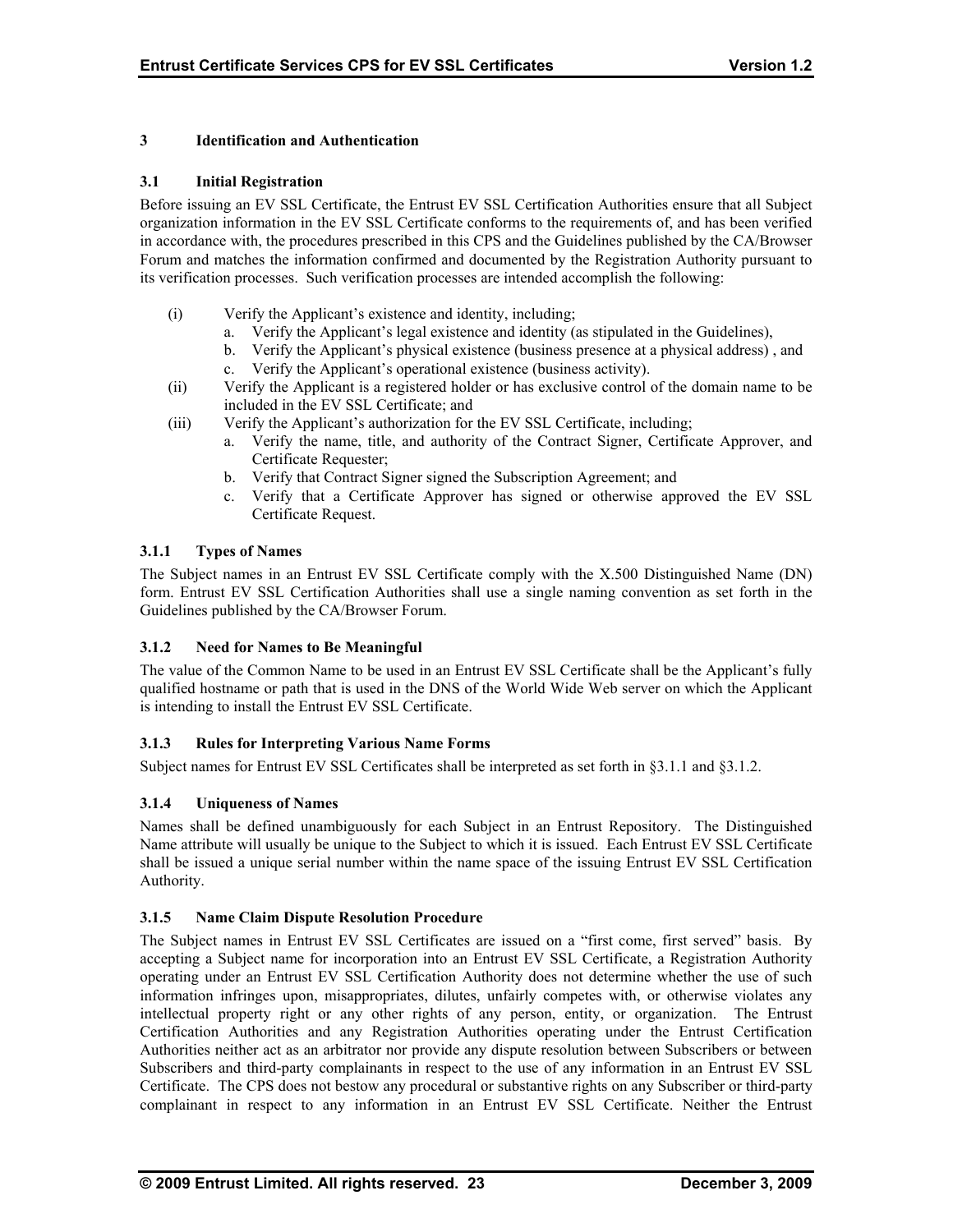Certification Authorities nor any Registration Authorities operating under the Entrust Certification Authorities shall in any way be precluded from seeking legal or equitable relief (including injunctive relief) in respect to any dispute between Subscribers or between Subscribers and third-party complainants or in respect to any dispute between Subscribers and an Entrust EV SSL Certification Authority or a Registration Authority operating under an Entrust EV SSL Certification Authority or between a third-party complainant and an Entrust EV SSL Certification Authority or a Registration Authority operating under an Entrust EV SSL Certification Authority arising out of any information in an Entrust EV SSL Certificate. Entrust EV SSL Certification Authorities and Registration Authorities operating under Entrust EV SSL Certification Authorities shall respectively have the right to revoke and the right to request revocation of Entrust EV SSL Certificates upon receipt of a properly authenticated order from an arbitrator or court of competent jurisdiction requiring the revocation of an Entrust EV SSL Certificate.

#### **3.1.6 Recognition, Authentication and Role of Trademarks**

An Entrust EV SSL Certification Authority or a Registration Authority operating under an Entrust EV SSL Certification Authority may, in certain circumstances, take action in respect to an Entrust EV SSL Certificate containing information that possibly violates the trademark rights of a third-party complainant. In the event that a third-party complainant provides an Entrust EV SSL Certification Authority or a Registration Authority operating under an Entrust EV SSL Certification Authority with (i) a certified copy that is not more than three (3) months old of a trademark registration from the principal trademark office in any one of the United States, Canada, Japan, Australia or any of the member countries of the European Union, and further provided that such registration is still in full force and effect, and (ii) a copy of a prior written notice to the Subscriber of the Entrust EV SSL Certificate in dispute, stating that the complainant believes that information in the Subscriber's Entrust EV SSL Certificate violates the trademark rights of the complainant, and (iii) a representation by the complainant indicating the means of notice and basis for believing that such notice was received by the Subscriber of the Entrust EV SSL Certificate in dispute, an Entrust EV SSL Certification Authority or a Registration Authority operating under an Entrust EV SSL Certification Authority may initiate the following actions. The Entrust EV SSL Certification Authority or the Registration Authority operating under an Entrust EV SSL Certification Authority may determine whether the issue date of the Subscriber's Entrust EV SSL Certificate predates the registration date on the trademark registration provided by the complainant. If the date of issuance of the Subscriber's Entrust EV SSL Certificate predates the trademark registration date, the Entrust EV SSL Certification Authority or the Registration Authority operating under the Entrust EV SSL Certification Authority will take no further action unless presented with an authenticated order from an arbitrator or court of competent jurisdiction. If the date of issuance of the Entrust EV SSL Certificate is after the registration date on the trademark registration provided by the complainant, the Entrust EV SSL Certification Authority or the Registration Authority operating under the Entrust EV SSL Certification Authority shall request that the Subscriber provide a proof of ownership for the Subscriber's own corresponding trademark registration from the principal trademark office in any one of the United States, Canada, Japan, Australia or any of the member countries of the European Union. If the Subscriber can provide a certified copy, as set forth above, that predates or was issued on the same date as the complainant's trademark registration, the Entrust EV SSL Certification Authority or the Registration Authority operating under the Entrust EV SSL Certification Authority will take no further action unless presented with an authenticated order from an arbitrator or court of competent jurisdiction. If the Subscriber does not respond within ten (10) Business Days, or if the date on the certified copy of the trademark registration provided by the Subscriber postdates the certified copy of the trademark registration provided by the complainant, the Entrust EV SSL Certification Authority and the Registration Authorities operating under that Entrust EV SSL Certification Authority respectively may revoke or may request revocation of the disputed Entrust EV SSL Certificate.

If a Subscriber files litigation against a complainant, or if a complainant files litigation against a Subscriber, and such litigation is related to any information in an issued Entrust EV SSL Certificate, and if the party instigating the litigation provides an Entrust EV SSL Certification Authority or a Registration Authority operating under an Entrust EV SSL Certification Authority with a copy of the file-stamped complaint or statement of claim, the Entrust EV SSL Certification Authority will maintain the current status of the Entrust EV SSL Certificate or the Registration Authority operating under the Entrust EV SSL Certification Authority will request that the Entrust EV SSL Certification Authority maintain the current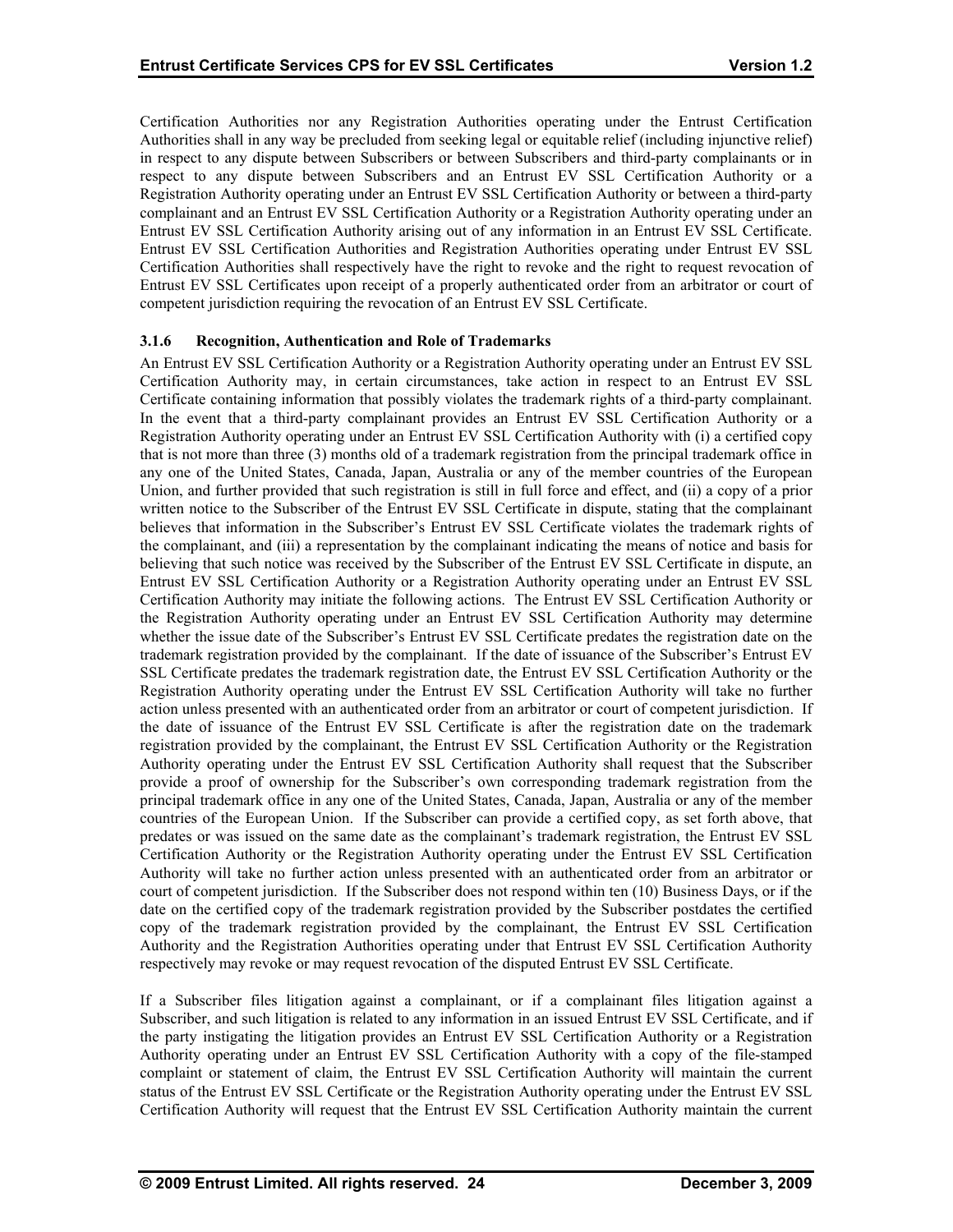status of the Entrust EV SSL Certificate, subject to any requirements to change the status of such Entrust EV SSL Certificate otherwise provided or required under this CPS, a Subscription Agreement, or any Relying Party Agreement. During any litigation, an Entrust EV SSL Certification Authority will not revoke and a Registration Authority operating under an Entrust EV SSL Certification Authority will not request revocation of an Entrust EV SSL Certificate that is in dispute unless ordered by an arbitrator or a court of competent jurisdiction or as otherwise provided or required under this CPS, a Subscription Agreement, or any Relying Party Agreement. In the event of litigation as contemplated above, Entrust EV SSL Certification Authorities and Registration Authorities operating under the Entrust EV SSL Certification Authorities will comply with any directions by a court of competent jurisdiction in respect to an Entrust EV SSL Certificate in dispute without the necessity of being named as a party to the litigation. If named as a party in any litigation in respect to an Entrust EV SSL Certificate, Entrust and/or any third party operating a Registration Authority under an Entrust EV SSL Certification Authority shall be entitled to take any action that it deems appropriate in responding to or defending such litigation. Any Subscriber or Relying Party that becomes involved in any litigation in respect to an Entrust EV SSL Certificate shall remain subject to all of the terms and conditions of the CPS, the Subscriber's Subscription Agreement, and the Relying Party's Relying Party Agreement.

Registration Authorities operating under an Entrust EV SSL Certification Authority shall notify the Entrust EV SSL Certification Authority of any disputes of which such Registration Authority is aware and which relate to any information contained in an Entrust EV SSL Certificate whose issuance was requested by such Registration Authority.

## **3.1.7 Method to Prove Possession of Private Key**

Registration Authorities perform proof of possession tests for CSRs created using reversible asymmetric algorithms (such as RSA) by validating the signature on the CSR submitted by the Applicant with the Entrust EV SSL Certificate Application.

#### **3.1.8 Authentication of Organizational Identity**

Registration Authorities operating under the Entrust EV SSL Certification Authorities shall perform a verification of any organizational identities that are submitted by an Applicant or Subscriber. Registration Authorities operating under the Entrust EV SSL Certification Authorities shall determine whether the organizational identity, legal existence, physical existence, operational existence, and domain name provided with an Entrust EV SSL Certificate Application are consistent with the requirements set forth in the Guidelines published by the CA/Browser Forum. The information and sources used for the verification of Entrust EV SSL Certificate Applications may vary depending on the jurisdiction of the Applicant or Subscriber.

The Entrust Policy Authority may, in its discretion, update verification practices to improve the organization identity verification process. Any changes to verification practices shall be published pursuant to the standard procedures for updating the CPS.

#### **3.1.9 Authentication of Individual Identity**

Registration Authorities operating under the Entrust EV SSL Certification Authorities shall perform a verification of the identity and authority of the Contract Signer, the Certificate Approver, and the Certificate Requestor associated with EV SSL Certificate Applications that are submitted by an Applicant or Subscriber. In order to establish the accuracy of an individual identity, the Registration Authority operating under an Entrust EV SSL Certification Authority shall perform identity and authority verification consistent with the requirements set forth in the Guidelines published by the CA/Browser Forum.

The Entrust Policy Authority may, in its discretion, update verification practices to improve the individual identity verification process. Any changes to verification practices shall be published pursuant to the standard procedures for updating the CPS.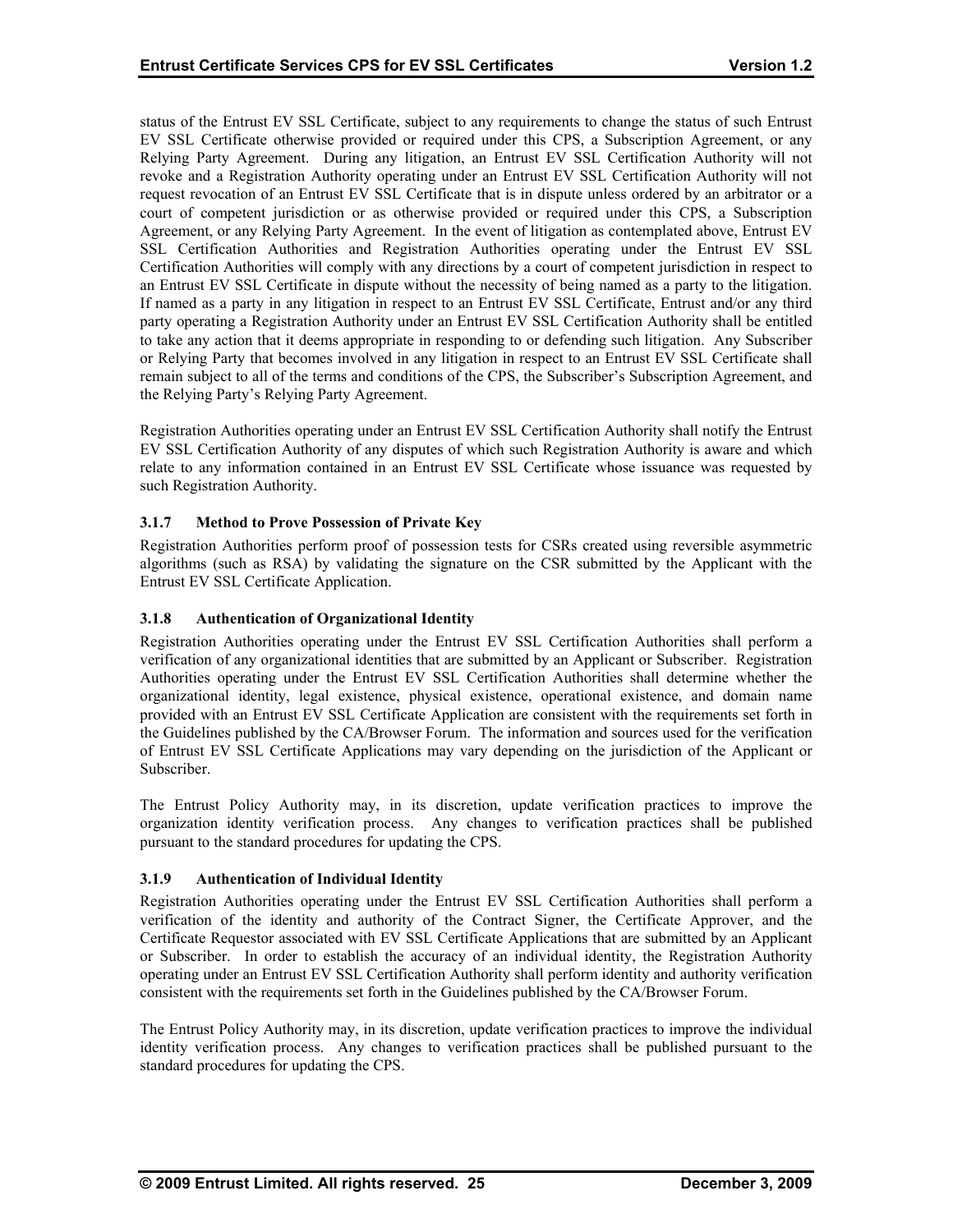## **3.2 Routine Rekey**

Each Entrust EV SSL Certificate shall contain a Certificate expiration date. The reason for having an expiration date for a Certificate is to minimize the exposure of the Key Pair associated with the Certificate. For this reason, when processing a new Entrust EV SSL Certificate Application, Entrust recommends that a new Key Pair be generated and that the new Public Key of this Key Pair be submitted with the Applicant's Entrust EV SSL Certificate Application. Entrust does not renew Entrust EV SSL Certificates, accordingly, if a Subscriber wishes to continue to use an Entrust EV SSL Certificate beyond the expiry date for the current Entrust EV SSL Certificate, the Subscriber must obtain a new Entrust EV SSL Certificate and replace the Entrust EV SSL Certificate that is about to expire. Subscribers submitting a new Entrust EV SSL Certificate Application will be required to complete the initial application process, as described in §4.1. The Registration Authority will perform verification of the information submitted with the EV SSL Certificate Application as described in §3.1.8 and §3.1.9 only if verification has not been performed for that Subscriber within the previous 1-year period. The Subscriber may request a replacement certificate using an existing key pair.

The Registration Authority that processed the Subscriber's Entrust EV SSL Certificate Application shall make a commercially reasonable effort to notify Subscribers of the pending expiration of their Entrust EV SSL Certificate by sending an email to the technical contact listed in the corresponding Entrust EV SSL Certificate Application. Upon expiration of an Entrust EV SSL Certificate, the Subscriber shall immediately cease using such Entrust EV SSL Certificate and shall remove such Entrust EV SSL Certificate from any devices and/or software in which it has been installed.

## **3.3 Rekey After Revocation**

Entrust EV SSL Certification Authorities and Registration Authorities operating under Entrust EV SSL Certification Authorities do not renew Entrust EV SSL Certificates that have been revoked. If a Subscriber wishes to use an Entrust EV SSL Certificate after revocation, the Subscriber must apply for a new Entrust EV SSL Certificate and replace the Entrust EV SSL Certificate that has been revoked. In order to obtain another Entrust EV SSL Certificate, the Subscriber will be required to complete the initial application process, as described in §4.1. Upon revocation of an Entrust EV SSL Certificate, the Subscriber shall immediately cease using such Entrust EV SSL Certificate and shall remove such Entrust EV SSL Certificate from any devices and/or software in which it has been installed.

## **3.4 Revocation Request**

A Subscriber may request revocation of their Entrust EV SSL Certificate at any time provided that the Subscriber can validate to the Registration Authority that processed the Subscriber's Entrust EV SSL Certificate Application that the Subscriber is the organization to whom the Entrust EV SSL Certificate was issued. The Registration Authority shall authenticate a request from a Subscriber for revocation of their Entrust EV SSL Certificate by requiring the pass phrase submitted by the Subscriber with the Entrust EV SSL Certificate Application and/or some subset of the information provided by the Subscriber with the Entrust EV SSL Certificate Application. Upon receipt and confirmation of such information, the Registration Authority shall then process the revocation request as stipulated in §4.4.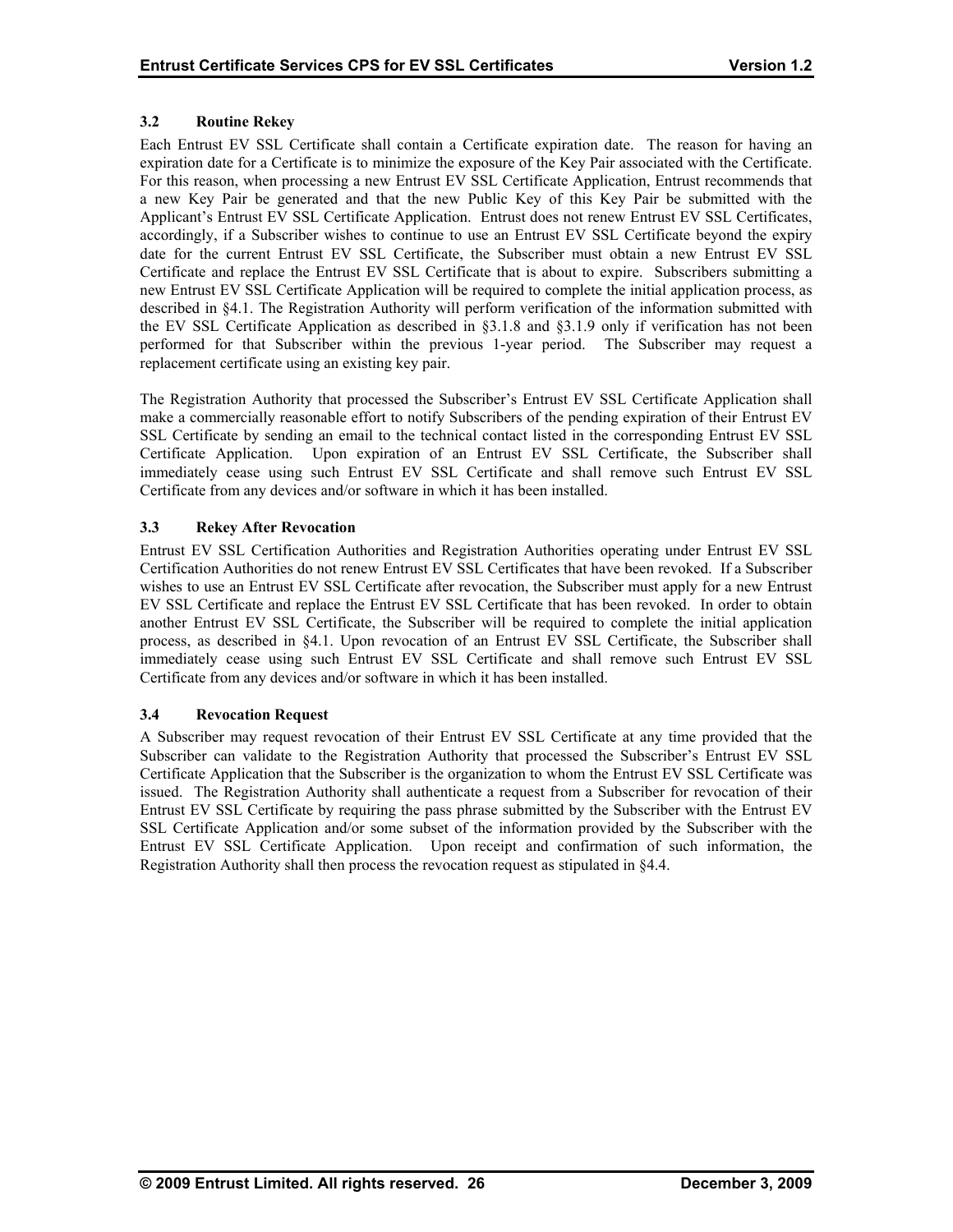## **4 Operational Requirements**

#### **4.1 Certificate Application**

To obtain an Entrust EV SSL Certificate, an Applicant must:

- (i) generate a secure and cryptographically sound Key Pair,
- (ii) agree to all of the terms and conditions of the CPS and the Subscription Agreement, and
- (iii) complete and submit an Entrust EV SSL Certificate Application, providing all information requested by an Entrust-operated Registration Authority or by an independent third-party Registration Authority under an Entrust EV SSL Certification Authority (a "Registration Authority") without any errors, misrepresentation, or omissions.

The following Applicant roles (refer to the Guidelines for a definition of each role) are required for the issuance of an EV SSL Certificate:

**Certificate Requester** – The EV Certificate Request MUST be signed and submitted by an authorized Certificate Requester.

**Certificate Approver** – The EV Certificate Request MUST be reviewed and approved by an authorized Certificate Approver.

**Contract Signer** – A Subscription Agreement applicable to the requested EV Certificate MUST be signed by an authorized Contract Signer.

One person MAY be authorized by the Applicant to fill one, two, or all three of these roles. An Applicant MAY also authorize more than one person to fill each of these roles.

Upon an Applicant's completion of the Entrust EV SSL Certificate Application and acceptance of the terms and conditions of this CPS and the Subscription Agreement, a Entrust-operated Registration Authority or a independent third-party Registration Authority operating under an Entrust EV SSL Certification Authority shall follow the procedures described in Sections 3.1.8 and 3.1.9 to perform verification of the information contained in the Entrust EV SSL Certificate Application. If the verification performed by a Registration Authority is successful, the Registration Authority may, in its sole discretion, request the issuance to the Applicant of an Entrust EV SSL Certificate from an Entrust EV SSL Certification Authority. If a Registration Authority refuses to request the issuance of an Entrust EV SSL Certificate, the Registration Authority shall (i) use commercially reasonable efforts to notify the Applicant by email of any reasons for refusal, and (ii) promptly refund any amounts that have been paid in connection with the Entrust EV SSL Certificate Application.

In the event of successful verification of an Entrust EV SSL Certificate Application, the Registration Authority shall submit a request to an Entrust EV SSL Certification Authority for the issuance of an Entrust EV SSL Certificate and shall notify the Applicant by email once an Entrust EV SSL Certificate has been issued by the Entrust EV SSL Certification Authority. The Applicant will be provided with a URL that can be used to retrieve the Entrust EV SSL Certificate.

## **4.2 Certificate Issuance**

Upon receipt of a request from a Registration Authority operating under an Entrust EV SSL Certification Authority, the Entrust EV SSL Certification Authority assigns a person who is not responsible for the collection of information to review all of the information and documentation assembled in support of the EV SSL Certificate Application and look for discrepancies or other details requiring further explanation. Upon successful completion of this Final Cross-Correlation and Due Diligence step, the Entrust EV SSL Certification Authority may generate and digitally sign an Entrust EV SSL Certificate in accordance with the Certificate profile described in §7.

Upon issuance of an Entrust EV SSL Certificate, neither Entrust nor any independent third-party Registration Authority operating under an Entrust EV SSL Certification Authority, nor any Resellers or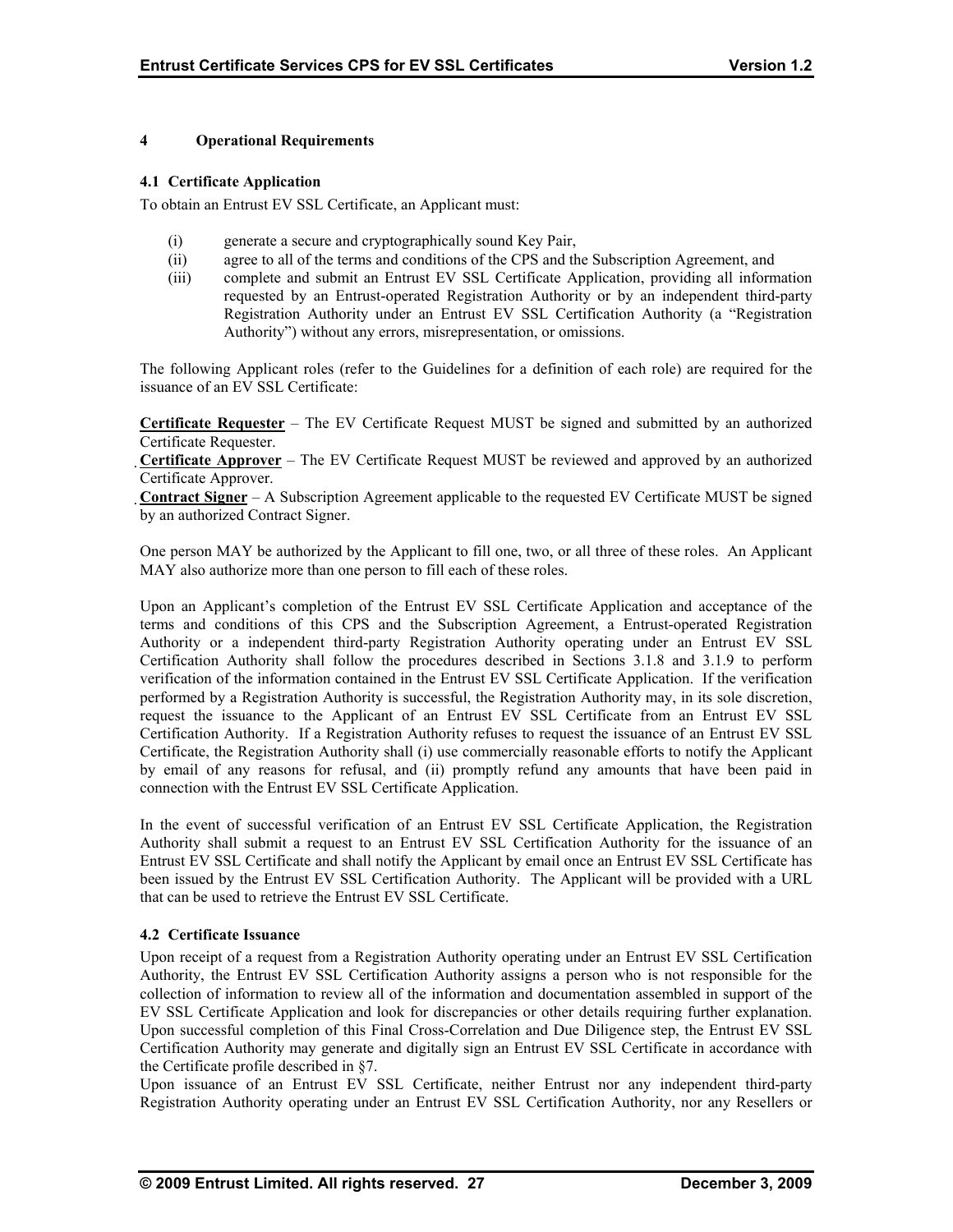Co-marketers, or any subcontractors, distributors, agents, suppliers, employees, or directors of any of the foregoing shall have any obligation to perform any ongoing monitoring, investigation, or verification of the information provided in an Entrust EV SSL Certificate Application.

## **4.3 Certificate Acceptance**

Once an Entrust EV SSL Certificate has been generated and placed in an Entrust Repository, the Registration Authority that requested the issuance of the Entrust EV SSL Certificate shall use commercially reasonable efforts to notify the Applicant by email that the Applicant's Entrust EV SSL Certificate is available. The email will contain a URL for use by the Applicant to retrieve the Entrust EV SSL Certificate.

## **4.4 Certificate Suspension and Revocation**

An Entrust EV SSL Certification Authority shall revoke an Entrust EV SSL Certificate after receiving a valid revocation request from a Registration Authority operating under such Entrust EV SSL Certification Authority. A Registration Authority operating under an Entrust EV SSL Certification Authority shall be entitled to request and may request that an Entrust EV SSL Certification Authority revoke an Entrust EV SSL Certificate after such Registration Authority receives a valid revocation request from the Subscriber for such Entrust EV SSL Certificate. A Registration Authority operating under an Entrust EV SSL Certification Authority shall be entitled to request and shall request that an Entrust EV SSL Certification Authority revoke an Entrust EV SSL Certificate if such Registration Authority becomes aware of the occurrence of any event that would require a Subscriber to cease to use such Entrust EV SSL Certificate. Entrust EV SSL Certification Authorities do not allow the suspension of Entrust EV SSL Certificates.

## **4.4.1 Circumstances for Revocation**

An Entrust EV SSL Certification Authority shall be entitled to revoke and may revoke, and a Registration Authority operating under an Entrust EV SSL Certification Authority shall be entitled to request revocation of and shall request revocation of, a Subscriber's Entrust EV SSL Certificate if such Entrust EV SSL Certification Authority or Registration Authority has knowledge of or a reasonable basis for believing that of any of the following events have occurred:

- (i) Compromise of such Entrust EV SSL Certification Authority's Private Key or Compromise of a superior Certification Authority's Private Key;
- (ii) breach by the Subscriber of any of the terms of the CPS or the Subscriber's Subscription Agreement;
- (iii) any change in the information contained in an Entrust EV SSL Certificate issued to a Subscriber;
- (iv) non-payment of any Entrust EV SSL Certificate fees or service fees;
- (v) a determination that an Entrust EV SSL Certificate was not issued in accordance with the requirements of the CPS or the Subscriber's Subscription Agreement;
- (vi) the Entrust EV SSL Certification Authority receives notice or otherwise becomes aware that a court or arbitrator has revoked a Subscriber's right to use the domain name listed in the EV SSL Certificate, or that the Subscriber has failed to renew its domain name;
- (vii) the Entrust EV SSL Certification Authority receives notice or otherwise becomes aware that a Subscriber has been added as a denied party or prohibited person to a blacklist, or is operating from a prohibited destination under the laws of the Entrust EV SSL Certification Authority's jurisdiction of operation as described in §2.4;
- (viii) the Entrust EV SSL Certification Authority ceases operations for any reason or the Entrust EV SSL Certification Authority's right to issue EV SSL Certificates expires or is revoked or terminated and the Entrust EV SSL Certification Authority has not arranged for another EV SSL Certification Authority to provide revocation support for the EV SSL Certificates; or
- (ix) any other reason that may be reasonably expected to affect the integrity, security, or trustworthiness of an Entrust EV SSL Certificate or an Entrust EV SSL Certification Authority.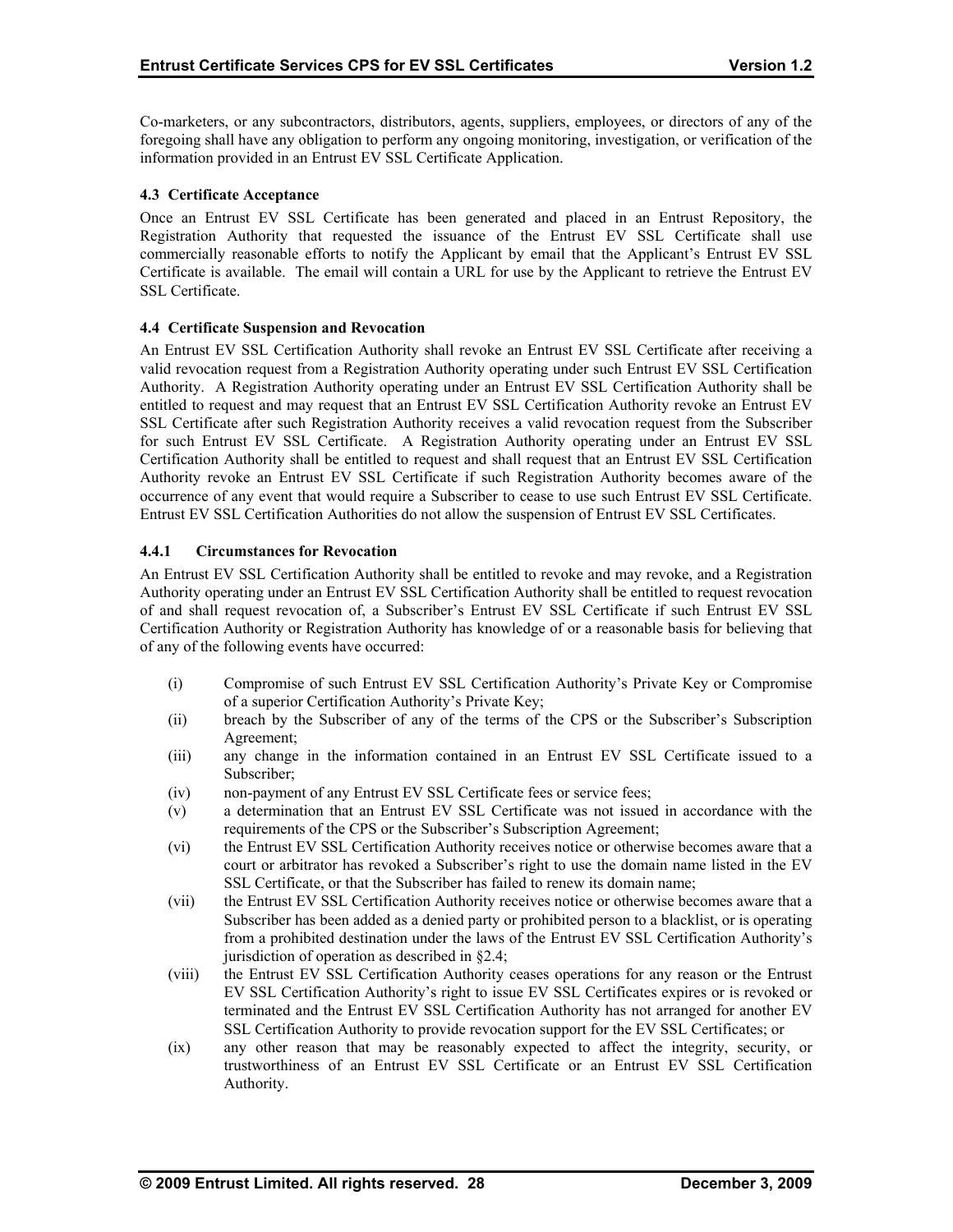A Subscriber shall request revocation of their Entrust EV SSL Certificate if the Subscriber has a suspicion or knowledge of or a reasonable basis for believing that of any of the following events have occurred:

- (i) Compromise of the Subscriber's Private Key;
- (ii) knowledge that the original EV SSL Certificate request was not authorized and such authorization will not be retroactively granted;
- (iii) change in the information contained in the Subscriber's Entrust EV SSL Certificate;
- (iv) change in circumstances that causes the information contained in Subscriber's Entrust EV SSL Certificate to become inaccurate, incomplete, or misleading.

Such revocation request shall be submitted by the Subscriber to the Registration Authority that processed the Subscriber's Entrust EV SSL Certificate Application. If a Subscriber's Entrust EV SSL Certificate is revoked for any reason, the Registration Authority that processed the Subscriber's Entrust EV SSL Certificate Application shall make a commercially reasonable effort to notify such Subscriber by sending an email to the technical and security contacts listed in the Entrust EV SSL Certificate Application. Revocation of an Entrust EV SSL Certificate shall not affect any of the Subscriber's contractual obligations under this CPS, the Subscriber's Subscription Agreement, or any Relying Party Agreements.

## **4.4.2 Who Can Request Revocation**

A Subscriber may request revocation of their Entrust EV SSL Certificate at any time for any reason. If a Subscriber requests revocation of their Entrust EV SSL Certificate, the Subscriber must be able to validate themselves as set forth in §3.4 to the Registration Authority that processed the Subscriber's Entrust EV SSL Certificate Application. The Entrust EV SSL Certification Authorities shall not be required to revoke and the Registration Authorities operating under the Entrust EV SSL Certification Authorities shall not be required to request revocation of an Entrust EV SSL Certificate until a Subscriber can properly validate themselves as set forth in §3.4 and §4.4.3.

Subscribers, Relying Parties, Application Software Vendors, and other third parties may report complaints or suspected Private Key compromise, EV SSL Certificate misuse, or other types of fraud, compromise, misuse or inappropriate conduct related to Entrust EV SSL Certificates by completing the form at https://www.entrust.net/ev/misuse.cfm.

An Entrust EV SSL Certification Authority shall be entitled to revoke and shall revoke, and a Registration Authority operating under an Entrust EV SSL Certification Authority shall be entitled to request revocation of and shall request revocation of, a Subscriber's Entrust EV SSL Certificate at any time for any of the reasons set forth in §4.4.1.

#### **4.4.3 Procedure for Revocation Request**

A Registration Authority operating under an Entrust EV SSL Certification Authority shall authenticate a request by a Subscriber for revocation of their Entrust EV SSL Certificate by requiring (i) some subset of the information provided by the Subscriber with the Subscriber's Entrust EV SSL Certificate Application, or (ii) the pass phrase submitted by the Subscriber with the Subscriber's Entrust EV SSL Certificate Application or verification by a contact at the Subscriber. Upon receipt and confirmation of such information, the Registration Authority shall send a revocation request to the Entrust EV SSL Certification Authority that issued such Entrust EV SSL Certificate. The Entrust EV SSL Certification Authority shall make all reasonable efforts to post the serial number of the revoked Entrust EV SSL Certificate to a CRL in an Entrust Repository within two (2) business days of receiving such revocation request.

For Entrust EV SSL Certificate problems reported through the form at https://www.entrust.net/ev/misuse.cfm, an Entrust EV SSL Certification Authority should begin an investigation within twenty-four hours and decide whether revocation or other appropriate action is warranted on a least the following criteria:

(i) The nature of the alleged problem;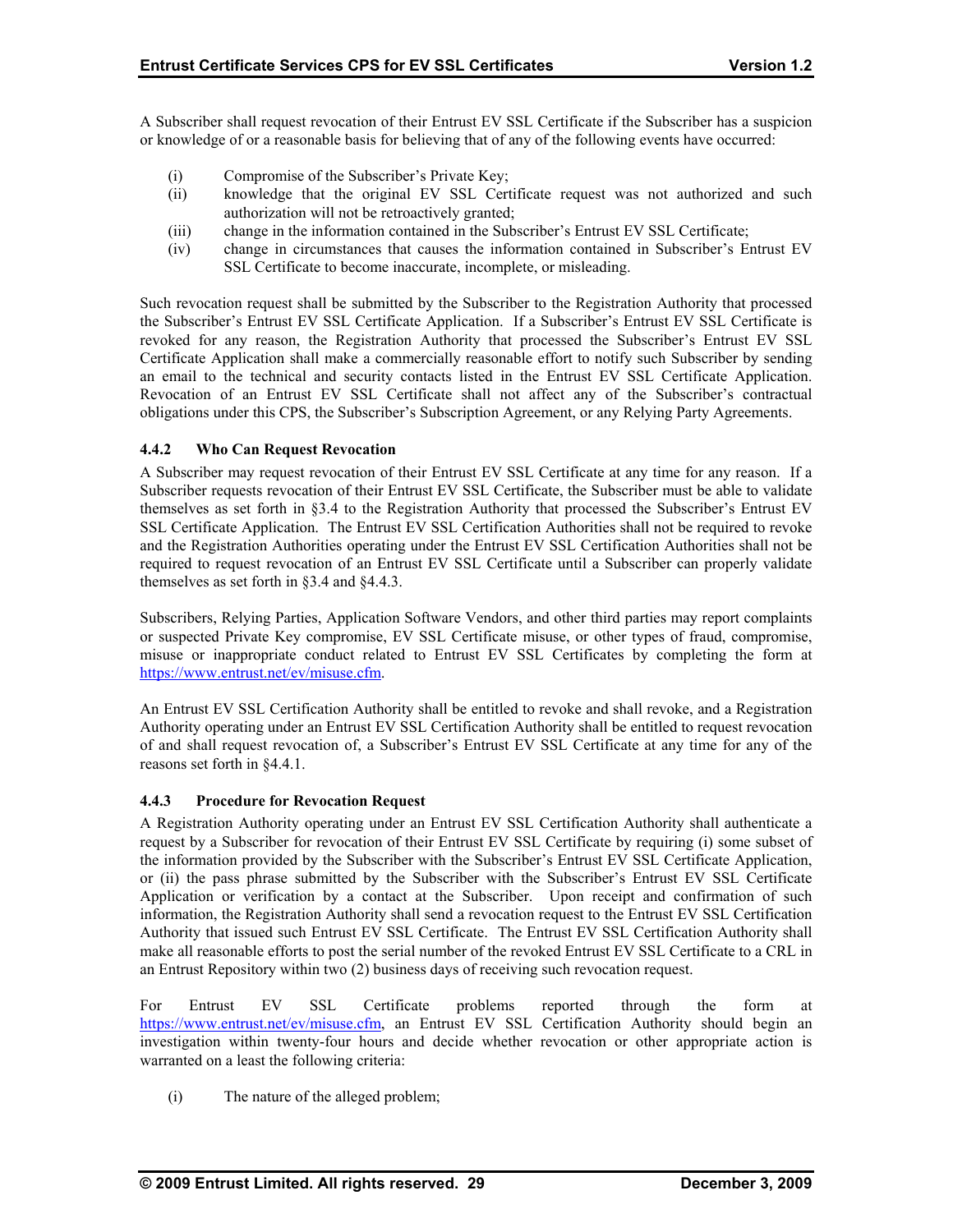- (ii) The number of certificate problem reports received about a particular EV SSL Certificate or website;
- (iii) The identity of the complainants (for example, complaints from a law enforcement official that a Web site is engaged in illegal activities carry more weight than a complaint from a consumer alleging that they didn't receive the goods they ordered); and
- (iv) Relevant legislation.

For Certificate revocation that is not initiated by the Subscriber, the Registration Authority that requested revocation of the Subscriber's Entrust EV SSL Certificate shall make a commercially reasonable effort to notify the Subscriber by sending an email to the technical and security contacts specified in the Subscriber's Entrust EV SSL Certificate Application.

## **4.4.4 Revocation Request Grace Period**

In the case of Private Key Compromise, or suspected Private Key Compromise, a Subscriber shall request revocation of the corresponding Entrust EV SSL Certificate immediately upon detection of the Compromise or suspected Compromise. Revocation requests for other required reasons shall be made as soon as reasonably practicable.

## **4.4.5 Circumstances for Suspension**

Entrust EV SSL Certification Authorities do not suspend Entrust EV SSL Certificates.

## **4.4.6 Who Can Request Suspension**

Entrust EV SSL Certification Authorities do not suspend Entrust EV SSL Certificates.

## **4.4.7 Procedure for Suspension Request**

Entrust EV SSL Certification Authorities do not suspend Entrust EV SSL Certificates.

#### **4.4.8 Limits on Suspension Period**

Entrust EV SSL Certification Authorities do not suspend Entrust EV SSL Certificates.

#### **4.4.9 CRL Issuance Frequency**

Entrust EV SSL Certification Authorities shall use commercially reasonable efforts to issue CRLs at least once every twenty-four (24) hours with a validity period of seven (7) days. In certain circumstances, CRLs may also be issued between these intervals, such as in the event of the detection of a serious Compromise.

#### **4.4.10 CRL Checking Requirements**

A Relying Party shall check whether the Entrust EV SSL Certificate that the Relying Party wishes to rely on has been revoked. A Relying Party shall check the Certificate Revocation Lists maintained in the appropriate Repository or perform an on-line revocation status check using OCSP to determine whether the Entrust EV SSL Certificate that the Relying Party wishes to rely on has been revoked. In no event shall Entrust or any independent third-party Registration Authorities operating under an Entrust EV SSL Certification Authority, or any Resellers or Co-marketers, or any subcontractors, distributors, agents, suppliers, employees, or directors of any of the foregoing be liable for any damages whatsoever due to (i) the failure of a Relying Party to check for revocation or expiration of an Entrust EV SSL Certificate, or (ii) any reliance by a Relying Party on an Entrust EV SSL Certificate that has been revoked or that has expired.

## **4.4.11 On-line Revocation/Status Checking Availability**

On-line revocation/status checking of certificates is available on a continuous basis by On-line Certificate Status Protocol (OCSP). Entrust EV SSL Certification Authorities shall use commercially reasonable efforts to update OCSP responses at least once every twenty-four (24) hours with a validity period of seven (7) days. The location of the OCSP response is included in the Entrust EV SSL Certificate to support software applications that perform automatic certificate status checking. A Relying Party can also be check certificate revocation status directly with the Repository at www.entrust.net.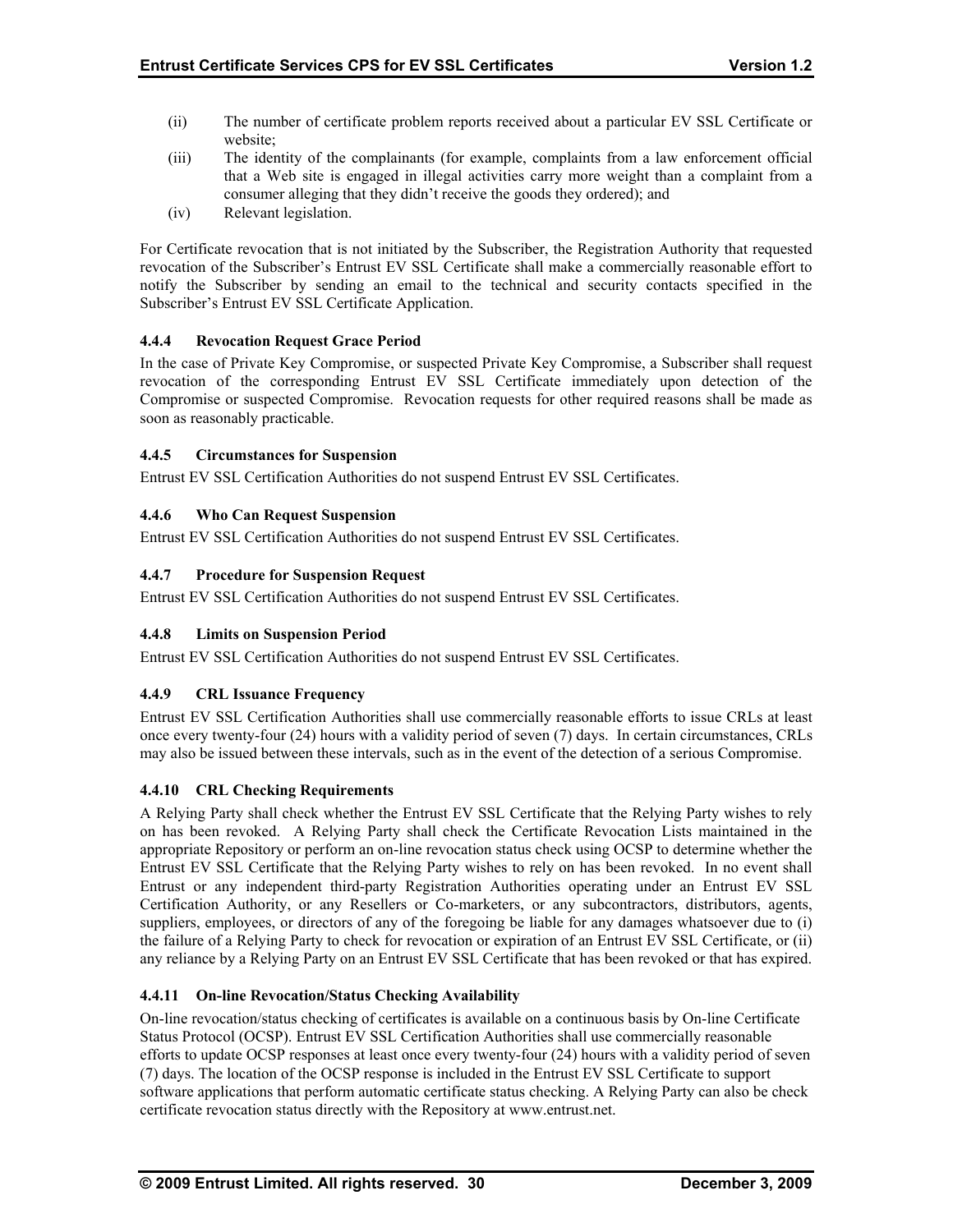## **4.4.12 On-line Revocation Checking Requirements**

Refer to §4.4.10.

## **4.4.13 Other Forms of Revocation Advertisements Available**

No stipulation.

## **4.4.14 Checking Requirements For Other Forms of Revocation Advertisements**

No stipulation.

## **4.4.15 Special Requirements Re Key Compromise**

If a Subscriber suspects or knows that the Private Key corresponding to the Public Key contained in the Subscriber's Entrust EV SSL Certificate has been Compromised, the Subscriber shall immediately notify the Registration Authority that processed the Subscriber's Entrust EV SSL Certificate Application, using the procedures set forth in §4.4.3, of such suspected or actual Compromise. The Subscriber shall immediately stop using such Entrust EV SSL Certificate and shall remove such Entrust EV SSL Certificate from any devices and/or software in which such Entrust EV SSL Certificate has been installed. The Subscriber shall be responsible for investigating the circumstances of such Compromise or suspected Compromise and for notifying any Relying Parties that may have been affected by such Compromise or suspected Compromise.

## **4.5 Security Audit Procedures**

Significant security events in the Entrust EV SSL Certification Authorities are automatically time-stamped and recorded as audit logs in audit trail files. The audit trail files are processed (reviewed for policy violations or other significant events) on a regular basis. Authentication codes are used in conjunction with the audit trail files to protect against modification of audit logs. Audit trail files are archived periodically. All files including the latest audit trail file are moved to backup media and stored in a secure archive facility.

The Entrust EV SSL Certification Authorities and all Registration Authorities operating under an Entrust EV SSL Certification Authority record in detail every action taken to process an EV SSL Certificate Request and to issue an EV SSL Certificate, including all information generated or received in connection with an EV SSL Certificate Request, and every action taken to process the Request, including time, date, and personnel involved in the action.

The foregoing record requirements include, but are not limited to, an obligation to record the following events:

- (i) Entrust EV SSL Certification Authority key lifecycle management events, including: a. Key generation, backup, storage, recovery, archival, and destruction; and
	- b. Cryptographic device lifecycle management events.
- (ii) Entrust EV SSL Certification Authority and Subscriber EV SSL Certificate lifecycle management events, including:
	- a. EV SSL Certificate Requests, renewal and re-key requests, and revocation;
	- b. All verification activities required by this CPS;
	- c. Date, time, phone number used, persons spoken to, and end results of verification telephone calls;
	- d. Acceptance and rejection of EV SSL Certificate Requests;
	- e. Issuance of EV SSL Certificates; and
	- f. Generation of Certificate Revocation Lists (CRLs) and OCSP messages.
- (iii) Security events, including:
	- a. Successful and unsuccessful PKI system access attempts;
	- b. PKI and security system actions performed;
	- c. Security profile changes;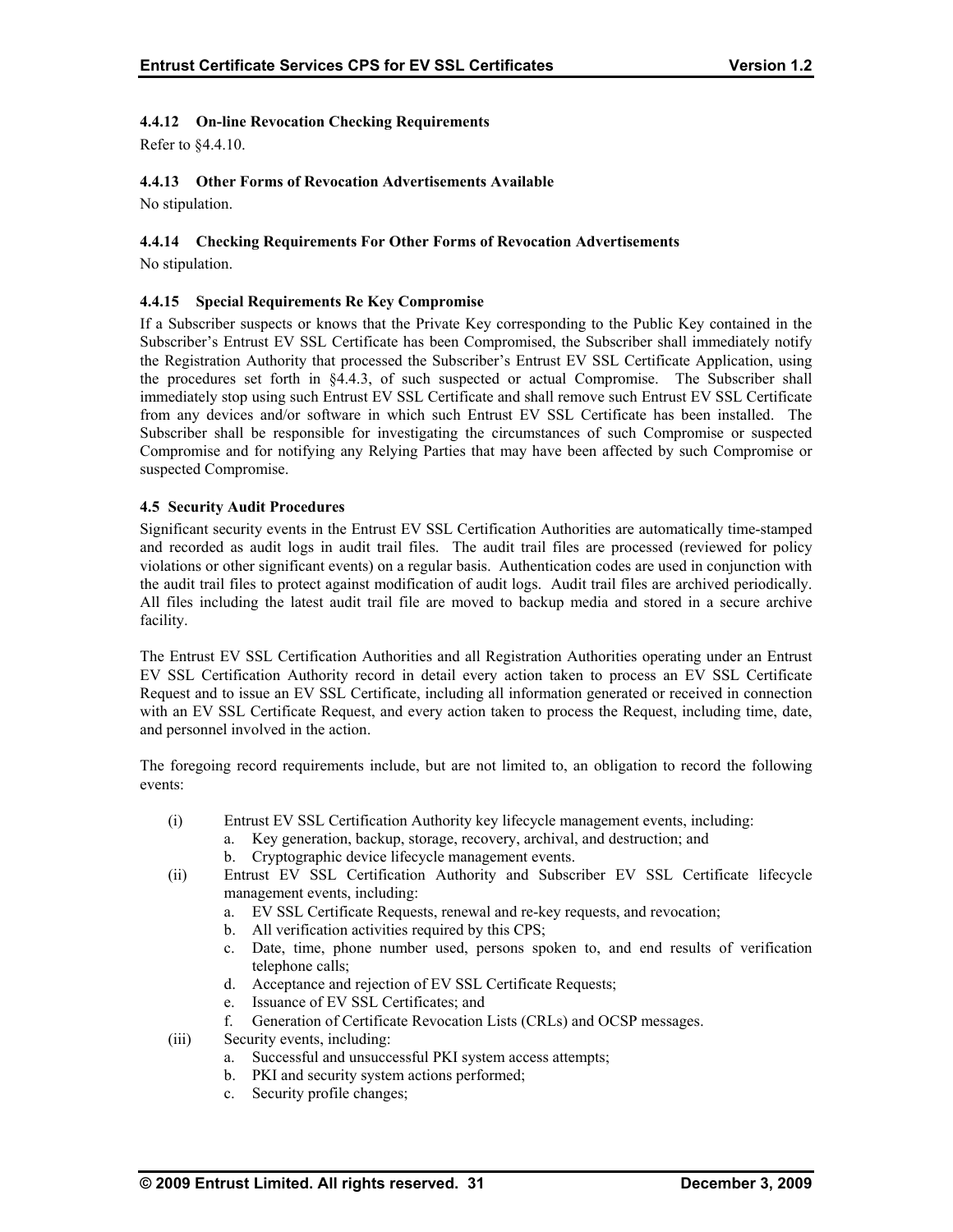- d. System crashes, hardware failures, and other anomalies;
- e. Firewall and router activities; and
- f. Entries to and exits from the Entrust EV SSL Certification Authority facility.
- (iv) Log entries include the following elements:
	- a. Date and time of entry;
		- b. Identity of the person making the journal entry; and
		- c. Description of entry.

#### **4.6 Records Archival**

The audit trail files, databases and revocation information for Entrust EV SSL Certification Authorities are both archived. The archive of an Entrust EV SSL Certification Authorities' database and the archive of revocation information are retained for at least three (3) years. Archives of audit trail files are retained for at least seven (7) year(s) after any EV SSL Certificate based on that documentation ceases to be valid. The databases for Entrust EV SSL Certification Authorities are encrypted and protected by Entrust software master keys. The archive media is protected through storage in a restricted-access facility to which only Entrust-authorized personnel have access. Archive files are backed up as they are created. Originals are stored on-site and housed with an Entrust EV SSL Certification Authority system. Backup files are stored at a secure and separate geographic location.

## **4.7 Key Changeover**

Entrust EV SSL Certification Authorities' key pairs will be retired from service at the end of their respective lifetimes as defined in §6.3. New Certification Authorities with new key pairs will be created as required to support the continuation of Entrust EV SSL Certification Authority Services. Each Entrust EV SSL Certification Authority will continue to publish CRLs signed with the original key pair until all certificates issued using that original key pair have expired.. The Certification Authority key changeover process will be performed such that it causes minimal disruption to Subscribers and Relying Parties.

#### **4.8 Compromise and Disaster Recovery**

Entrust EV SSL Certification Authorities have a disaster recovery plan to provide for timely recovery of services in the event of a system outage. The disaster recovery plan addresses the following:

- (i) the conditions for activating the plans;
- (ii) resumption procedures;
- (iii) a maintenance schedule for the plan;
- (iv) awareness and education requirements;
- (v) the responsibilities of the individuals;
- (vi) recovery point objective (RPO)
- (vii) recovery time objective (RTO); and
- (viii) testing of recovery plans.

In order to mitigate the event of a disaster, Entrust has implemented the following:

- (i) secure on-site and off-site storage of backup HSMs containing copies of all CA Private Keys
- (ii) secure on-site and off-site storage of all requisite activation materials
- (iii) daily backups of critical data with weekly off-site storage
- (iv) secure off-site storage of disaster recovery plan and disaster recovery procedures
- (v) environmental controls as described in §5.1
- (vi) high availability architecture for critical systems

Entrust requires rigorous security controls to maintain the integrity of Entrust EV SSL Certification Authorities. The Compromise of the Private Key used by an Entrust EV SSL Certification Authority is viewed by Entrust as being very unlikely, however, Entrust has policies and procedures that will be employed in the event of such a Compromise. At a minimum, all Subscribers shall be informed as soon as practicable of such a Compromise and information shall be posted in the Entrust Repository.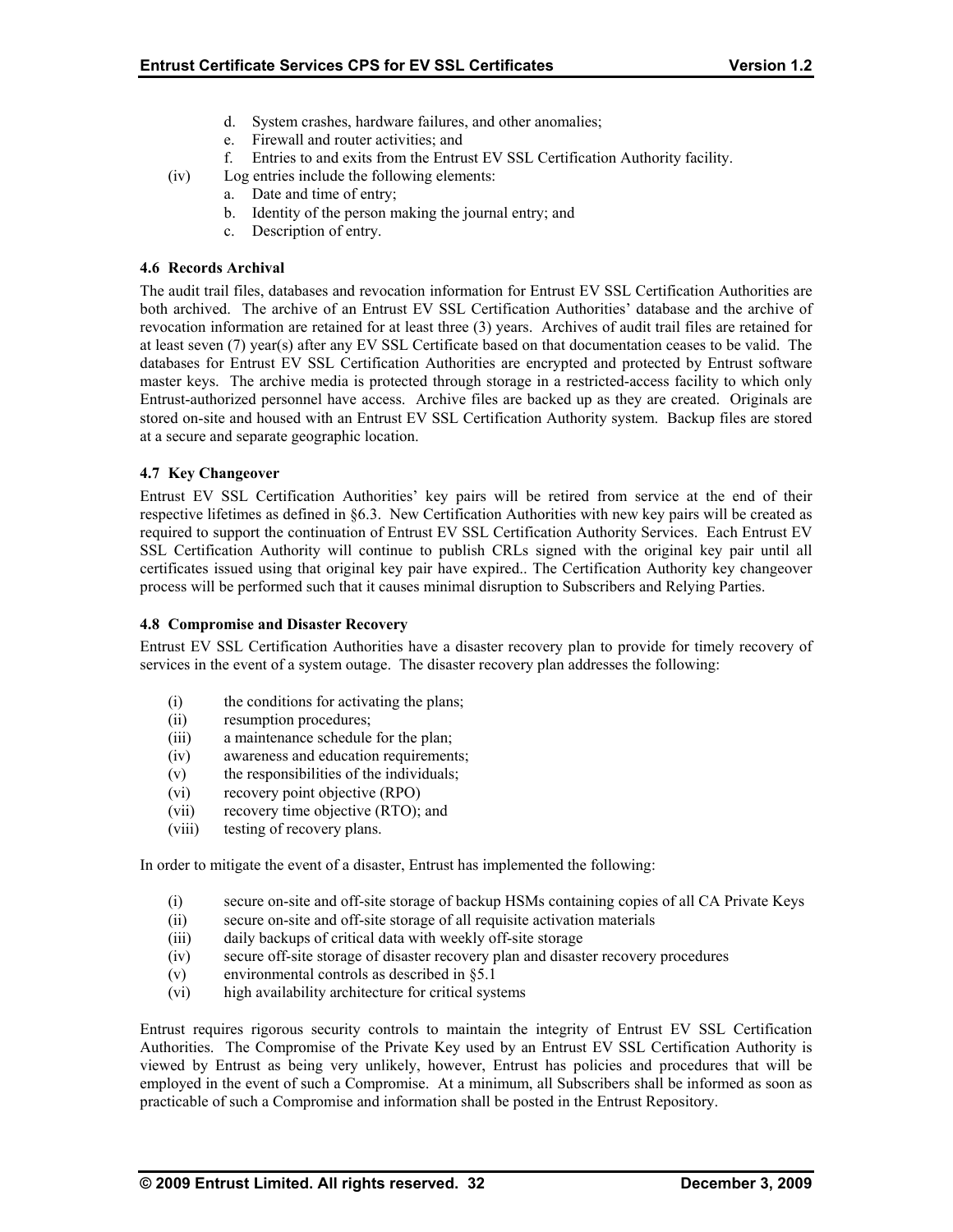## **4.9 CA Termination**

In the event that an Entrust EV SSL Certification Authority ceases operation, all Entrust EV SSL Certificates issued by such Entrust EV SSL Certification Authority shall be revoked.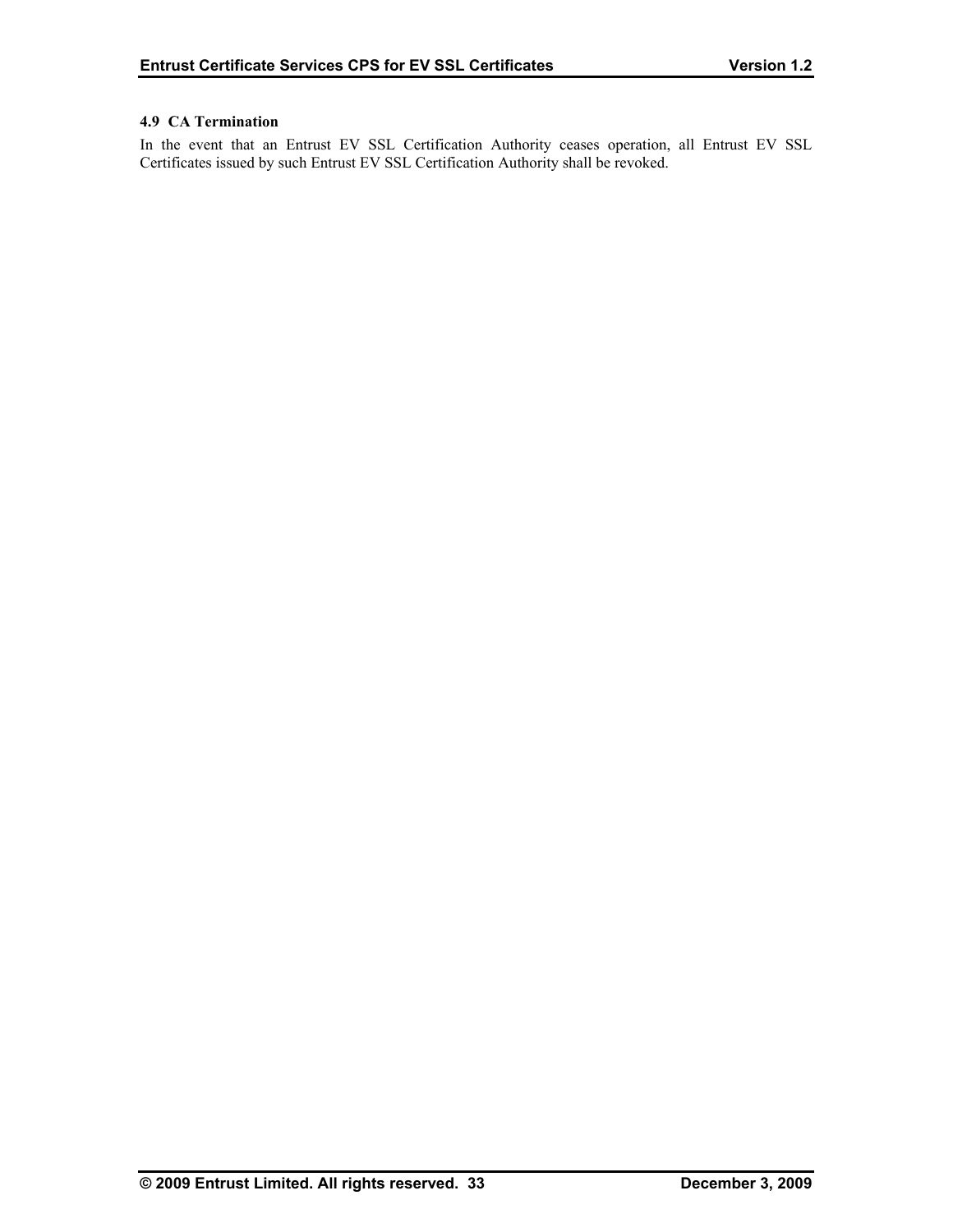## **5 Physical, Procedural, and Personnel Security Controls**

#### **5.1 Physical Controls**

## **5.1.1 Site Location and Construction**

The computing facilities that host the Entrust Certificate Authority services are located within the Entrust Ottawa, Canada facility.. The CA equipment is located in a Security zone that is physically separated from Entrust's other systems so that only authorized CA personnel can access it. The Security zone is constructed slab-to-slab with drywall and wire mesh. The Security zone is protected by electronic control access systems, alarmed doors and is monitored via a 24x7 recorded security camera and motion detector system.

## **5.1.2 Physical Access**

The room containing the Entrust Authority software is designated a two (2) person zone, and controls are used to prevent a person from being in the room alone. Alarm systems are used to notify security personnel of any violation of the rules for access to an Entrust EV SSL Certificate Authority.

## **5.1.3 Power and Air Conditioning**

The Security zone is equipped with:

- Filtered, conditioned, power connected to an appropriately sized UPS and generator;
- Heating, ventilation, and air conditioning appropriate for a commercial data processing facility; and
- Emergency lighting.

The environmental controls conform to local standards and are appropriately secured to prevent unauthorized access and/or tampering with the equipment. Temperature control alarms and alerts are activated upon detection of threatening temperature conditions.

#### **5.1.4 Water Exposures**

No liquid, gas, exhaust, etc. pipes traverse the controlled space other than those directly required for the area's HVAC system and for the pre-action fire suppression system. Water pipes for the pre-action fire suppression system are only filled on the activation of multiple fire alarms.

#### **5.1.5 Fire Prevention and Protection**

The Entrust facility is fully wired for fire detection, alarm and suppression. Routine, frequent inspections of all systems are made to assure adequate operation.

#### **5.1.6 Media Storage**

All media is stored away from sources of heat and from obvious sources of water or other obvious hazards. Electromagnetic media (e.g. tapes) are stored away from obvious sources of strong magnetic fields. Archived material is stored in a room separate from the CA equipment until it is transferred to the archive storage facility.

#### **5.1.7 Waste Disposal**

Waste is removed or destroyed in accordance with industry best practice. Media used to store sensitive data is destroyed, such that the information is unrecoverable, prior to disposal.

## **5.1.8 Off-site Backup**

As stipulated in §4.6.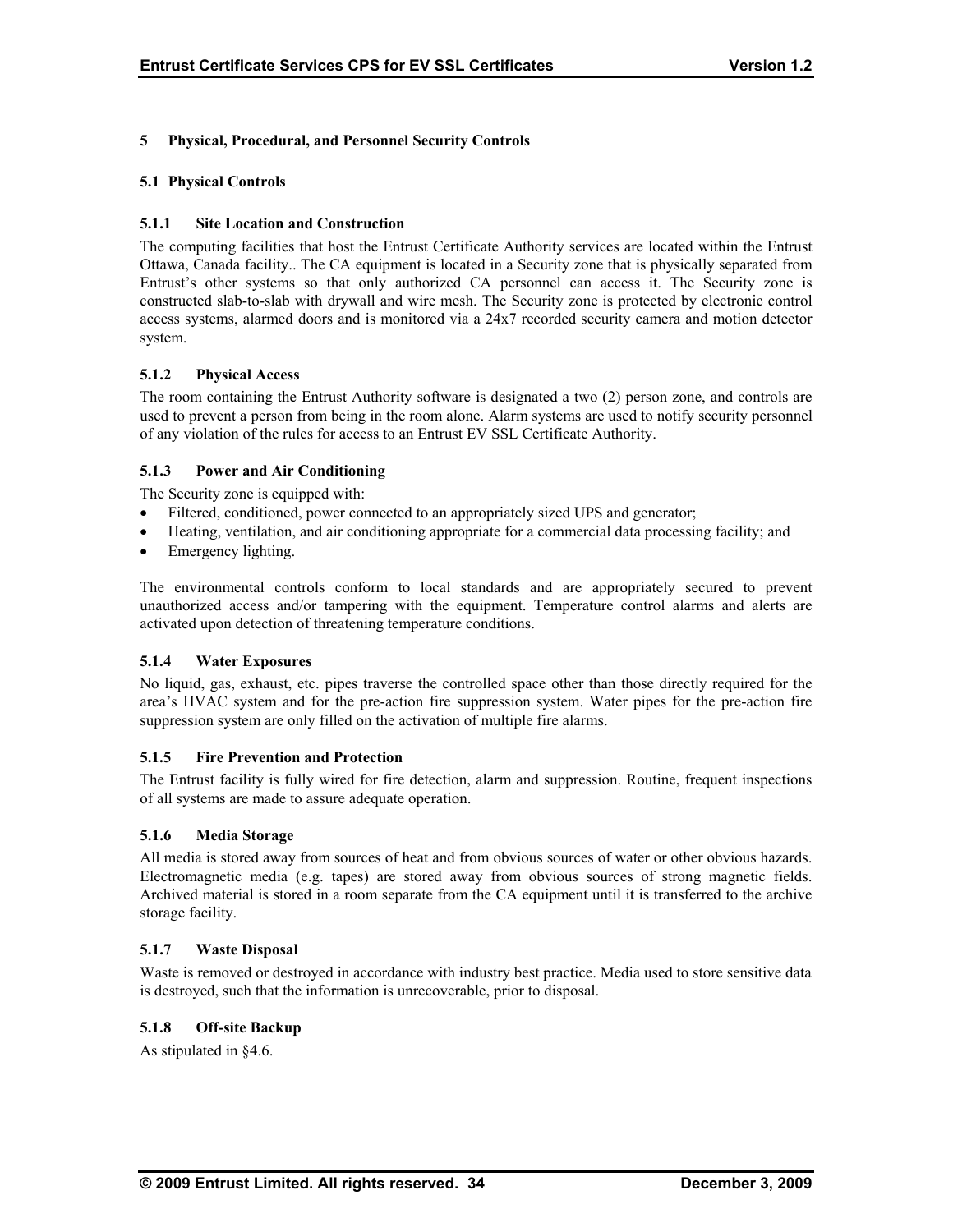## **5.2 Procedural Controls**

An Entrust EV SSL Certification Authority has a number of trusted roles for sensitive operations of the Entrust EV SSL Certification Authority software. To gain access to the Entrust/Authority software used in an Entrust EV SSL Certification Authority, operational personnel must undergo background investigations. Entrust EV SSL Certification Authority operations related to adding administrative personnel or changing Certification Authority policy settings require more than one (1) person to perform the operation.

## **5.3 Personnel Controls**

Operational personnel for an Entrust EV SSL Certification Authority will not be assigned other responsibilities that conflict with their operational responsibilities for the Entrust EV SSL Certification Authority. The privileges assigned to operational personnel for an Entrust EV SSL Certification Authority will be limited to the minimum required to carry out their assigned duties.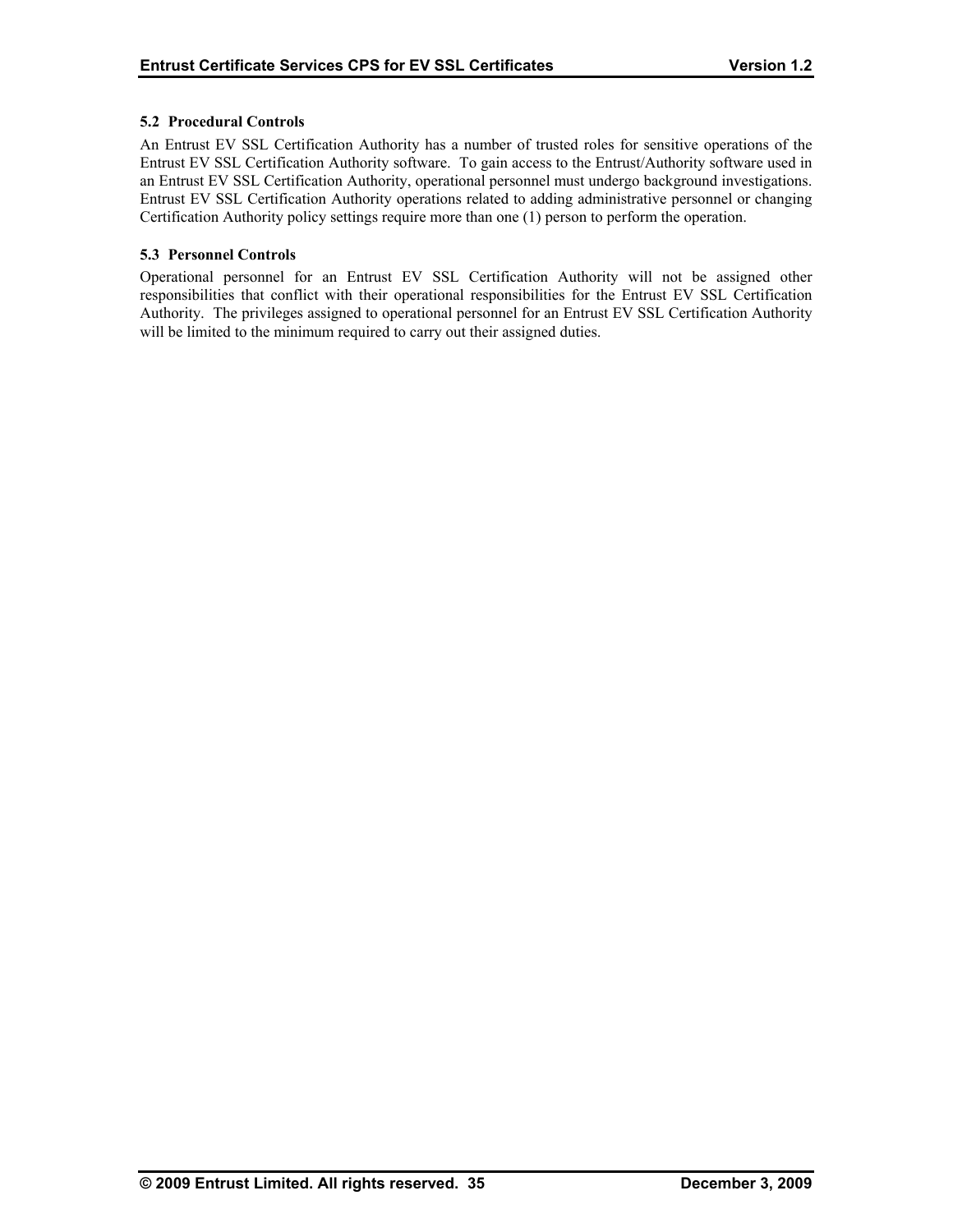## **6 Technical Security Controls**

#### **6.1 Key Pair Generation and Installation**

## **6.1.1 Key Pair Generation**

The signing Key Pair for an Entrust EV SSL Certification Authority is created during the initial start up of the Entrust Master Control application and is protected by the master key for such Entrust EV SSL Certification Authority. Hardware key generation is used which is compliant to at least FIPS 140-1 level 3.

The Applicant is responsible for generating their Key Pair for Entrust EV SSL Certificates. Key Pair generation is typically performed using the key generation utility provided with the secure server software.

## **6.1.2 Private Key Delivery to Entity**

Not applicable.

## **6.1.3 Public Key Delivery to Certificate Issuer**

The Public Key to be included in an Entrust EV SSL Certificate is delivered to Entrust EV SSL Certification Authorities in a Certificate Signing Request (CSR) as part of the Entrust EV SSL Certificate Application process.

## **6.1.4 CA Public Key Delivery to Users**

The Public-Key Certificate for Entrust EV SSL Certification Authorities is cross certified by the Entrust Root Certification Authority. The self-signed Public-Key Certificate for the Entrust Root Certification Authority is pre-installed in common World Wide Web browser and web server software by the applicable software manufacturers. The Public Key Certificate for cross certified issuing Certification Authorities is provided to the Subscriber with the Subscriber certificate.

Public Key Certificates for Entrust Certification Authorities are also available for download fron the Repository.

## **6.1.5 Key Sizes**

Entrust EV SSL Certificate key sizes will be a minimum of RSA 1024 bits for certificates issued on or before 31 December 2010, after which the minimum key size will be RSA 2048 bits. Entrust EV SSL Certificates issued with RSA 1024 bits must expire on or before 31 December 2010.

#### **6.1.6 Public-Key Parameters Generation**

No stipulation.

## **6.1.7 Parameter Quality Checking**

No stipulation.

#### **6.1.8 Hardware/Software Key Generation**

The method for generating the Subscriber's Key Pair associated with an Entrust EV SSL Certificate is solely under the control of the Subscriber, and neither Entrust nor any independent third-party Registration Authority operating under an Entrust EV SSL Certification Authority, nor any Resellers or Co-marketers, or any subcontractors, distributors, agents, suppliers, employees, or directors of any of the foregoing shall have any responsibility or liability whatsoever for the generation of the Subscriber's Key Pair.

#### **6.1.9 Key Usage Purposes**

Entrust EV SSL Certificates issued by an Entrust EV SSL Certification Authority contain the keyUsage and the extendkeyUsage Certificate extensions restricting the purpose for which an Entrust EV SSL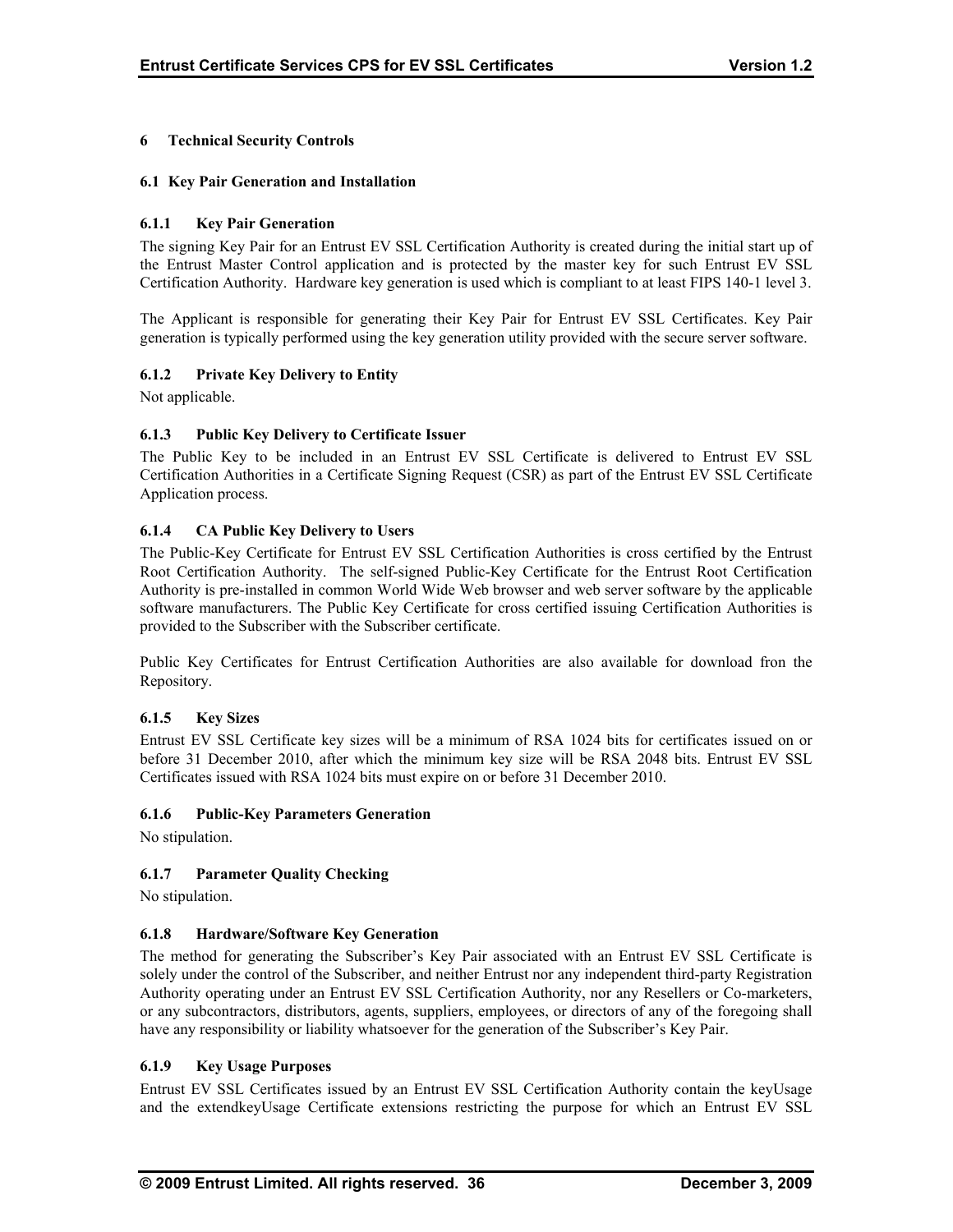Certificate can be used. Subscribers and Relying Parties shall only use Entrust EV SSL Certificates in compliance with this CPS and applicable laws.

## **6.2 Private Key Protection**

The Entrust EV SSL Certification Authorities use Entrust Authority software in conjunction with hardware certified to FIPS 140 level 3 to protect the Entrust EV SSL Certification Authorities' Private Keys. Backups of the Entrust EV SSL Certification Authorities' Private Keys were made during the initial installation and setup of the Entrust Authority software and are stored on FIPS 140 Level 3 tokens. The backup tokens are held in secure facilities under two-person control. Entrust does not escrow the Entrust EV SSL Certification Authorities' Private Keys.

Subscribers are responsible for protecting the Private Key associated with the Public Key in the Subscriber's Entrust EV SSL Certificate.

#### **6.3 Other Aspects of Key Pair Management**

Entrust EV SSL Certificates contain a validity period of up to, but no more than, 27 months. The maximum validity for Entrust Certification Authorities' RSA 2048 bit Key Pairs 31 December 2030.

#### **6.4 Activation Data**

No stipulation.

#### **6.5 Computer Security Controls**

The workstations on which the Entrust EV SSL Certification Authorities operate are physically secured as described in §5.1. The operating systems on the workstations on which the Entrust EV SSL Certification Authorities operate enforce identification and authentication of users. Access to Entrust/Authority software databases and audit trails is restricted as described in this CPS. All operational personnel that are authorized to have access to the Entrust EV SSL Certification Authorities are required to use hardware tokens in conjunction with a PIN to gain access to the physical room that contains the Entrust/Authority software being used for such Entrust EV SSL Certification Authorities.

#### **6.6 Life Cycle Technical Controls**

#### **6.6.1 System Development Controls**

The Entrust EV SSL Certification Authority makes use of Commercial Off The Shelf (COTS) products for the hardware, software, and network components. Systems developed by the Entrust EV SSL Certification Authority are deployed in accordance with Entrust software lifecycle development standards.

#### **6.6.2 Security Management Controls**

The configuration of the Entrust EV SSL Certification Authority system as well as any modifications and upgrades are documented and controlled. Methods of detecting unauthorized modifications to the CA equipment and configuration are in place to ensure the integrity of the security software, firmware, and hardware for correct operation. A formal configuration management methodology is used for installation and ongoing maintenance of the CA system.

When first loaded, the CA software is verified as being that supplied from the vendor, with no modifications, and be the version intended for use.

## **6.6.3 Life Cycle Security Ratings**

No stipulation.

#### **6.7 Network Security Controls**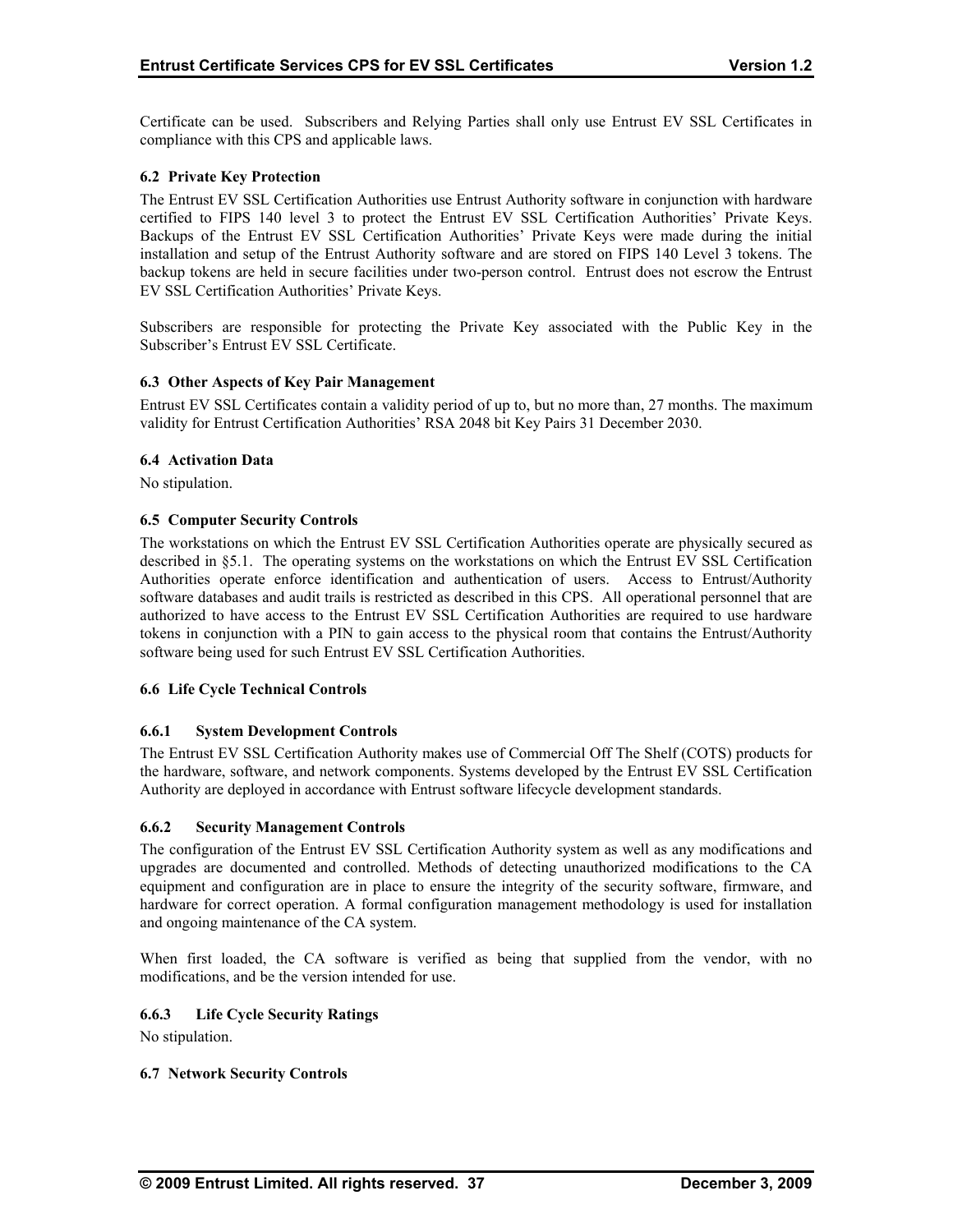Remote access to Entrust EV SSL Certification Authority application via the Administration software interface is secured.

#### **6.8 Cryptographic Module Engineering Controls**

The Entrust EV SSL Certification Authority application software cryptographic module is designed to conform to FIPS 140 level 2 requirements. Optional hardware tokens may be used to generate Key Pairs that may conform with higher levels of FIPS validation, but which must at least conform to level 2.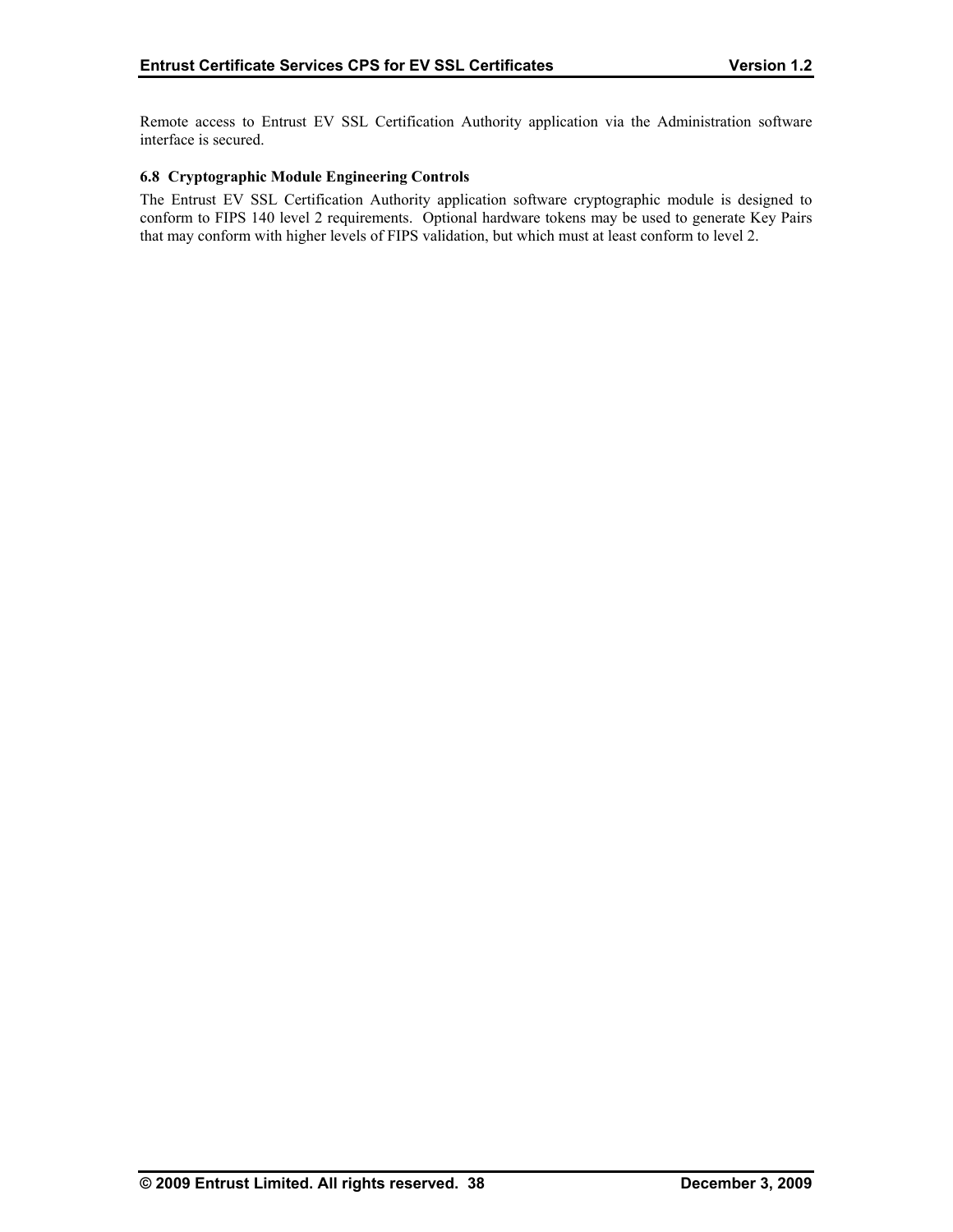## **7 Certificate and CRL Profiles**

The profile for the Entrust EV SSL Certificates and Certificate Revocation List (CRL) issued by an Entrust EV SSL Certification Authority conform to the specifications contained in the Guidelines published by the CA/Browser Forum, which themselves conform to IETF RFC 5280 Internet X.509 PKI Certificate and Certificate Revocation List (CRL) Profile.

## **7.1 Certificate Profile**

Entrust EV SSL Certification Authorities issue certificates in accordance with the X.509 version 3. Certificate profiles for Entrust Root CA certificate, Subordinate CA certificates, and end entity certificates are described in Appendix A and the sections below.

## **7.1.1 Version Number(s)**

All certificates issued by Entrust Certification Authorities are X.509 version 3 certificates.

## **7.1.2 Certificate Extensions**

Certificate extensions are as stipulated in Guidelines. See Appendix A.

## **7.1.3 Algorithm Object Identifiers**

Algorithm object identifiers are as specified in IETF RFC 3279 Algorithms and Identifiers for the Internet X.509 PKI Certificate and Certificate Revocation List (CRL) Profile. See Appendix A.

#### **7.1.4 Name Forms**

Name forms are as stipulated in §3.1.1.

#### **7.1.5 Name Constraints**

No stipulation.

## **7.1.6 Certificate Policy Object Identifier**

Certificate policy object identifiers (OIDs) are listed in §1.2 and in the Certificate Profile attached as Appendix A.

#### **7.1.7 Usage of Policy Constraints Extension**

No stipulation.

#### **7.1.8 Policy Qualifiers Syntax and Semantics**

Entrust includes the following policy qualifiers in all end entity certificates: CPSUri: http://www.entrust.net/rpa

#### **7.1.9 Processing Semantics for the Critical Certificate Policies Extension**

Certificate policies extension is marked Not Critical

## **7.2 CRL Profile**

The following fields of the X.509 version 2 CRL format are used by the Entrust EV SSL Certification Authorities:

- version: set to v2
- signature: identifier of the algorithm used to sign the CRL
- issuer: the full Distinguished Name of the Certification Authority issuing the CRL
- this update: time of CRL issuance
- next update: time of next expected CRL update
- revoked certificates: list of revoked Certificate information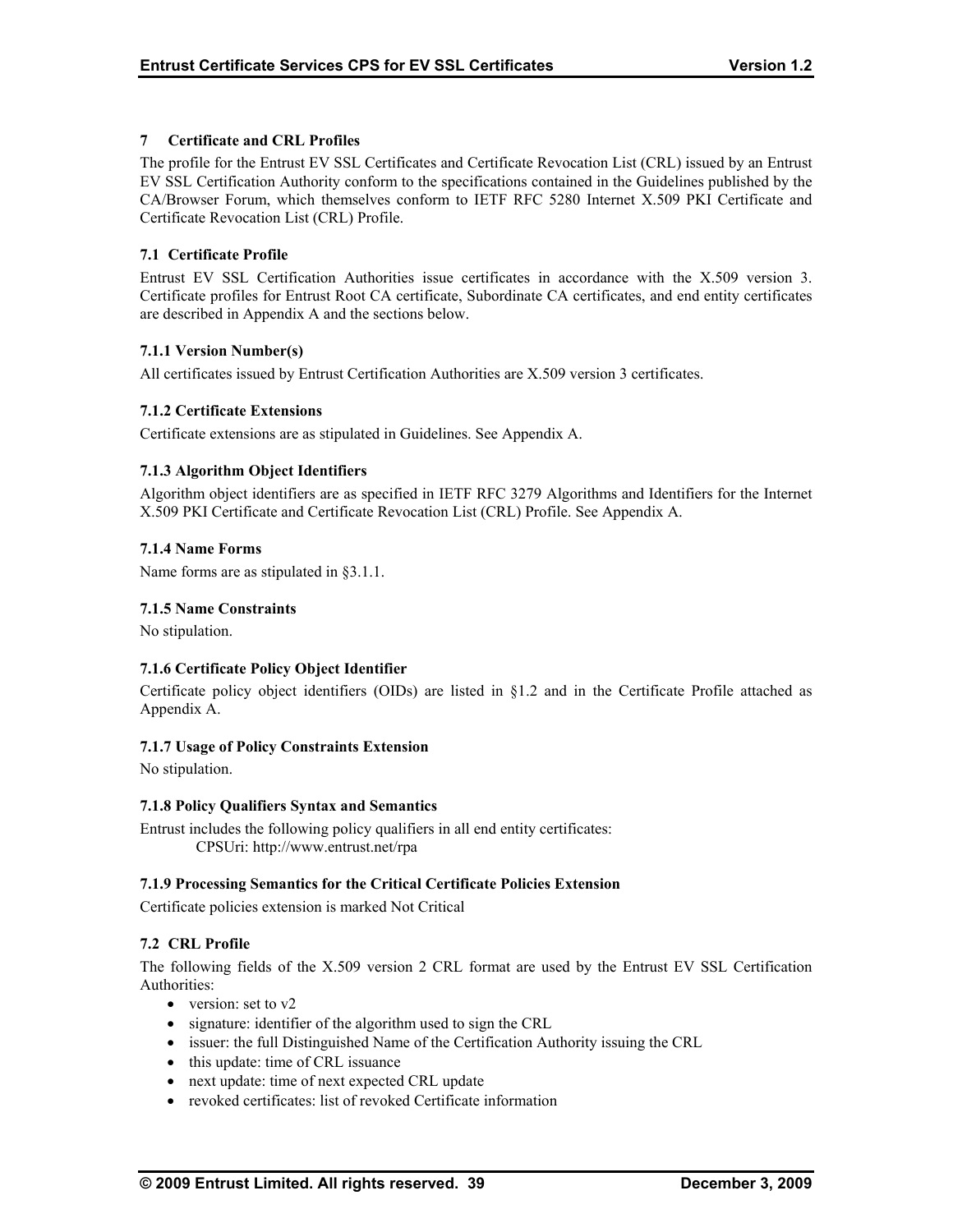## **7.3 OCSP Profile**

The profile for the Entrust EV SSL Online Certificate Status Protocol (OCSP) messages issued by an Entrust EV SSL Certification Authority conform to the specifications contained in the IETF RFC 2560 Internet X.509 PKI Online Certificate Status Protocol (OCSP) Profile.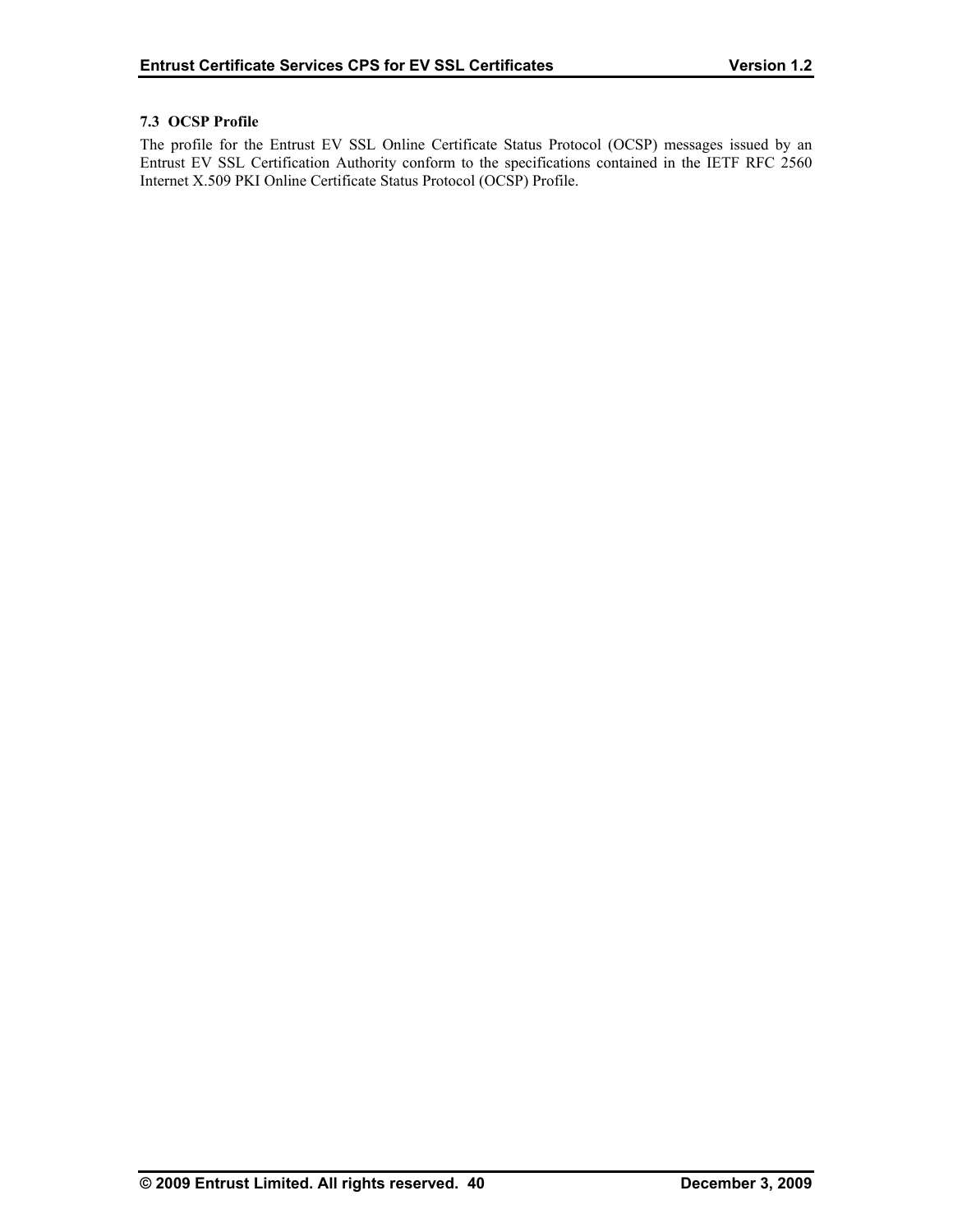## **8 Specification Administration**

#### **8.1 Specification Change Procedures**

Entrust may, in its discretion, modify the CPS and the terms and conditions contained herein from time to time. Modifications to the CPS that, in the judgment of Entrust, will have little or no impact on Applicants, Subscribers, and Relying Parties, may be made with no change to the CPS version number and no notification to Applicants, Subscribers, and Relying Parties. Such changes shall become effective immediately upon publication in the Entrust Repository.

Modifications to the CPS that, in the judgment of Entrust may have a significant impact on Applicants, Subscribers, and Relying Parties, shall be published in the Entrust Repository and shall become effective fifteen (15) days after publication in the Entrust Repository unless Entrust withdraws such modified CPS prior to such effective date. In the event that Entrust makes a significant modification to CPS, the version number of the CPS shall be updated accordingly. Unless a Subscriber ceases to use, removes, and requests revocation of such Subscriber's Entrust EV SSL Certificate(s) prior to the date on which an updated version of the CPS becomes effective, such Subscriber shall be deemed to have consented to the terms and conditions of such updated version of the CPS and shall be bound by the terms and conditions of such updated version of the CPS.

## **8.2 Publication and Notification Policies**

Prior to major changes to this CPS, notification of the upcoming changes will be posted in the Entrust Repository.

## **8.3 CPS Approval Procedures**

This CPS and any subsequent changes shall be approved by the Entrust Policy Authority.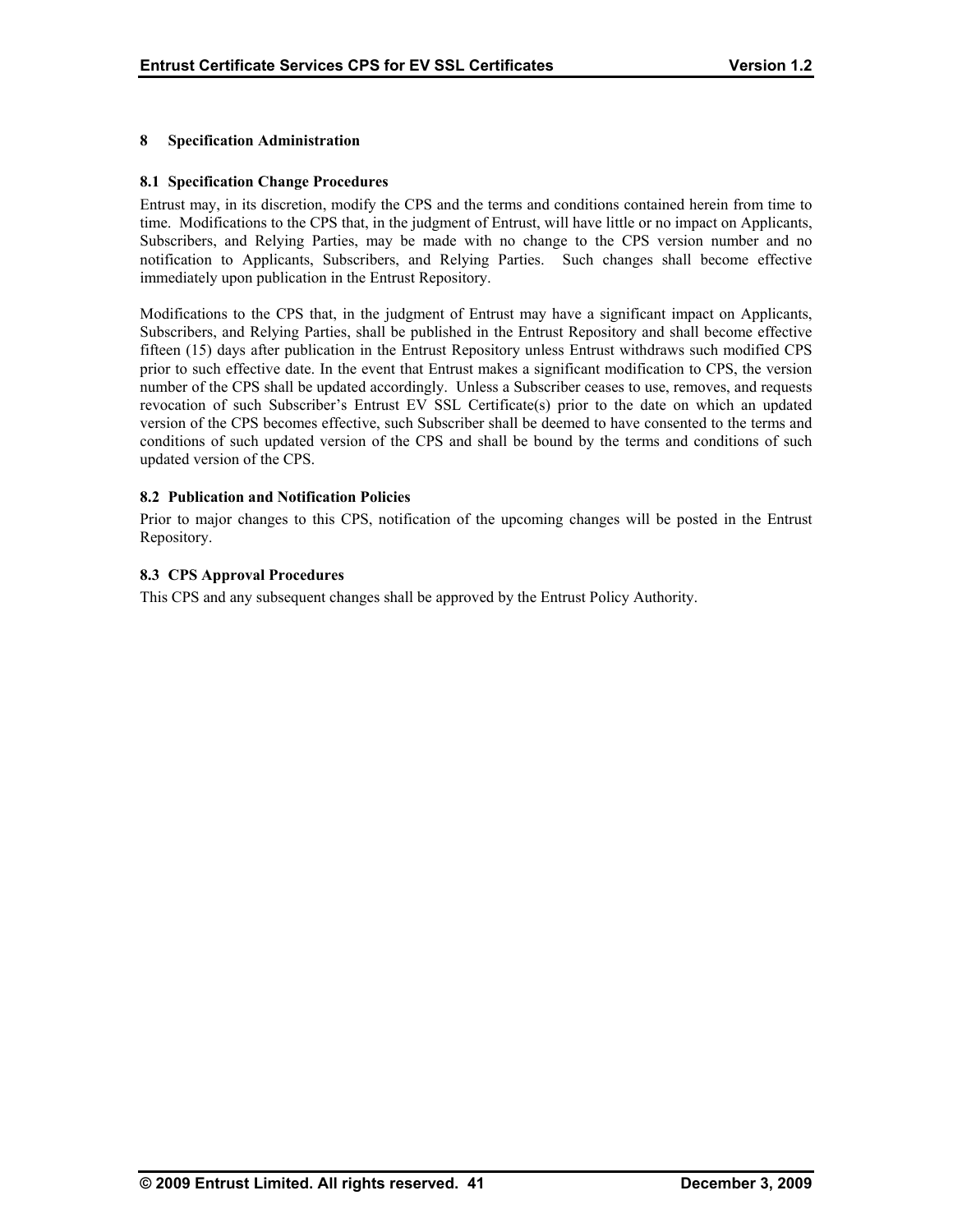## **9 Acronyms**

| <b>CA</b>    | Certification Authority                                                          |
|--------------|----------------------------------------------------------------------------------|
| <b>CPS</b>   | <b>Certification Practice Statement</b>                                          |
| <b>CRL</b>   | Certificate Revocation List                                                      |
| <b>CSR</b>   | Certificate Signing Request                                                      |
| DN           | Distinguished Name                                                               |
| <b>DNS</b>   | Domain Name Server                                                               |
| <b>DSA</b>   | Digital Signature Algorithm                                                      |
| <b>HTTP</b>  | <b>Hypertext Transfer Protocol</b>                                               |
| <b>IETF</b>  | Internet Engineering Task Force                                                  |
| <b>ITU-T</b> | International Telecommunication Union - Telecommunication Standardization Sector |
| MAC          | Message Authentication Code                                                      |
| <b>OCSP</b>  | Online Certificate Status Protocol                                               |
| OA.          | <b>Operational Authority</b>                                                     |
| <b>OID</b>   | Object Identifier                                                                |
| PA.          | Policy Authority                                                                 |
| <b>PIN</b>   | Personal Identification Number                                                   |
| PKI          | Public-Key Infrastructure                                                        |
| RA.          | <b>Registration Authority</b>                                                    |
| <b>RDN</b>   | Relative Distinguished Name                                                      |
| <b>RFC</b>   | <b>Request for Comment</b>                                                       |
| <b>SEP</b>   | Secure Exchange Protocol                                                         |
| <b>SSL</b>   | Secure Sockets Layer                                                             |
| URL          | Universal Resource Locator                                                       |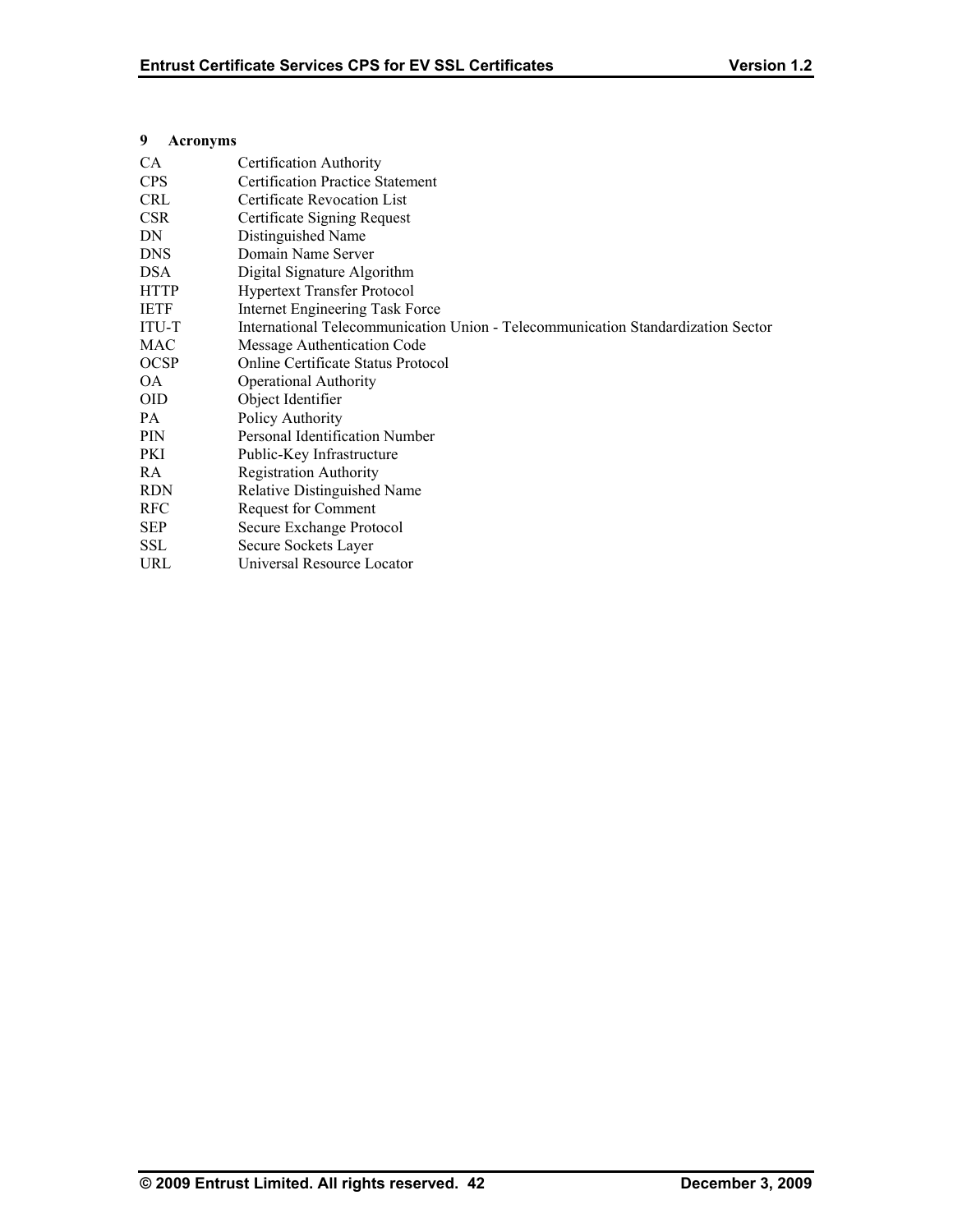#### **10 Definitions**

**Affiliate:** means Entrust, and any corporation or other entity that Entrust directly or indirectly controls. In this context, a party "controls" a corporation or another entity if it directly or indirectly owns or controls fifty percent (50%) or more of the voting rights for the board of directors or other mechanism of control.

**Applicant:** means an eligible organization applying for an Entrust EV SSL Certificate, but which has not yet been issued an Entrust EV SSL Certificate, or an organization that currently has an Entrust EV SSL Certificate or Entrust EV SSL Certificates and that is applying for renewal of such Entrust EV SSL Certificate or Entrust EV SSL Certificates or for an additional Entrust EV SSL Certificate or Entrust EV SSL Certificates.

**Application Software Vendor**: means a developer of Internet browser software or other software that displays or uses certificates, including but not limited to KDE, Microsoft, Mozilla Corporation, Nokia Corporation, Opera Software ASA, and Red Hat, Inc.

**ASV**: see Application Software Vendor.

**Business Day:** means any day, other than a Saturday, Sunday, statutory or civic holiday in the City of Ottawa, Ontario.

**Certificate:** means a digital document that at a minimum: (a) identifies the Certification Authority issuing it, (b) names or otherwise identifies a Subject, (c) contains a Public Key of a Key Pair, (d) identifies its operational period, and (e) contains a serial number and is digitally signed by a Certification Authority.

**Certificate Beneficiaries**: means, collectively, all Application Software Vendors with whom Entrust has entered into a contract to include its root certificate(s) in software distributed by such Application Software Vendors, and all Relying Parties that actually rely on such Certificate during the Operational Period of such Certificate.

**Certificate Revocation List:** means a time-stamped list of the serial numbers of revoked Certificates that has been digitally signed by a Certification Authority.

**Certification Authority:** means an entity or organization that (i) creates and digitally signs Certificates that contain among other things a Subject's Public Key and other information that is intended to identify the Subject, (ii) makes Certificates available to facilitate communication with the Subject identified in the Certificate, and (iii) creates and digitally signs Certificate Revocation Lists containing information about Certificates that have been revoked and which should no longer be used or relied upon.

**Certification Practice Statement:** means a statement of the practices that a Certification Authority uses in issuing, managing, revoking, renewing, and providing access to Certificates, and the terms and conditions under which the Certification Authority makes such services available.

**Co-marketers:** means any person, entity, or organization that has been granted by Entrust or a Registration Authority operating under an Entrust EV SSL Certification Authority the right to promote Entrust EV SSL Certificates.

**Compromise:** means a suspected or actual loss, disclosure, or loss of control over sensitive information or data.

**CPS:** see Certification Practice Statement.

**CRL:** see Certificate Revocation List.

**Cross Certificate(s)**: shall mean a Certificate(s) that (i) includes the Public Key of a Public-Private Key pair generated by an Entrust EV SSL Certification Authority; and (ii) includes the digital signature of an Entrust Root Certification Authority.

**Entrust:** means Entrust Limited.

**Entrust.net**: means Entrust Limited.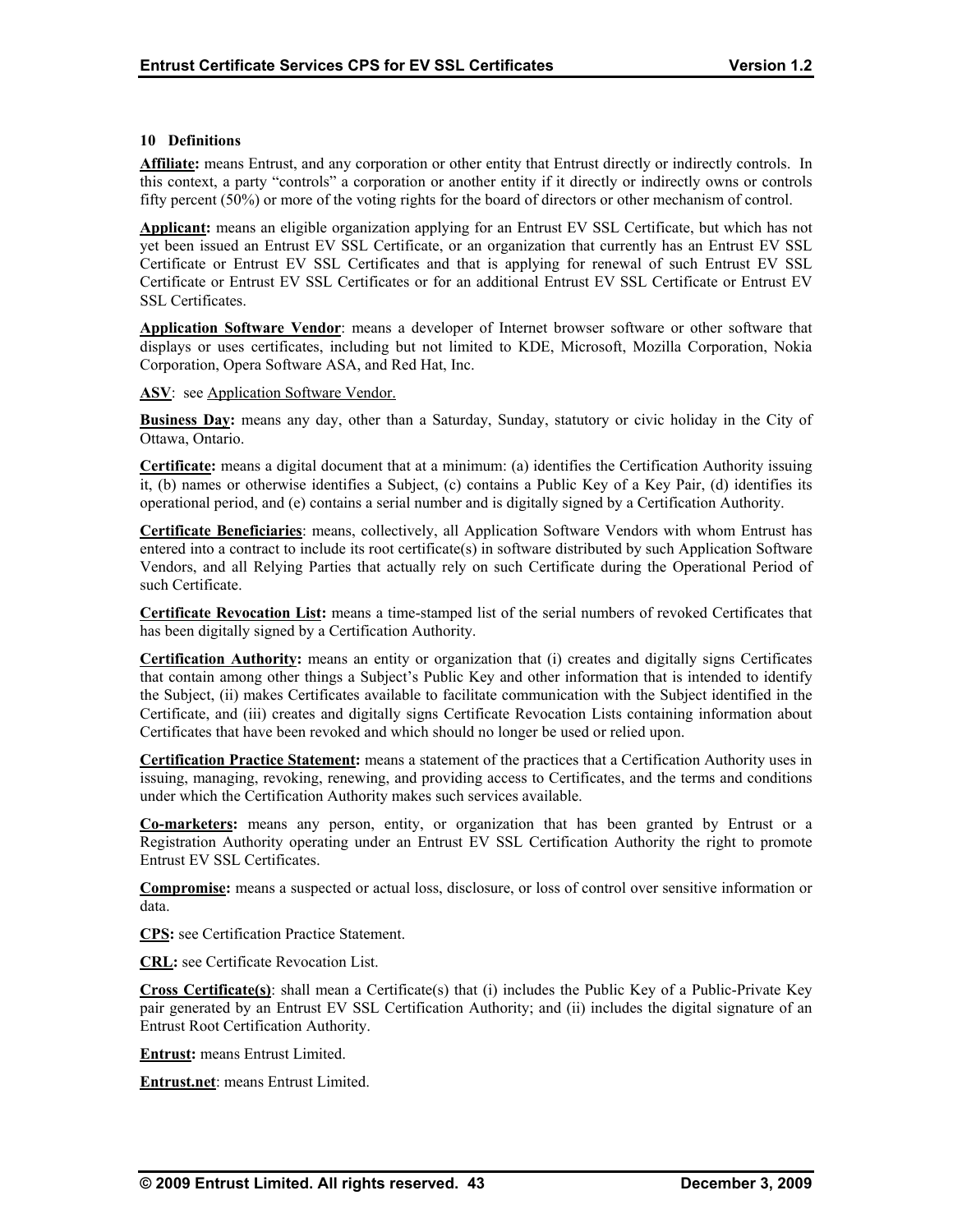**Entrust Operational Authority:** means those personnel who work for or on behalf of Entrust and who are responsible for the operation of the Entrust EV SSL Certification Authorities.

**Entrust Policy Authority:** means those personnel who work for or on behalf of Entrust and who are responsible for determining the policies and procedures that govern the operation of the Entrust EV SSL Certification Authorities.

**Entrust Repository:** means a collection of databases and web sites that contain information about Entrust EV SSL Certificates and services provided by Entrust in respect to Entrust EV SSL Certificates, including among other things, the types of Entrust EV SSL Certificates issued by the Entrust EV SSL Certification Authorities, the services provided by Entrust in respect to Entrust EV SSL Certificates, the fees charged by Entrust for Entrust EV SSL Certificates and for the services provided by Entrust in respect to Entrust EV SSL Certificates, Certificate Revocation Lists, the CPS, and other information and agreements that are intended to govern the use of Entrust EV SSL Certificates.

**Entrust EV SSL Certification Authority:** means a Certification Authority operated by or on behalf of Entrust for the purpose of issuing, managing, revoking, renewing, and providing access to Entrust EV SSL Certificates.

**Entrust EV SSL Certification Practice Statement:** means this document.

**Entrust EV SSL CPS:** See Entrust EV SSL Certification Practice Statement.

**Entrust EV SSL Certificate:** means an SSL Certificate issued by an Entrust EV SSL Certification Authority for use on World Wide Web servers.

**Entrust EV SSL Certificate Application:** means the form and application information requested by a Registration Authority operating under an Entrust EV SSL Certification Authority and submitted by an Applicant when applying for the issuance of an Entrust EV SSL Certificate.

**FIPS:** means the Federal Information Processing Standards. These are U.S. Federal standards that prescribe specific performance requirements, practices, formats, communication protocols, and other requirements for hardware, software, data, and telecommunications operation.

**IETF:** means the Internet Engineering Task Force. The Internet Engineering Task Force is an international community of network designers, operators, vendors, and researchers concerned with the evolution of the Internet architecture and the efficient operation of the Internet.

**Key Pair:** means two mathematically related cryptographic keys, having the properties that (i) one key can be used to encrypt a message that can only be decrypted using the other key, and (ii) even knowing one key, it is believed to be computationally infeasible to discover the other key.

**Object Identifier:** means a specially-formatted sequence of numbers that is registered in accordance with internationally-recognized procedures for object identifier registration.

**OID:** see Object Identifier.

**Operational Period:** means, with respect to a Certificate, the period of its validity. The Operational Period would typically begin on the date the Certificate is issued (or such later date as specified in the Certificate), and ends on the date and time it expires as noted in the Certificate or earlier if the Certificate is Revoked.

**PKIX:** means an IETF Working Group developing technical specifications for PKI components based on X.509 Version 3 Certificates.

**Private Key:** means the key of a Key Pair used to decrypt an encrypted message. This key must be kept secret.

**Public Key:** means the key of a Key Pair used to encrypt a message. The Public Key can be made freely available to anyone who may want to send encrypted messages to the holder of the Private Key of the Key Pair. The Public Key is usually made publicly available in a Certificate issued by a Certification Authority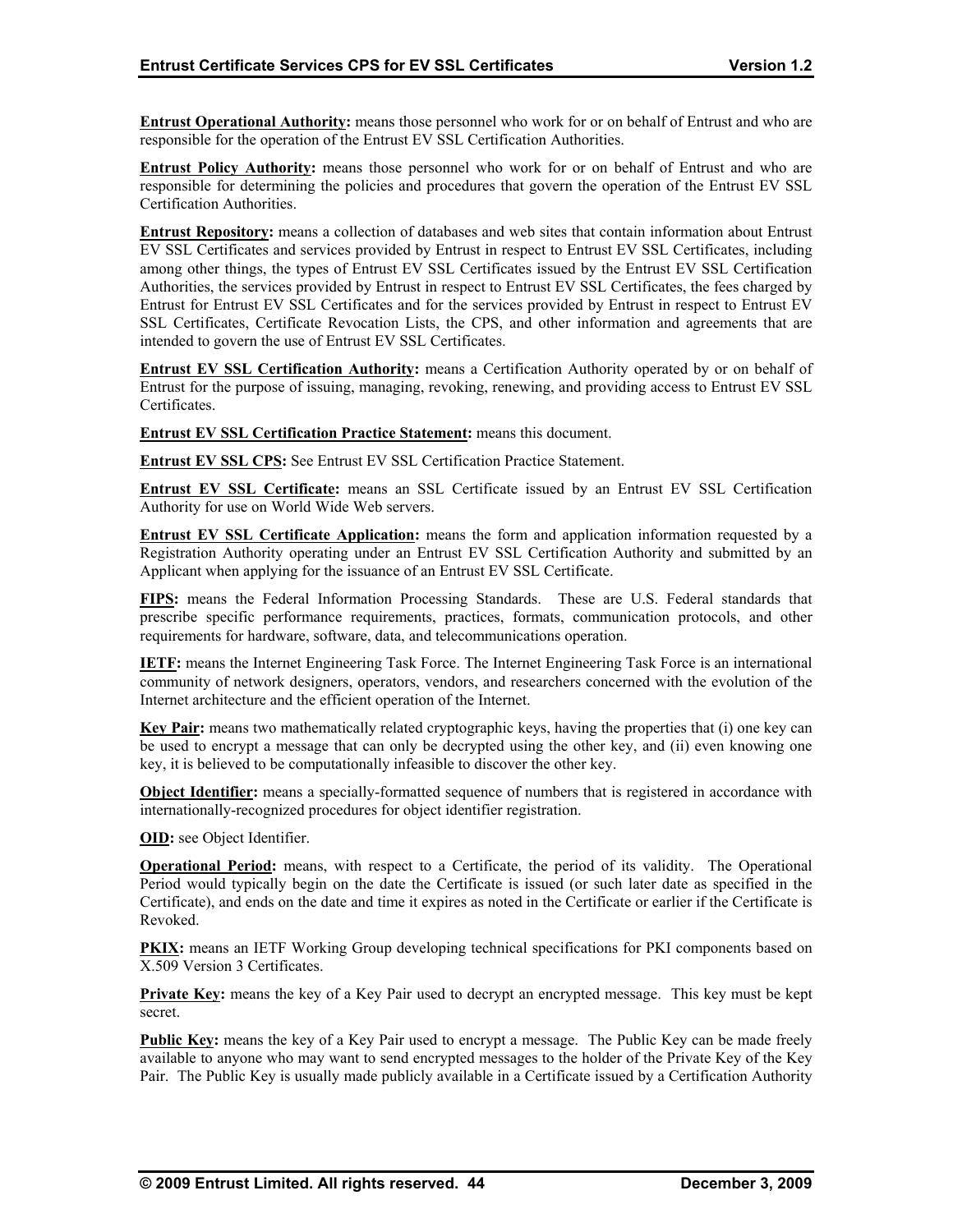and is often obtained by accessing a repository or database. A Public Key is used to encrypt a message that can only be decrypted by the holder of the corresponding Private Key.

**RA:** see Registration Authority.

**Registration Authority:** means an entity that performs two functions: (1) the receipt of information from a Subject to be named in a Entrust EV SSL Certificate, and (2) the performance of verification of information provided by the Subject following the procedures prescribed by the Entrust EV SSL Certification Authorities. In the event that the information provided by a Subject satisfies the criteria defined by the Entrust EV SSL Certification Authorities, a Registration Authority may send a request to a Entrust EV SSL Certification Authority requesting that the Entrust EV SSL Certification Authority generate, digitally sign, and issue a Entrust EV SSL Certificate containing the information verified by the Registration Authority.

**Relying Party:** means a person, entity, or organization that relies on or uses an Entrust EV SSL Certificate and/or any other information provided in a Repository under an Entrust EV SSL Certification Authority to obtain and confirm the Public Key and identity of a Subscriber. For avoidance of doubt, an ASV is not a "Relying Party" when software distributed by such ASV merely displays information regarding a certificate.

**Relying Party Agreement:** means the agreement between a Relying and Entrust or between a Relying Party and an independent third-party Registration Authority or Reseller under an Entrust EV SSL Certification Authority in respect to the provision and use of certain information and services in respect to Entrust EV SSL Certificates.

**Repository:** means a collection of databases and web sites that contain information about Certificates issued by a Certification Authority including among other things, the types of Certificates and services provided by the Certification Authority, fees for the Certificates and services provided by the Certification Authority, Certificate Revocation Lists, descriptions of the practices and procedures of the Certification Authority, and other information and agreements that are intended to govern the use of Certificates issued by the Certification Authority.

**Resellers:** means any person, entity, or organization that has been granted by Entrust or a Registration Authority operating under an Entrust EV SSL Certification Authority the right to license the right to use Entrust EV SSL Certificates.

**Revoke or Revocation:** means, with respect to a Certificate, to prematurely end the Operational Period of that Certificate from a specified time forward.

**Subject:** means an organization whose Public Key is contained in an Entrust EV SSL Certificate.

**Subscriber:** means an organization that has applied for and has been issued an Entrust EV SSL Certificate.

**Subscription Agreement:** means the agreement between a Subscriber and Entrust or between a Subscriber and an independent third-party Registration Authority or Reseller under an Entrust EV SSL Certification Authority in respect to the issuance, management, and provision of access to an Entrust EV SSL Certificate and the provision of other services in respect to such Entrust EV SSL Certificate.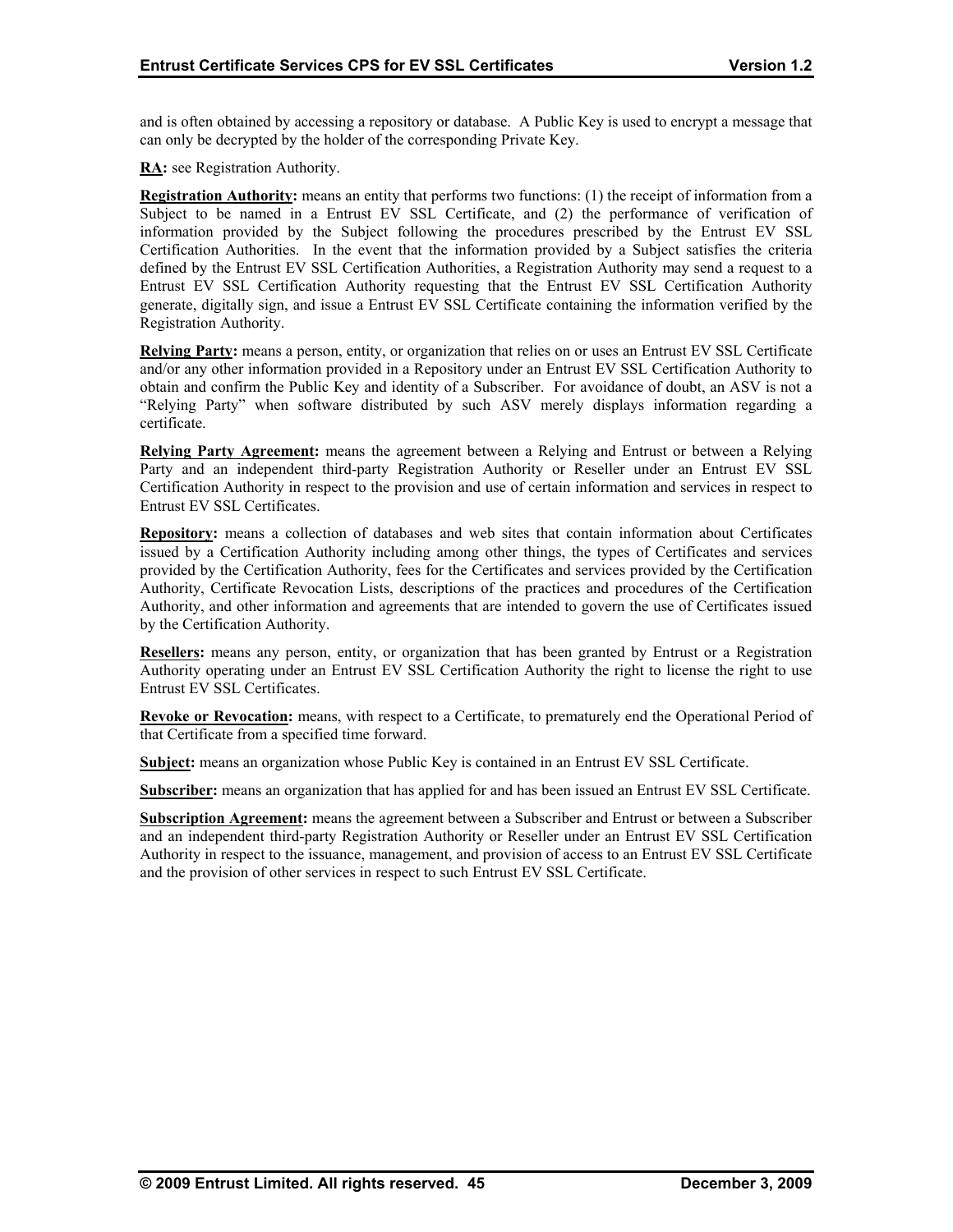## **11 Appendix A – Certificate Profiles**

## **11.1 Entrust Root Certification Authority – Root Certificate**

| <b>Field</b>                       |          | Value                                                                |
|------------------------------------|----------|----------------------------------------------------------------------|
| <b>Attributes</b>                  |          |                                                                      |
| Version                            |          | V <sub>3</sub>                                                       |
| Serial Number                      |          | 45 6b 50 54                                                          |
| Signature Algorithm                |          | sha-1 WithRSAEncryption {1.2.840.113549.1.1.5}                       |
| <b>Issuer DN</b>                   |          | $CN =$ Entrust Root Certification Authority                          |
|                                    |          | $OU = (c) 2006$ Entrust, Inc.                                        |
|                                    |          | $OU = www.entrust.net/CPS incorporated by reference$                 |
|                                    |          | $O =$ Entrust, Inc.                                                  |
|                                    |          | $C = US$                                                             |
| <b>Validity Period</b>             |          | Valid from: November 27, 2006                                        |
|                                    |          | Valid to: November 27, 2026                                          |
| Subject DN                         |          | $CN =$ Entrust Root Certification Authority                          |
|                                    |          | $OU = (c) 2006$ Entrust, Inc.                                        |
|                                    |          | $OU =$ www.entrust.net/CPS incorporated by reference                 |
|                                    |          | $O =$ Entrust, Inc.                                                  |
|                                    |          | $C = US$                                                             |
| Subject Public Key<br>Info         |          | 2048-bit RSA key modulus<br>rsaEncryption {1.2.840.113549.1.1.1}     |
| <b>Extension</b>                   | Critical |                                                                      |
| <b>Authority Key</b><br>Identifier | No       | KeyID=68 90 e4 67 a4 a6 53 80 c7 86 66 a4 f1 f7 4b 43 fb 84<br>bd 6d |
| Subject Key Identifier             | No       | 68 90 e4 67 a4 a6 53 80 c7 86 66 a4 f1 f7 4b 43 fb 84 bd 6d          |
| Key Usage                          | Yes      | Certificate Signing, Off-line CRL Signing, CRL Signing               |
| <b>Basic Constraints</b>           | Yes      | Subject Type = $CA$                                                  |
|                                    |          | Path Length Constraint = none                                        |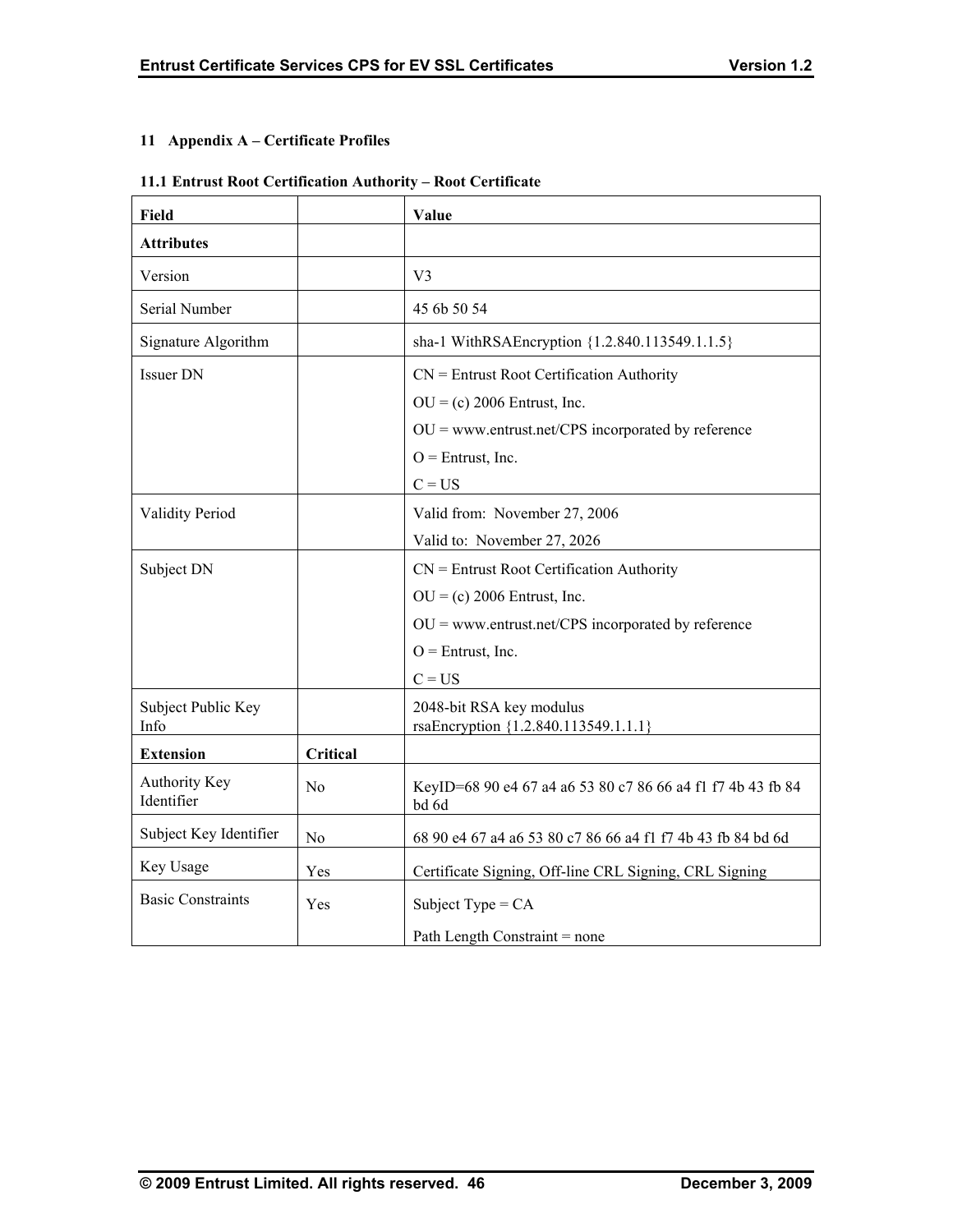| Field                           |                | Value                                                                       |
|---------------------------------|----------------|-----------------------------------------------------------------------------|
| <b>Attributes</b>               |                |                                                                             |
| Version                         |                | V3                                                                          |
| Serial Number                   |                | Unique number to PKI domain                                                 |
| Signature Algorithm             |                | sha-1 WithRSAEncryption {1.2.840.113549.1.1.5}                              |
| Issuer DN                       |                | Unique X.500 CA DN                                                          |
| <b>Validity Period</b>          |                | No later than 2030                                                          |
|                                 |                | notBefore and notAfter are specified                                        |
| Subject DN                      |                | Unique X.500 CA DN                                                          |
| Subject Public Key<br>Info      |                | 2048-bit RSA key modulus<br>rsaEncryption {1.2.840.113549.1.1.1}            |
| <b>Extension</b>                | Critical       |                                                                             |
| Authority Key<br>Identifier     | N <sub>0</sub> | Contains 20 byte SHA-1 hash of the Root CA Public Key                       |
| Subject Key Identifier          | N <sub>0</sub> | Contains 20 byte SHA-1 hash of the subjectPublicKey in this<br>certificate  |
| Key Usage                       | Yes            | Certificate Signing, Off-line CRL Signing, CRL Signing                      |
| <b>Extended Key Usage</b>       | N <sub>0</sub> | As applicable from the following:                                           |
|                                 |                | None present                                                                |
|                                 |                | Server Authentication (1.3.6.1.5.5.7.3.1)                                   |
|                                 |                | Client Authentication (1.3.6.1.5.5.7.3.2)                                   |
|                                 |                | Code Signing (1.3.6.1.5.5.7.3.3)                                            |
|                                 |                | Secure Email (1.3.6.1.5.5.7.3.4)                                            |
| Certificate Policies            | No             | Policy Identifier = All Issuance Policies                                   |
|                                 |                | uri: set as applicable                                                      |
| <b>Basic Constraints</b>        | Yes            | Subject Type = $CA$                                                         |
|                                 |                | Path Length Constraint = value set as required                              |
| Authority Information<br>Access | N <sub>0</sub> | Access Method = On-line Certificate Status Protocol<br>(1.3.6.1.5.5.7.48.1) |
|                                 |                | accessLocation: http://ocsp.entrust.net                                     |

## **11.2 Subordinate CA Certificate**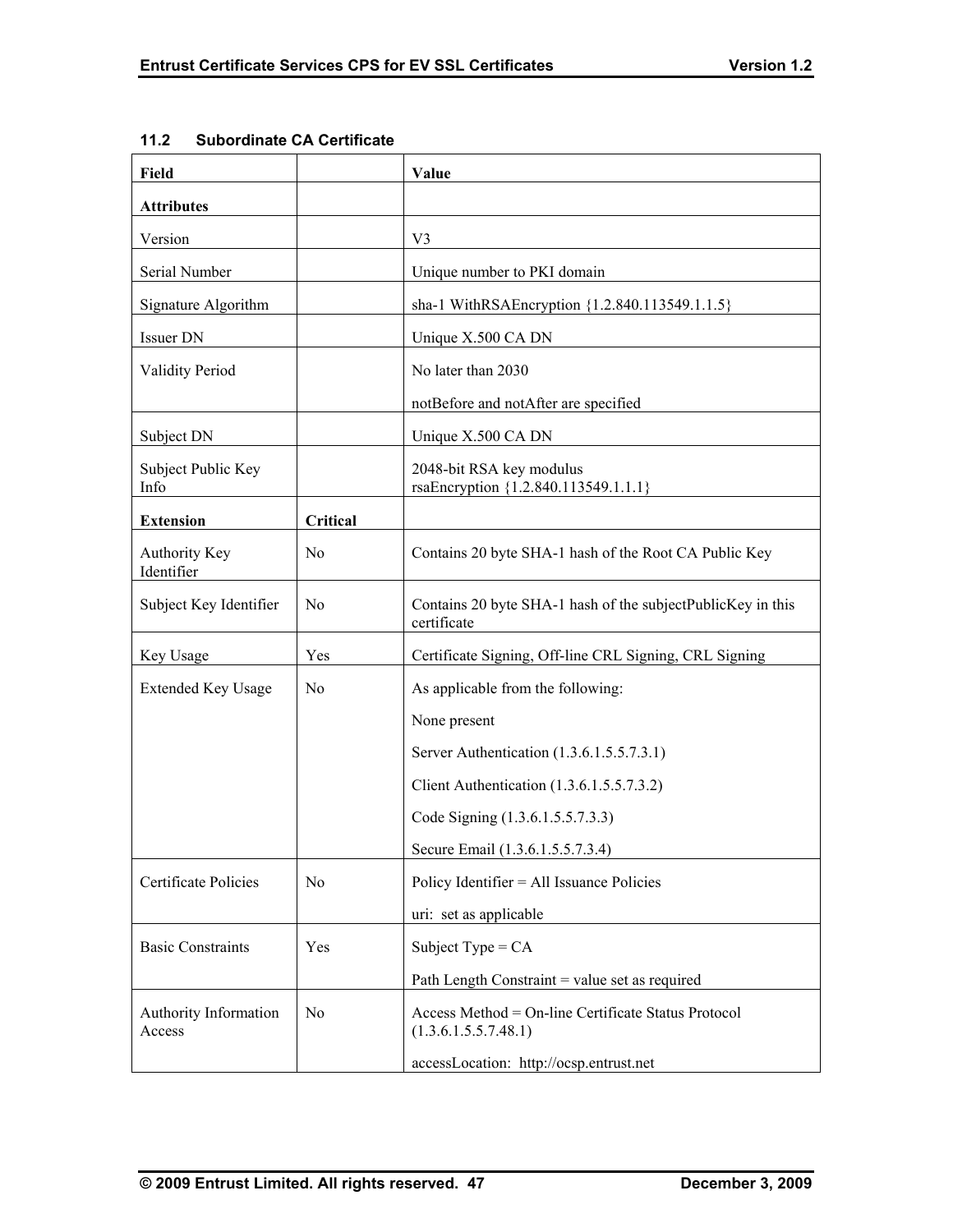| <b>CRL</b> Distribution<br>Points | No | http://crl.entrust.net/rootcal.crl |
|-----------------------------------|----|------------------------------------|
|-----------------------------------|----|------------------------------------|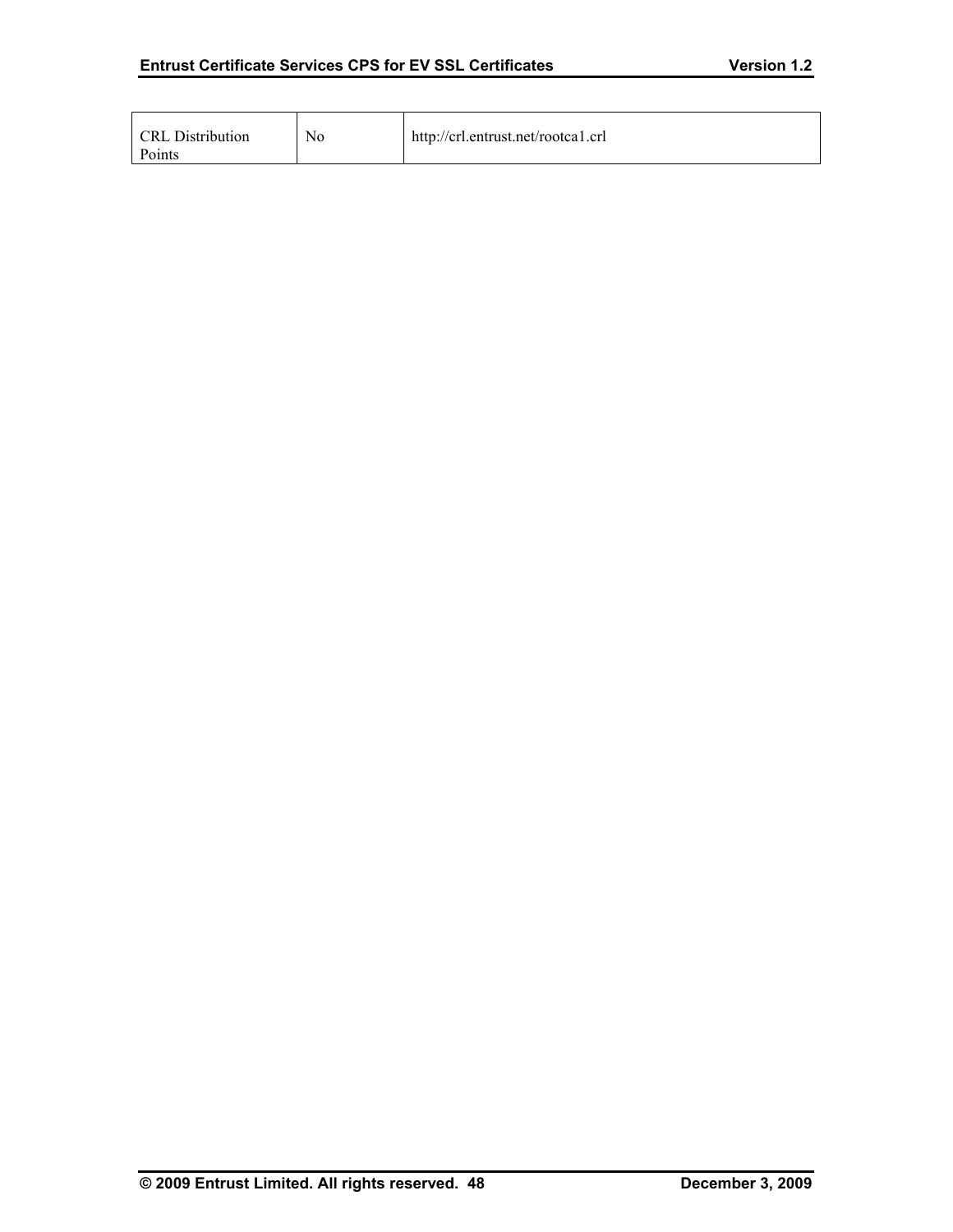| Field                                |                | Value                                                                                                                                                                                                                                                                                                                                                                                                                                                                                                                                                                                                                                                                                                                                                                                                                                                                                                                                                                                                                                                                   |
|--------------------------------------|----------------|-------------------------------------------------------------------------------------------------------------------------------------------------------------------------------------------------------------------------------------------------------------------------------------------------------------------------------------------------------------------------------------------------------------------------------------------------------------------------------------------------------------------------------------------------------------------------------------------------------------------------------------------------------------------------------------------------------------------------------------------------------------------------------------------------------------------------------------------------------------------------------------------------------------------------------------------------------------------------------------------------------------------------------------------------------------------------|
| <b>Attributes</b>                    |                |                                                                                                                                                                                                                                                                                                                                                                                                                                                                                                                                                                                                                                                                                                                                                                                                                                                                                                                                                                                                                                                                         |
| Version                              |                | V3                                                                                                                                                                                                                                                                                                                                                                                                                                                                                                                                                                                                                                                                                                                                                                                                                                                                                                                                                                                                                                                                      |
| Serial Number                        |                | Unique number to PKI domain                                                                                                                                                                                                                                                                                                                                                                                                                                                                                                                                                                                                                                                                                                                                                                                                                                                                                                                                                                                                                                             |
| <b>Issuer Signature</b><br>Algorithm |                | sha-1 WithRSAEncryption {1.2.840.113549.1.1.5}                                                                                                                                                                                                                                                                                                                                                                                                                                                                                                                                                                                                                                                                                                                                                                                                                                                                                                                                                                                                                          |
| Issuer DN                            |                | Unique X.500 CA DN                                                                                                                                                                                                                                                                                                                                                                                                                                                                                                                                                                                                                                                                                                                                                                                                                                                                                                                                                                                                                                                      |
| <b>Validity Period</b>               |                | No greater than 2 years<br>notBefore and notAfter are specified                                                                                                                                                                                                                                                                                                                                                                                                                                                                                                                                                                                                                                                                                                                                                                                                                                                                                                                                                                                                         |
| Subject DN                           |                | $CN = <$ DNS name of secure server > +<br>serialNumber= <registration number="" of="" subscriber=""><br/><math>OU = organization</math> unit of subscriber <math>&gt;</math> (optional)<br/>businessCatergory = <applicable clause="" guidelines="" per="" the=""><br/><math>O = \frac{1}{2}</math> legal name of subscriber<br/>jurisdicationOfIncorporationLocalityName (if applicable) =<br/><iurisdication incorporation="" locality="" of="" of<br="" or="" registration="">subscriber&gt;<br/>jurisdicationOfIncorporationStateOrProvinceName (if<br/><math>applicable) = \langle</math> jurisdication of registration or incorporation<br/>state or province of subscriber&gt;<br/>jurisdicationOfIncorporationCountry = <math>\le</math>jurisdication of<br/>registration or incorporation country of subscriber&gt;<br/><math>L =</math> <locality of="" subscriber=""><br/><math>S = \text{state}</math> or province of subscriber (if applicable)<br/><math>C =</math> &lt; country of subscriber&gt;</locality></iurisdication></applicable></registration> |
| Subject Public Key<br>Info           |                | Minimum 1024-bit RSA key modulus<br>rsaEncryption {1.2.840.113549.1.1.1}<br>Minimum 2048 RSA key modulus<br>rsaEncryption ${1.2.840.113549.1.1.1}$ when certificate expires<br>after December 31, 2010                                                                                                                                                                                                                                                                                                                                                                                                                                                                                                                                                                                                                                                                                                                                                                                                                                                                  |
| <b>Extension</b>                     | Critical       |                                                                                                                                                                                                                                                                                                                                                                                                                                                                                                                                                                                                                                                                                                                                                                                                                                                                                                                                                                                                                                                                         |
| Authority Key<br>Identifier          | N <sub>0</sub> | Contains 20 byte SHA-1 hash of the CA Public Key                                                                                                                                                                                                                                                                                                                                                                                                                                                                                                                                                                                                                                                                                                                                                                                                                                                                                                                                                                                                                        |
| Subject Key Identifier               | No             | Contains 20 byte SHA-1 hash of the subjectPublicKey in this<br>certificate                                                                                                                                                                                                                                                                                                                                                                                                                                                                                                                                                                                                                                                                                                                                                                                                                                                                                                                                                                                              |
| Subject Alternative<br>Name          | N <sub>0</sub> | DNS name(s) of secure server.                                                                                                                                                                                                                                                                                                                                                                                                                                                                                                                                                                                                                                                                                                                                                                                                                                                                                                                                                                                                                                           |
| Key Usage                            | No             | Digital Signature, Key Encipherment                                                                                                                                                                                                                                                                                                                                                                                                                                                                                                                                                                                                                                                                                                                                                                                                                                                                                                                                                                                                                                     |